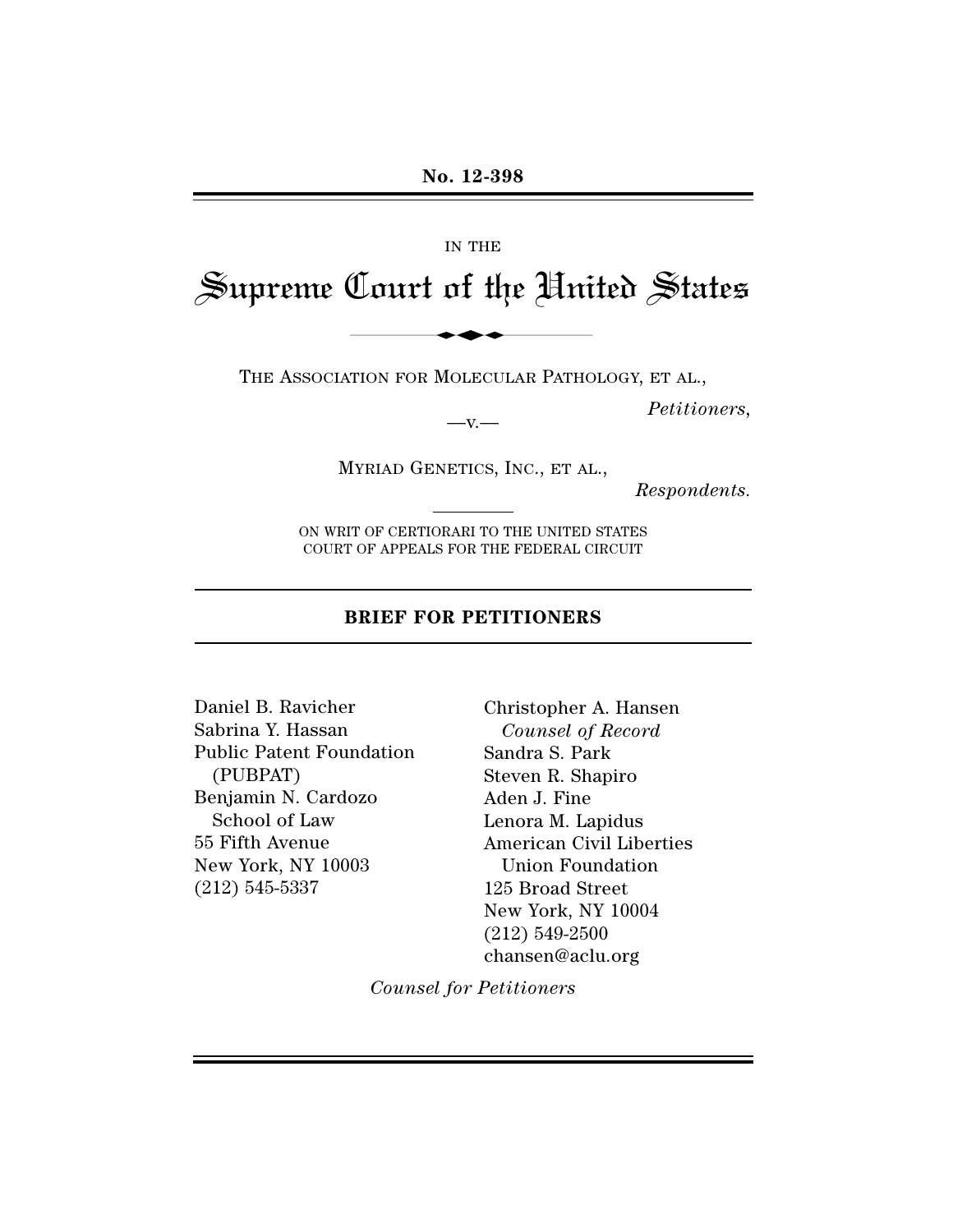#### <span id="page-1-0"></span>**QUESTION PRESENTED**

Many patients seek genetic testing to see if they have mutations in their genes that are associated with a significantly increased risk of breast or ovarian cancer. Respondent Myriad Genetics obtained patents on two human genes that correlate to this risk, known as BRCA1 and BRCA2. These patents claim every naturally-occurring version of those genes, including mutations, on the theory that Myriad invented something patenteligible simply by removing ("isolating") the genes from the body. Petitioners are primarily medical professionals who regularly use routine, conventional genetic testing methods to examine genes, but are prohibited from examining the human genes that Myriad claims to own.

The question presented is: Are human genes patentable?

#### <span id="page-1-1"></span>**LIST OF PARTIES**

 The petitioners are the Association for Molecular Pathology, American College of Medical Genetics and Genomics, American Society for Clinical Pathology, College of American Pathologists, Haig Kazazian, MD, Arupa Ganguly, PhD, Wendy Chung, MD, PhD, Harry Ostrer, MD, David Ledbetter, PhD, Stephen Warren, PhD, Ellen Matloff, M.S., Elsa Reich, M.S., Breast Cancer Action, Boston Women's Health Book Collective, Lisbeth Ceriani, Runi Limary, Genae Girard, Patrice Fortune, Vicky Thomason, and Kathleen Raker. The respondents are Myriad Genetics, Inc., and in their official capacity as directors of the University of Utah Research Foundation, Lorris Betz, Roger Boyer, Jack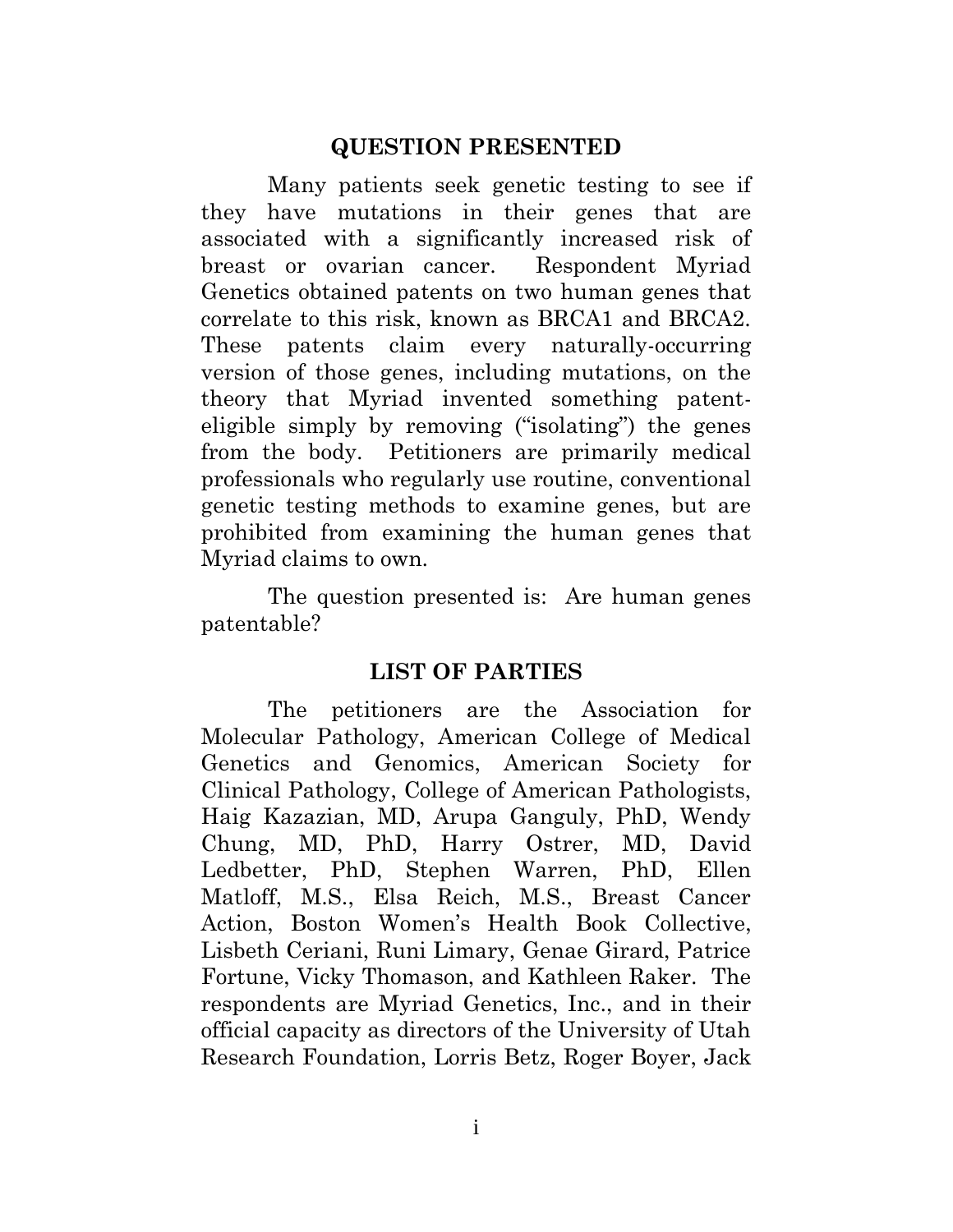Brittain, Arnold B. Combe, Raymond Gesteland, James U. Jensen, John Kendall Morris, Thomas Parks, David W. Pershing, and Michael K. Young. The United States Patent and Trademark Office (PTO) was dismissed as a defendant by the district court and that ruling was not appealed. Accordingly, the PTO is not a respondent here.

#### <span id="page-2-0"></span>**RULE 29.6 CORPORATE DISCLOSURE STATEMENT**

Petitioners do not have any parent corporations, and no publicly held company owns 10 percent or more of the stock of any Petitioner.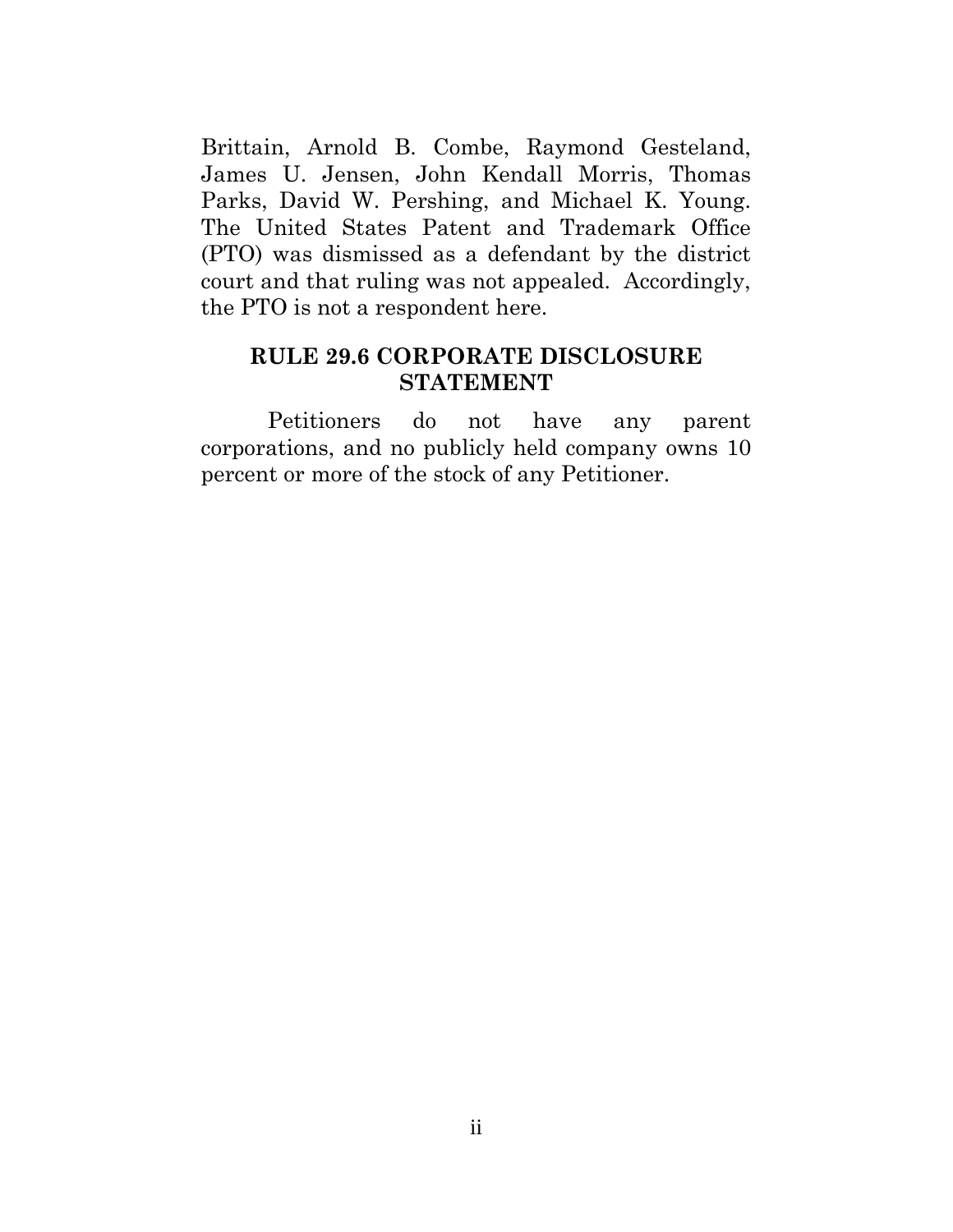# <span id="page-3-0"></span>**TABLE OF CONTENTS**

| <b>RULE 29.6 CORPORATE DISCLOSURE</b>                                                                                     |
|---------------------------------------------------------------------------------------------------------------------------|
|                                                                                                                           |
|                                                                                                                           |
| OPINIONS AND ORDERS BELOW 1                                                                                               |
| JURISDICTIONAL STATEMENT  1                                                                                               |
|                                                                                                                           |
|                                                                                                                           |
|                                                                                                                           |
|                                                                                                                           |
|                                                                                                                           |
| $\mathbf{c}$ .                                                                                                            |
|                                                                                                                           |
|                                                                                                                           |
|                                                                                                                           |
| "ISOLATED DNA" IS NOT PATENTABLE<br>$\mathbf{L}$<br><b>SUBJECT MATTER UNDER SECTION</b><br>$101. \dots$                   |
| Isolated DNA Does Not Have Markedly<br>А.<br>Different Characteristics From Any                                           |
| The Challenged Claims Are Not Based On<br>В.<br>Any Inventive Concept But Instead Claim<br>Products And Laws Of Nature 35 |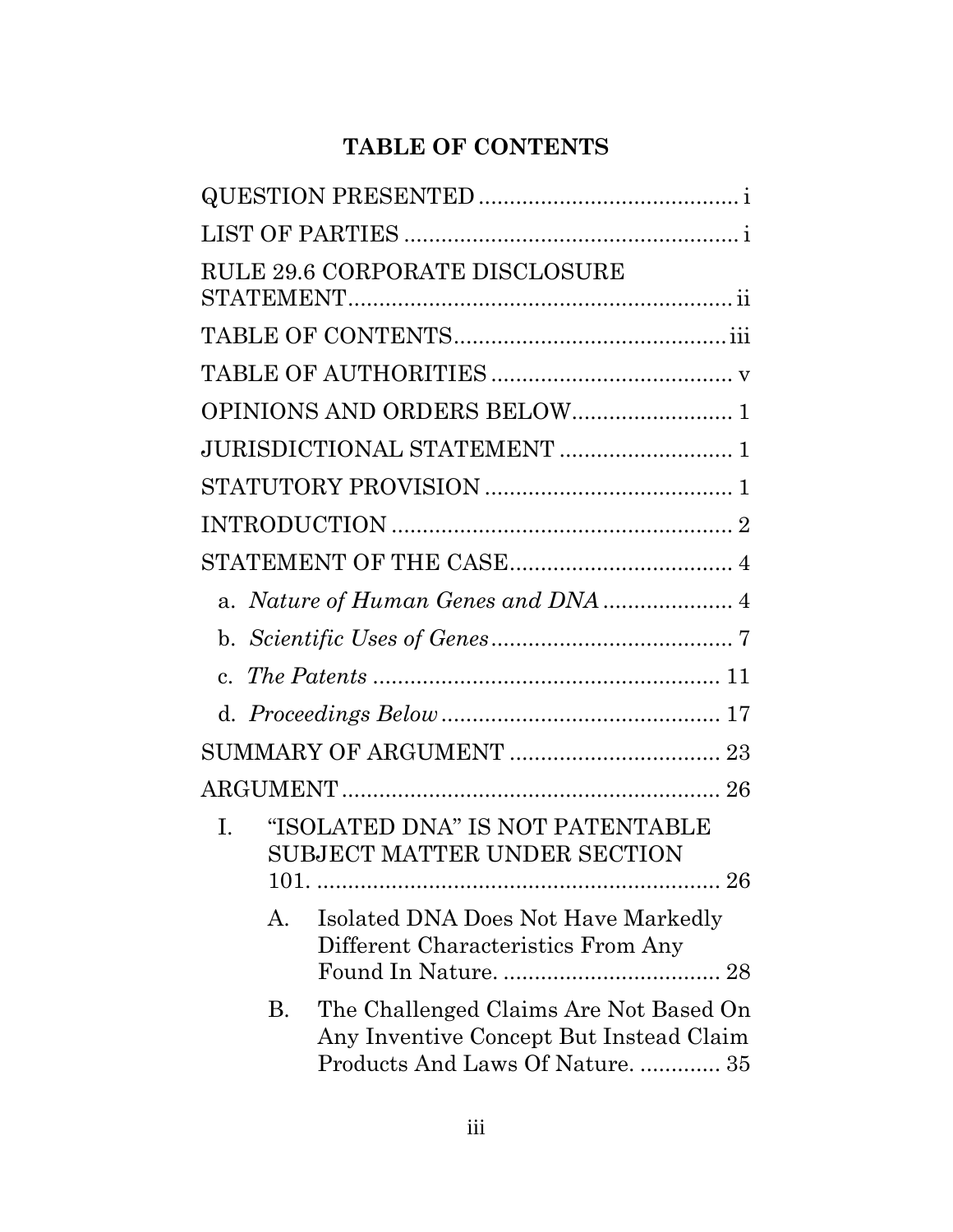| C. The Challenged Claims Preempt Uses Of<br>Products And Laws Of Nature 40                                                                                               |  |
|--------------------------------------------------------------------------------------------------------------------------------------------------------------------------|--|
| <b>CDNA IS NOT PATENTABLE SUBJECT</b><br>$\mathbf{H}$                                                                                                                    |  |
| TH.<br>THE COURT SHOULD DECIDE THE<br>PATENTABILITY OF HUMAN GENES<br>WITHOUT REGARD TO INDUSTRY<br><b>RELIANCE ON PATENT OFFICE</b>                                     |  |
| PATENT CLAIMS ON ISOLATED<br>IV.<br>DNA ALSO VIOLATE THE FIRST<br>AMENDMENT BECAUSE THEY AMOUNT<br>TO A GRANT OF EXCLUSIVE CONTROL<br><b>OVER A BODY OF KNOWLEDGE 55</b> |  |
|                                                                                                                                                                          |  |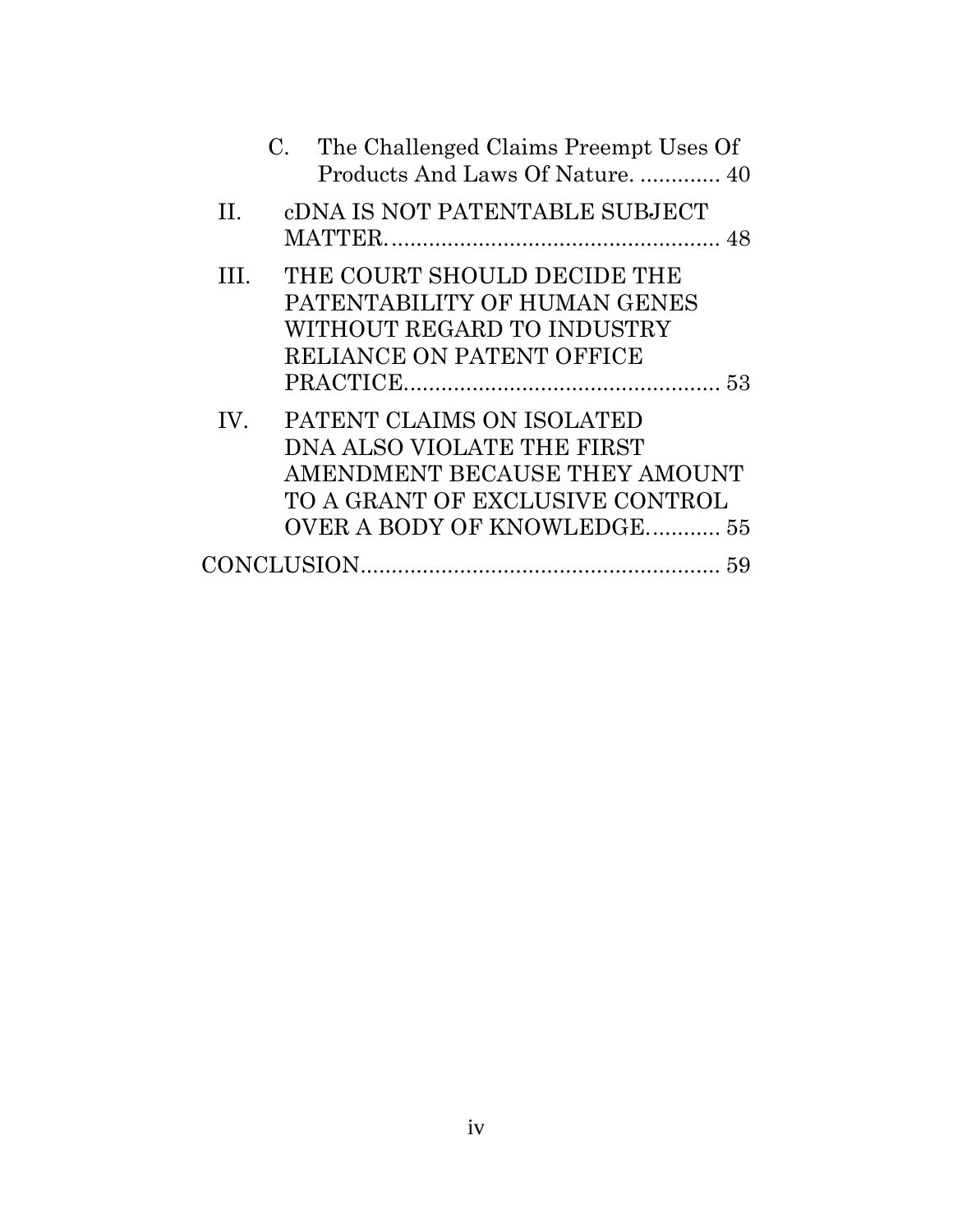## <span id="page-5-0"></span>**TABLE OF AUTHORITIES**

## **CASES**

| Am. Wood Paper Co. v. Fibre Disintegrating Co.,           |
|-----------------------------------------------------------|
| American Fruit Growers, Inc. v. Brogdex Co.,              |
| Ashcroft v. Free Speech Coal.,                            |
| Bilski v. Kappos,                                         |
| Cochrane v. Badische Anilin & Soda Fabri,                 |
| Diamond v. Chakrabarty,                                   |
| Eldred v. Ashcroft, 537 U.S. 186 (2003) 56                |
| Eli Lilly & Co. v. Medtronic, Inc.,                       |
| Ex Parte Latimer,<br>1889 Dec. Comm'r Pat. 123 (1889)  39 |
| Funk Bros. Seed Co. v. Kalo Inoculant Co.,                |
| Gen. Elec. Co. v. De Forest Radio Co.,                    |
| Gottschalk v. Benson, 409 U.S. 63 (1972)  26              |
| Harper & Row Publishers, Inc. v. Nation Enters.,          |
| Hill-Rom Co., Inc. v. Kinetic Concepts, Inc.,             |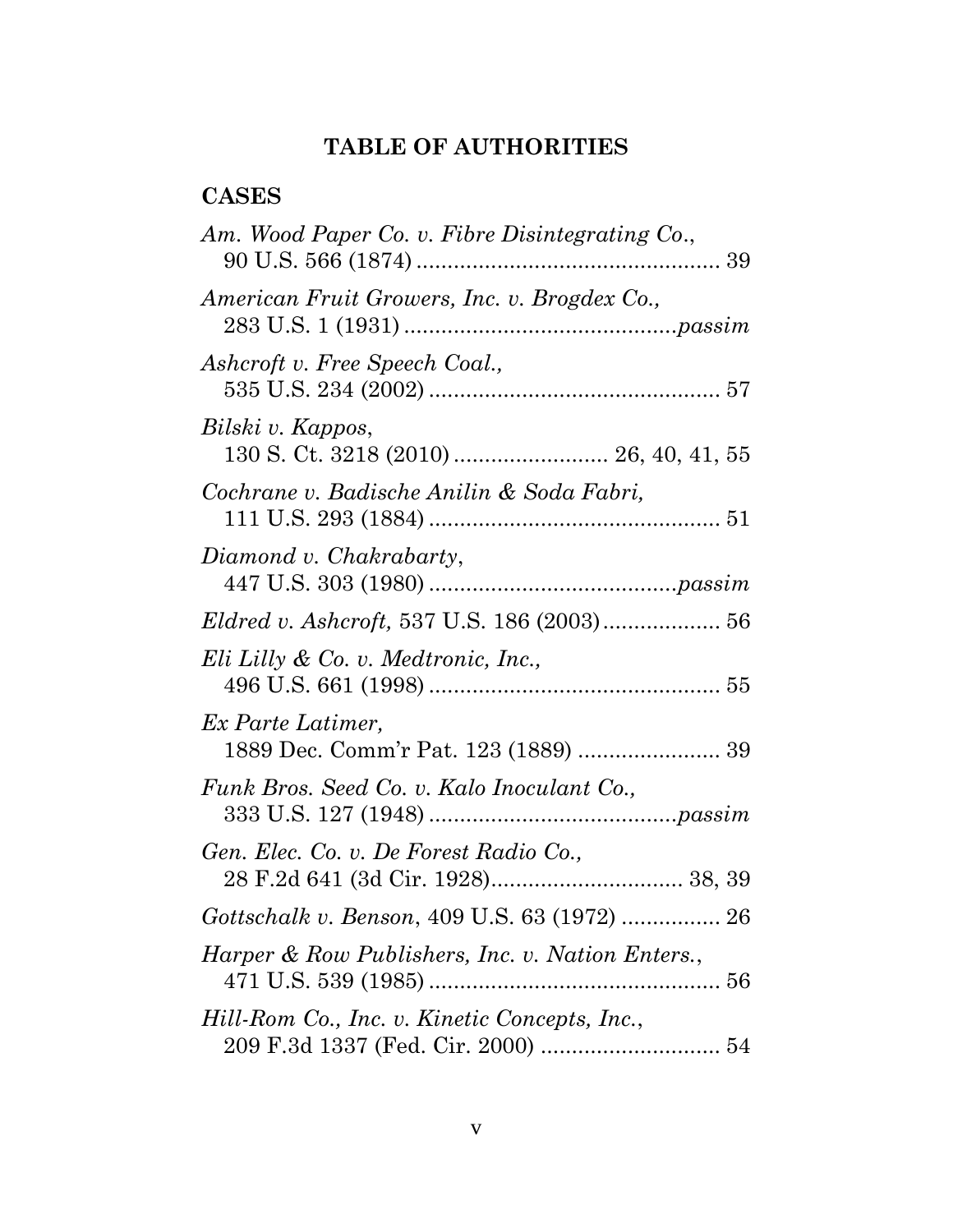| <i>In re Marden</i> , 47 F.2d 957 (C.C.P.A. 1931) 39                                                      |
|-----------------------------------------------------------------------------------------------------------|
| <i>In re Marden</i> , 47 F.2d 958 (C.C.P.A. 1931) 38, 39                                                  |
|                                                                                                           |
| J.E.M. Ag Supply, Inc. v. Pioneer Hi-Bred Int'l, Inc.,                                                    |
| Maxtone-Graham v. Burtchaell,                                                                             |
| Mayo Collaborative Services v. Prometheus<br><i>Laboratories, Inc., 132 S. Ct. 1289 (2012) passim</i>     |
| Microsoft Corp. v. AT&T Corp.                                                                             |
| O'Reilly v. Morse,                                                                                        |
| Parker v. Flook,                                                                                          |
| <i>Salinger v. Colting, 641 F. Supp. 2d 250 (S.D.N.Y.</i><br>$2009$ , rev'd on other grounds, 607 F.3d 68 |
|                                                                                                           |

## **CONSTITUTION AND STATUTES**

## **OTHER AUTHORITIES**

| 2001 PTO Utility Examination Guidelines, |  |
|------------------------------------------|--|
|                                          |  |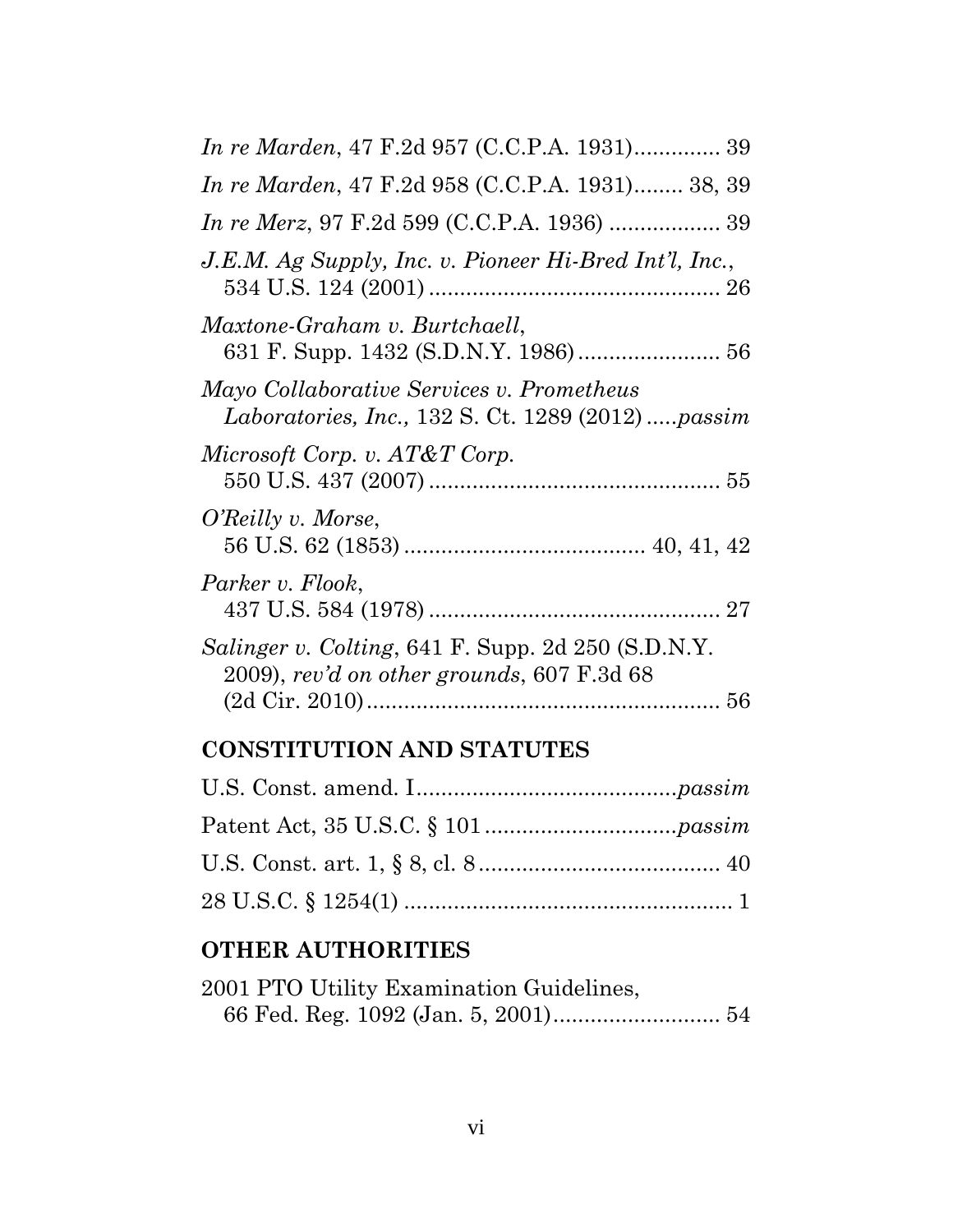| Andrew Pollack, Despite Gene Patent Victory, Myriad<br>Genetics Faces Challenges,                                                                           |
|-------------------------------------------------------------------------------------------------------------------------------------------------------------|
| Bruce Alberts et al., Molecular Biology of the Cell                                                                                                         |
| Bruce Alberts et al., Molecular Biology of the Cell                                                                                                         |
| Francis S. Collins, The Language of Life: DNA<br>and the Revolution in Personalized Medicine                                                                |
| Gary L. Francione, <i>Experimentation and the</i><br>Marketplace Theory of the First Amendment,                                                             |
| Gina Kolata, In Treatment for Leukemia, Glimpses of<br><i>the Future, N.Y. Times, July 8, 2012</i> 53                                                       |
| Harvey Lodish et al., <i>Molecular Cell Biology</i> (4th ed.                                                                                                |
| Heidi L. Williams, <i>Intellectual Property Rights and</i><br>Innovation: Evidence from the Human Genome<br>(Nat'l Bureau of Econ. Research, Working Paper) |
| Hilmi Ozcelik et al., Long-Range PCR and Next-<br>Generation Sequencing of BRCA1 and BRCA2 in<br><i>Breast Cancer</i> , 14 J. Molecular Diagnostics 419     |
| Jeffrey Ross et al., In Vitro Synthesis of DNA<br>Complementary to Purified Rabbit Globin mRNA,<br>69 Proc. Nat. Acad. Sci. USA 264 (1972) 52               |
| John A. Robertson, The Scientist's Right to Research:<br>A Constitutional Analysis,                                                                         |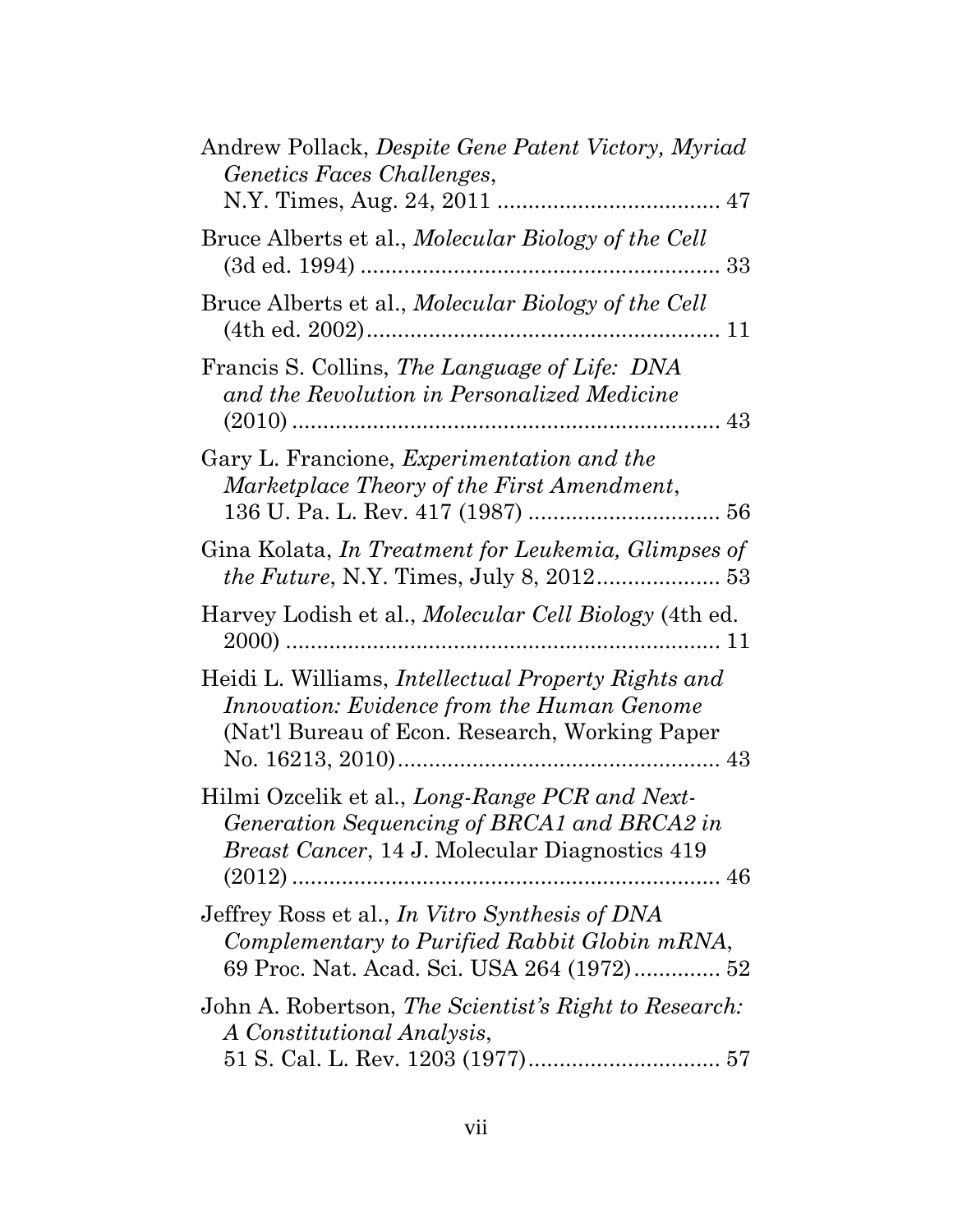| Jonathan D. Rockoff & Jess Bravin, Gene Patents<br><i>Face Reckoning</i> , Wall St. J., Dec. 30, 2012 45                                                                                                                  |
|---------------------------------------------------------------------------------------------------------------------------------------------------------------------------------------------------------------------------|
| Kathleen M. Murphy et al., <i>Evaluation of Candidate</i><br>Genes MAP2K4, MADH4, ACVR1B and BRCA2 in<br><b>Familial Pancreatic Cancer: Deleterious BRCA2</b><br><i>Mutations in 17%</i> , 62 Cancer Res. 3789 (2002)  45 |
| Kimberly Blanton, Corporate Takeover Exploiting the<br>U.S. Patent System, Boston Globe Mag.,                                                                                                                             |
| Maurice Stroun et al., Isolation and Characterization<br>of DNA from the Plasma of Cancer Patients,<br>23 Eur. J. Cancer & Clinical Oncology 707                                                                          |
| Nat'l Comprehensive Cancer Network, NCCN<br>Clinical Practice Guidelines in Oncology:<br>Genetic/Familial High-Risk Assessment: Breast<br>and Ovarian HBOC-2, MS-14-15 (2012)  46                                         |
| Rep. of the Sec'y's Advisory Comm. on Genetics,<br>Health, and Soc'y, Gene Patents and Licensing<br>Practices and their Impact on Patient Access to                                                                       |
| Robert Langreth, Myriad Stymies Cancer Answers<br>by Impeding Data Sharing, Bloomberg,                                                                                                                                    |
| Robert L. Nussbaum et al., Thompson and Thompson                                                                                                                                                                          |
| Robyn L. Maher et al., Coordination of DNA<br>Replication and Recombination Activities in the<br><i>Maintenance of Genomic Stability,</i><br>112 J. of Cellular Biochemistry 2672 (2011) 10                               |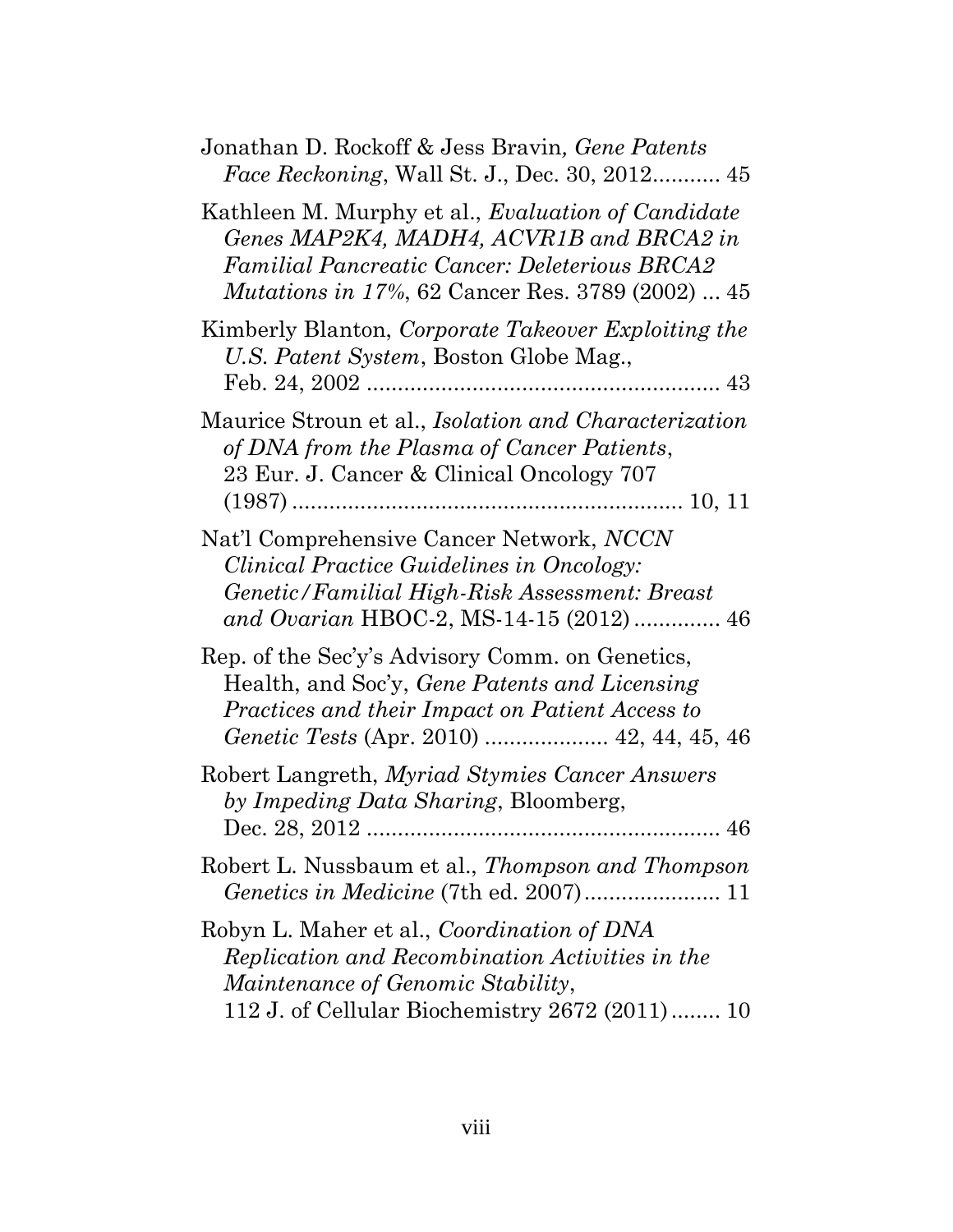| Sam Kean, The Human Genome (Patent) Project,                                                                                                                                    |
|---------------------------------------------------------------------------------------------------------------------------------------------------------------------------------|
| Srinath Sundararajan et al., The Relevance of BRCA<br>Genetics to Prostate Cancer Pathogenesis and<br><i>Treatment</i> , 9 Clinical Advances in Hematology &                    |
| Tom Walsh et al., Detection of Inherited Mutations<br>for Breast and Ovarian Cancer Using Genomic<br>Capture and Massively Parallel Sequencing,                                 |
| Tom Walsh et al., Spectrum of Mutations in BRCA1,<br>BRCA2, Chek2, and TP53 in Families at High Risk<br>of Breast Cancer, 295 J. Am. Med. Ass'n 1379                            |
| Univ. of Houston Law Center Inst. for Intell. Prop. &<br>Info. Law, Full Calendar Year 2011 Report,<br>http://www.patstats.org/2011_Full_Year_Report.ht                         |
| Wolf-Dietrich Heyer et al., <i>Holliday Junctions in the</i><br><i>Eukaryotic Nucleus: Resolution in Sight?,</i><br>28 Trends in Biochemical Sci. 548 (2003)  10                |
| Y.M. Dennis Lo et al., Maternal Plasma DNA<br>Sequencing Reveals the Genome-Wide Genetic and<br>Mutational Profile of the Fetus,<br>2 Sci. Translational Med. 61ra91 (2010)  10 |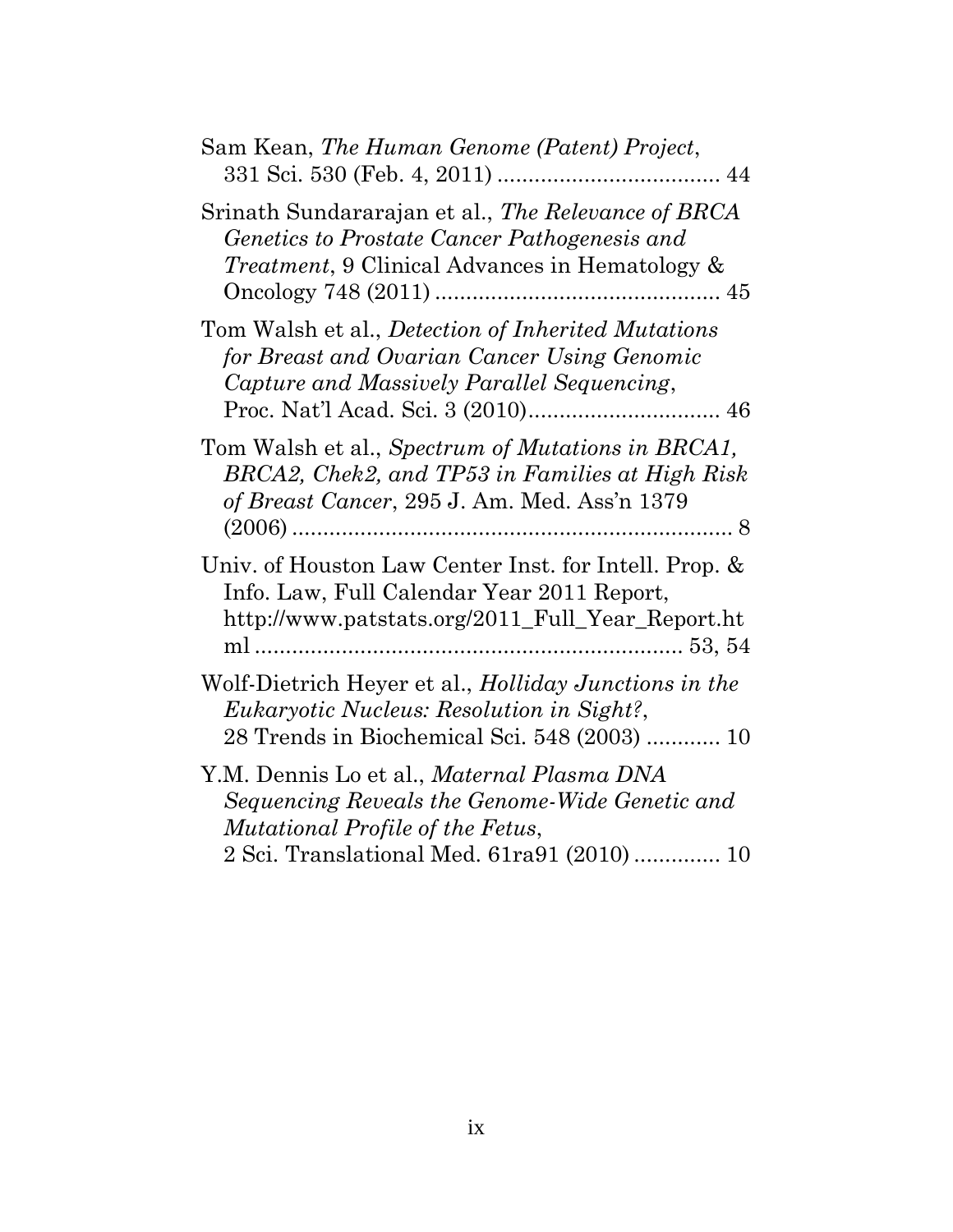#### <span id="page-10-0"></span>**OPINIONS AND ORDERS BELOW**

The order of this Court granting certiorari is reported at 133 S. Ct. 694 (2012). The opinion of the U.S. Court of Appeals for the Federal Circuit following remand from this Court is reported at 689 F.3d 1303 (Fed. Cir. 2012) (Pet. App. 2a-119a). This Court's order granting certiorari, vacating, and remanding in light of *Mayo Collaborative Services v. Prometheus Laboratories, Inc.* is reported at 132 S. Ct. 1794 (2012) (Pet. App. 1a). The Federal Circuit's original decision is reported at 653 F.3d 1329 (Fed. Cir. 2011) (Pet. App. 120a-231a). The district court opinion granting summary judgment to Petitioners and denying summary judgment to Respondents is reported at 702 F. Supp. 2d 181 (S.D.N.Y. 2010) (Pet. App. 232a-357a). An earlier opinion of the district court denying the motion to dismiss based, in part, on standing is reported at 669 F. Supp. 2d 365 (S.D.N.Y. 2009) (Pet. App. 358a-425a).

#### **JURISDICTIONAL STATEMENT**

The Federal Circuit's decision in this case following remand was issued on August 16, 2012, and this Court granted a timely petition for certiorari on November 30, 2012. Jurisdiction is conferred by 28 U.S.C. § 1254(1).

#### <span id="page-10-2"></span><span id="page-10-1"></span>**STATUTORY PROVISION**

35 U.S.C. § 101 provides: "Whoever invents or discovers any new and useful process, machine, manufacture, or composition of matter, or any new and useful improvement thereof, may obtain a patent therefor, subject to the conditions and requirements of this title."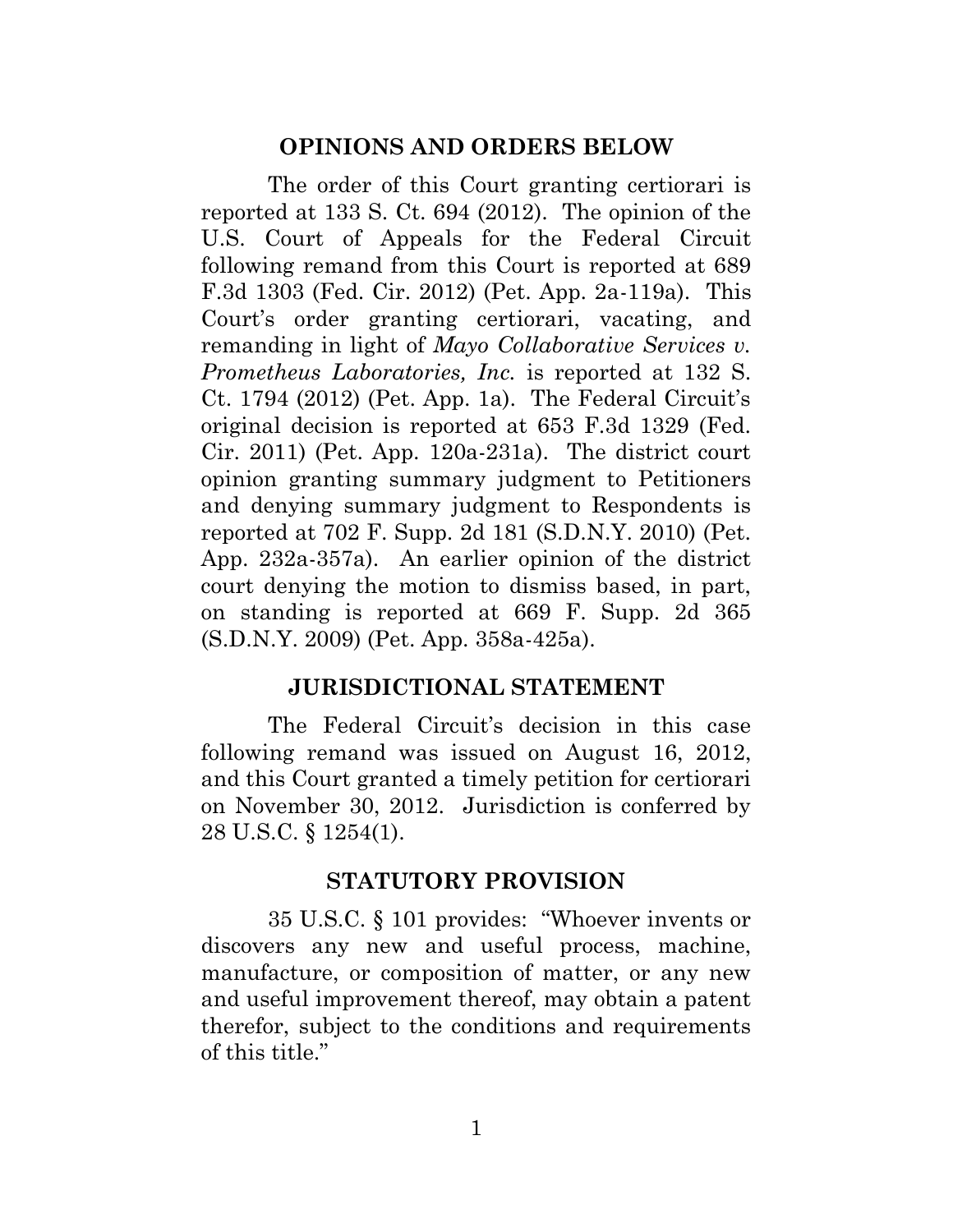#### <span id="page-11-0"></span>**INTRODUCTION**

Human genes are, of course, products of nature. Genetic variants, including mutations, are also products of nature. How genes work and whether variants are harmful or not are laws of nature. Respondents Myriad Genetics *et al*. did not invent any genes or variants or cause their significance, but they did obtain patent claims on two naturally-occurring human genes known as BRCA1 and BRCA2 (so named because one of the diseases to which the genes are linked is breast cancer). The claims are not limited to any form, variation, or structure of the BRCA1 or BRCA2 genes, and they cover the BRCA genes of every person in the United States, even genes that Myriad has never seen.

Myriad defends its claims on the grounds that a gene becomes a human invention when removed from the human body ("isolated"). Under this rationale, a kidney "isolated" from the body would be patentable, gold "isolated" from a stream would be patentable, and leaves "isolated" from trees would be patentable. This defense defies common sense and elevates the draftsman's art over the long-standing prohibition on patenting of products and laws of nature.

Because it is not possible to study or use the genes unless they are isolated, the claims have significant implications. The claims preempt any use of the genes for any purpose. This has serious and urgent consequences for patients today, who often cannot obtain information about their own genes and thus cannot make educated medical decisions about breast and ovarian cancer surveillance and treatment. Myriad has a monopoly on clinical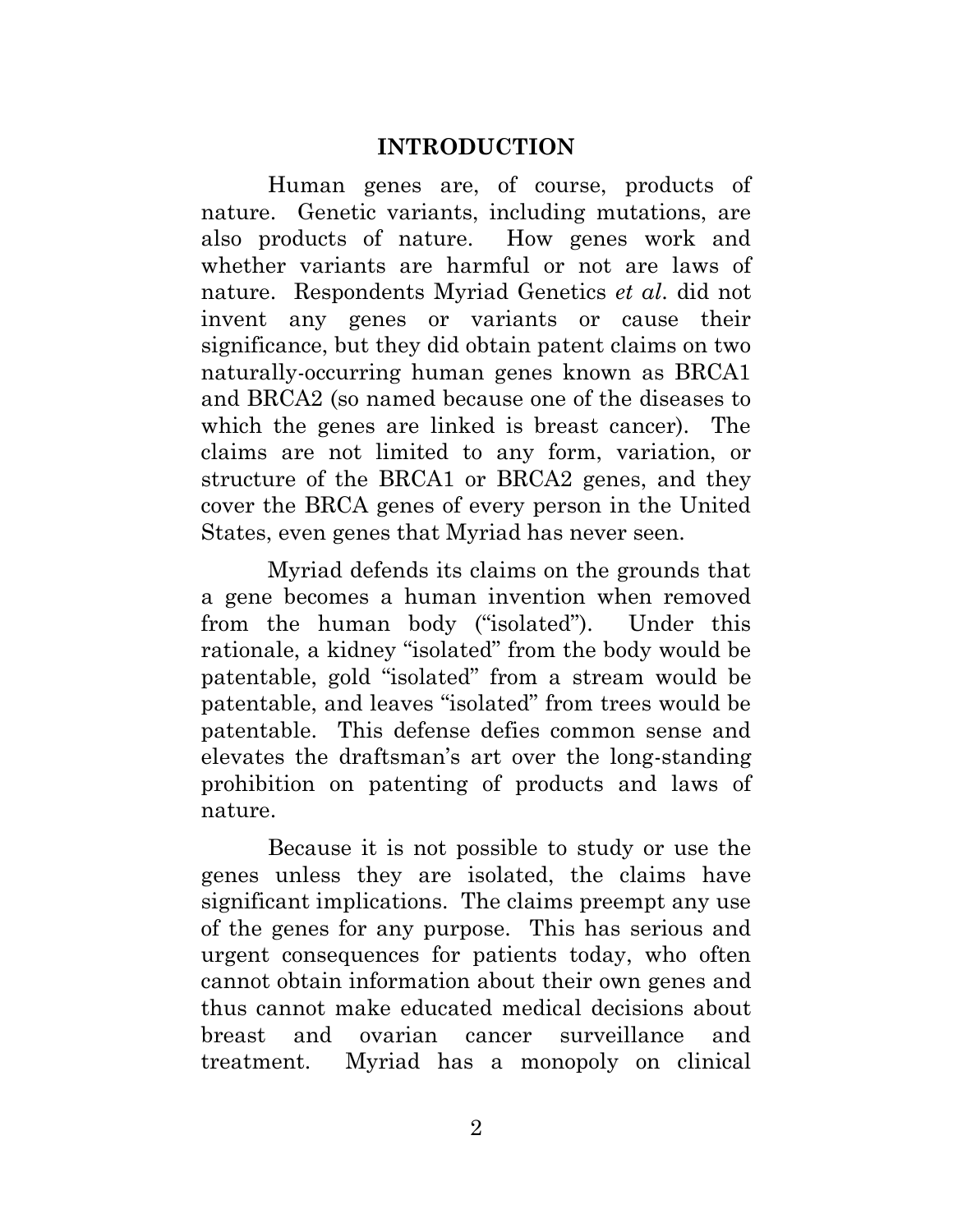testing of *its* genes in the U.S., dictating the type and terms of BRCA genetic testing. Myriad has given women false negative results, while also barring other laboratories from testing genes to verify the accuracy of Myriad's results. Although Myriad has not exercised its authority to stop all research, Myriad's claims have had a proven chilling effect on research, as laboratories are dissuaded from pursuing scientific work that requires using the patented genes.

Even more disturbingly, because the claims reach all possible uses of the claimed genes, Myriad is authorized to block avenues of scientific inquiry. Myriad can prevent researchers from determining if mutations on the genes correlate with increased risk of other diseases. It can prevent researchers from determining whether the genes could be used in therapy, and if they could, Myriad can prevent that use or lay claim to it. Myriad can stop the development of new types of clinical testing of the genes that take advantage of recent scientific insights. If it were determined that the genes could be used for purposes not now known, such as a substitute for silicon chips in computers (a use currently being explored by companies), Myriad can prevent that use. Myriad can even prevent scientists from looking at their own genes.

This case does not involve a challenge to the method for removing BRCA1 and BRCA2 from the body, nor the process of testing the genes for mutations, nor any drugs developed as a result of scientific research involving the genes. The only question presented by this case is whether human genes can themselves be patented. Because the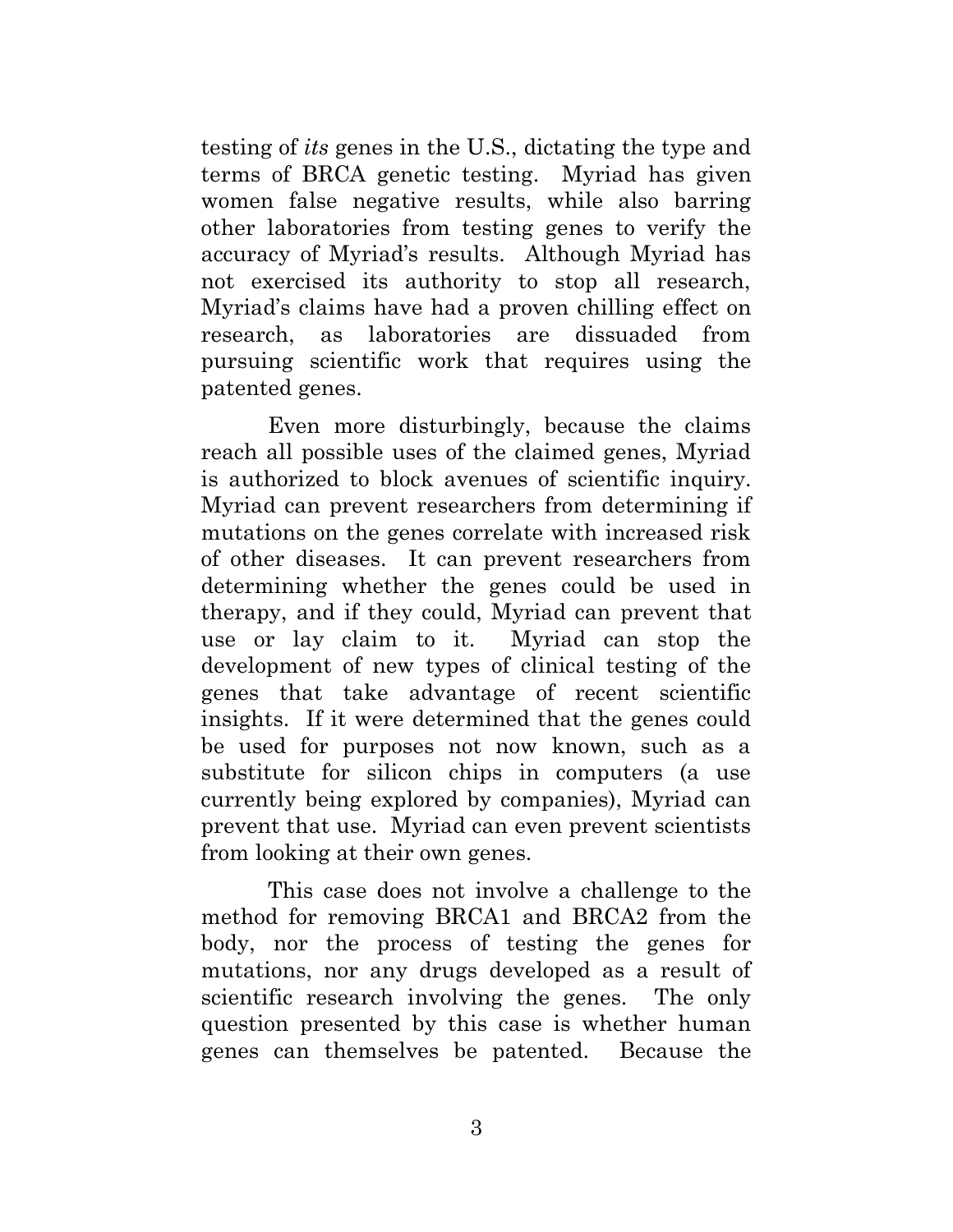patents grant exclusive rights over natural phenomena and create barriers to scientific progress and medical care, they must be held invalid.

#### **STATEMENT OF THE CASE**

The district court's opinion contains an extensive discussion of the science of DNA and genes, which was supplemented by the Circuit opinions. Pet. App. 254a-72a, 13a-20a.

#### <span id="page-13-1"></span><span id="page-13-0"></span>a. *Nature of Human Genes and DNA*

Every human body contains genes that determine, in part, the structure and functions of the body. Pet. App. 255a-56a, 258a-59a; 1J.A. 130-31, 227-28. The structure and function of human genes are created by nature. Pet. App. 259-260a; 1J.A. 58- 59, 63, 91-92, 130-31, 133, 135, 224-25, 232, 234-35, 264, 274-75, 688-89, 703-04, 707.

A gene is a segment of chromosomal DNA. Pet. App. 258a; 1J.A. 229-230.1 DNA is composed of four repeating elements called nucleotides or bases. Pet. App. 257a. The nucleotides are products of nature. 1J.A. 132.

A gene is defined based on its naturallyoccurring qualities. "Each gene is typically thousands of nucleotides long and usually 'encodes' one or more proteins, meaning it contains the information used by the body to produce those proteins." Pet. App. 258a. Nucleotides are represented by four letters, standing for each of the

<sup>1</sup> Because genes are simply segments of DNA, references to DNA in this brief are, unless otherwise noted, references to a DNA segment that constitutes the BRCA1 or BRCA2 genes.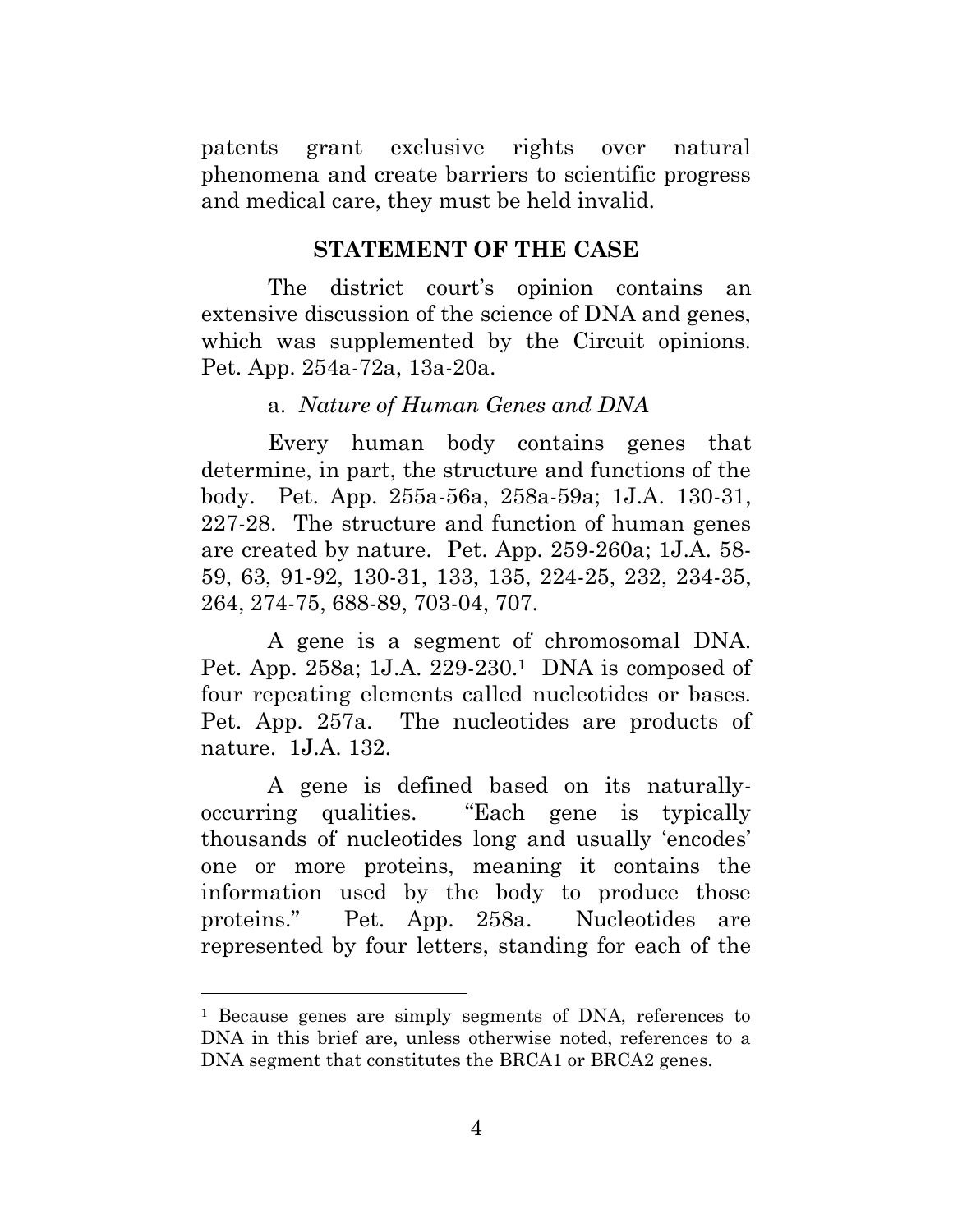four nucleotides that make up DNA: A (adenine), C (cytosine), T (thymine), and G (guanine). Pet. App. 257a. The linear order of the nucleotides is referred to as the nucleotide sequence or gene sequence or DNA sequence. Pet. App. 259a. The gene sequence is a product of nature and its role in creating proteins (polypeptides) is a law of nature. Pet. App. 260a.

Genes are chemicals, but they are unique because they are much more; they embody the information and instructions the body uses to function. Pet. App. 259a-60a, 355a-56a; 1J.A. 58-59, 130-33, 135-36, 232, 234-35, 561-62, 649-50, 680-81. They determine which polypeptides (proteins) will be made to do the work of the body. Pet. App. 258a, 266a-67a; 1J.A. 132-33, 227-30. Genes "define physical traits such as skin tone, eye color, and sex, in addition to influencing the development of conditions such as obesity, diabetes, Alzheimer's disease and bipolar disorder." Pet. App. 259a. The genes themselves embody laws of nature and the processes by which genes do these things are laws of nature. Pet. App. 257a-62a, 334a-37a; 1J.A. 229-30.

Genes vary from one individual to another. Genetic variants can be inherited or can develop after birth, but the process by which the changes occur is a law of nature and the resultant variant gene is a product of nature. Pet. App. 260a-61a, 270a, 378a; 1J.A. 38-45, 132-33,135-36, 224, 230-31. Genetic variants can be as small as a single deletion (ATAG becomes ATG) or single substitution (ATAG becomes CTAG). Pet. App. 260a-61a. They can also be large with the "addition or deletion of substantial chromosomal regions." Pet. App. 261a. Genetic variants can also "involv[e] the deletion or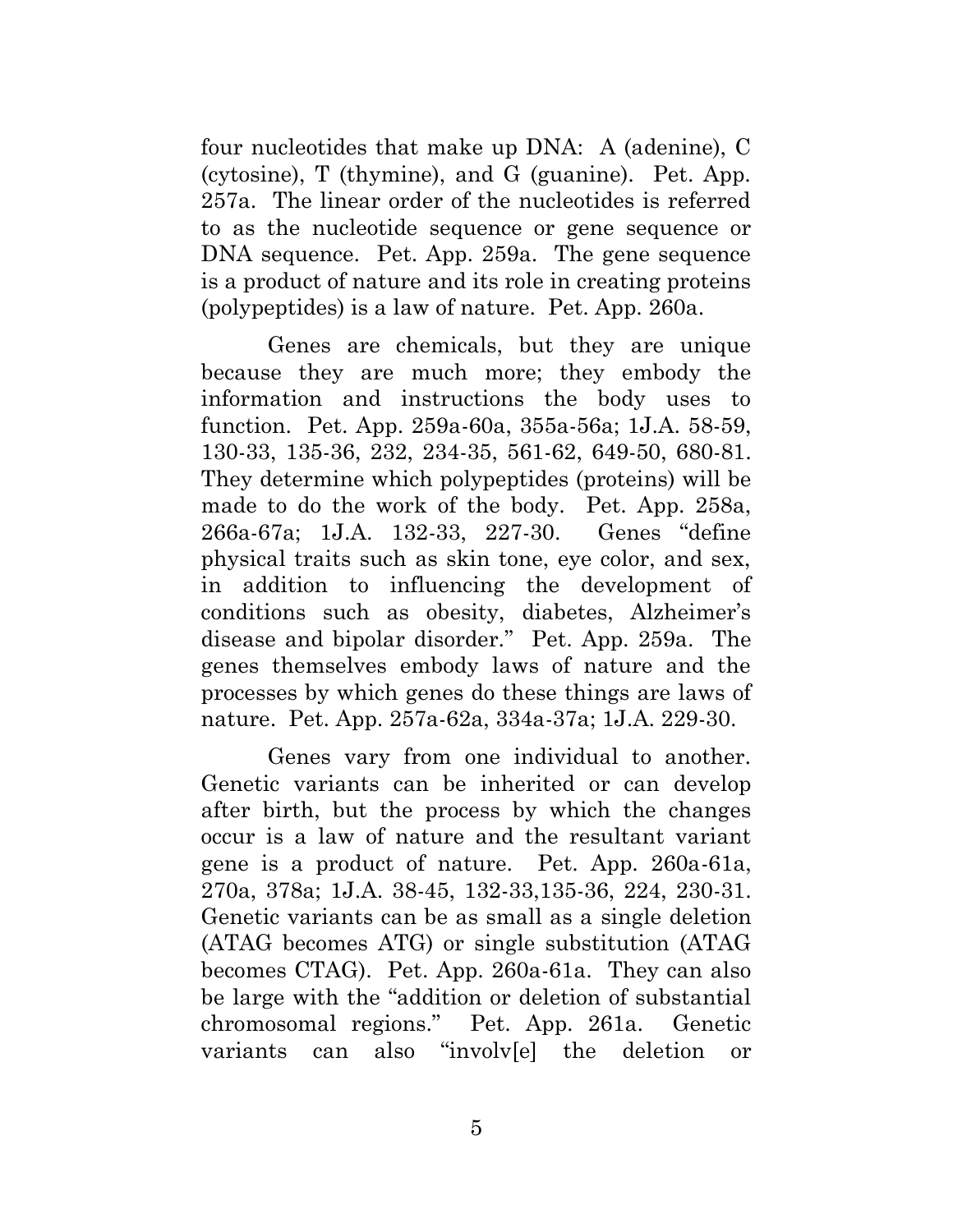duplication of up to millions of nucleotides." Pet. App. 261a. Variation in the human genome is very common. Pet. App. 260a; 1J.A. 230. There is not one gene that is "normal," with a few individuals having variants; much variation exists in the genes from one person to another. 1J.A. 230. Myriad claims every version of the BRCA1 gene, but lists just one version in the patents. Patent '282, FIG 10, 2J.A. 738-45. The capital letters in FIG 10 represent the nucleotides called "coding" and the lower case letters represent nucleotides called "non-coding," because they are thought to be unnecessary in the creation of the protein.

Variants can appear to be unimportant, correlate with an increased risk of disease or disorder ("mutations"), or have unknown significance ("variant of uncertain significance"). Pet. App. 18a, 261a; 1J.A. 231-32. The significance of the variant is created entirely by nature. Pet. App. at 270a; 1J.A. 58-59, 135-36, 224, 231-32.

Some mutations in the BRCA1 or BRCA2 genes correlate with an increased risk of breast and/or ovarian cancer. Pet. App. 20a, 278a, 309- 310a; Patent '282, 1:20-30, 2J.A. 746. "Women with BRCA1 and BRCA2 mutations face up to an 85% cumulative risk of breast cancer as well as an up to 50% cumulative risk of ovarian cancer. . . . The existence of BRCA1 or BRCA2 mutations is therefore an important consideration in the provision of clinical care for breast and/or ovarian cancer." Pet. App. 278a; 1J.A. 205-06. As the district court found "mutations, along with any association with a propensity to develop a particular disease, are caused by nature. Therefore, the significance of any person's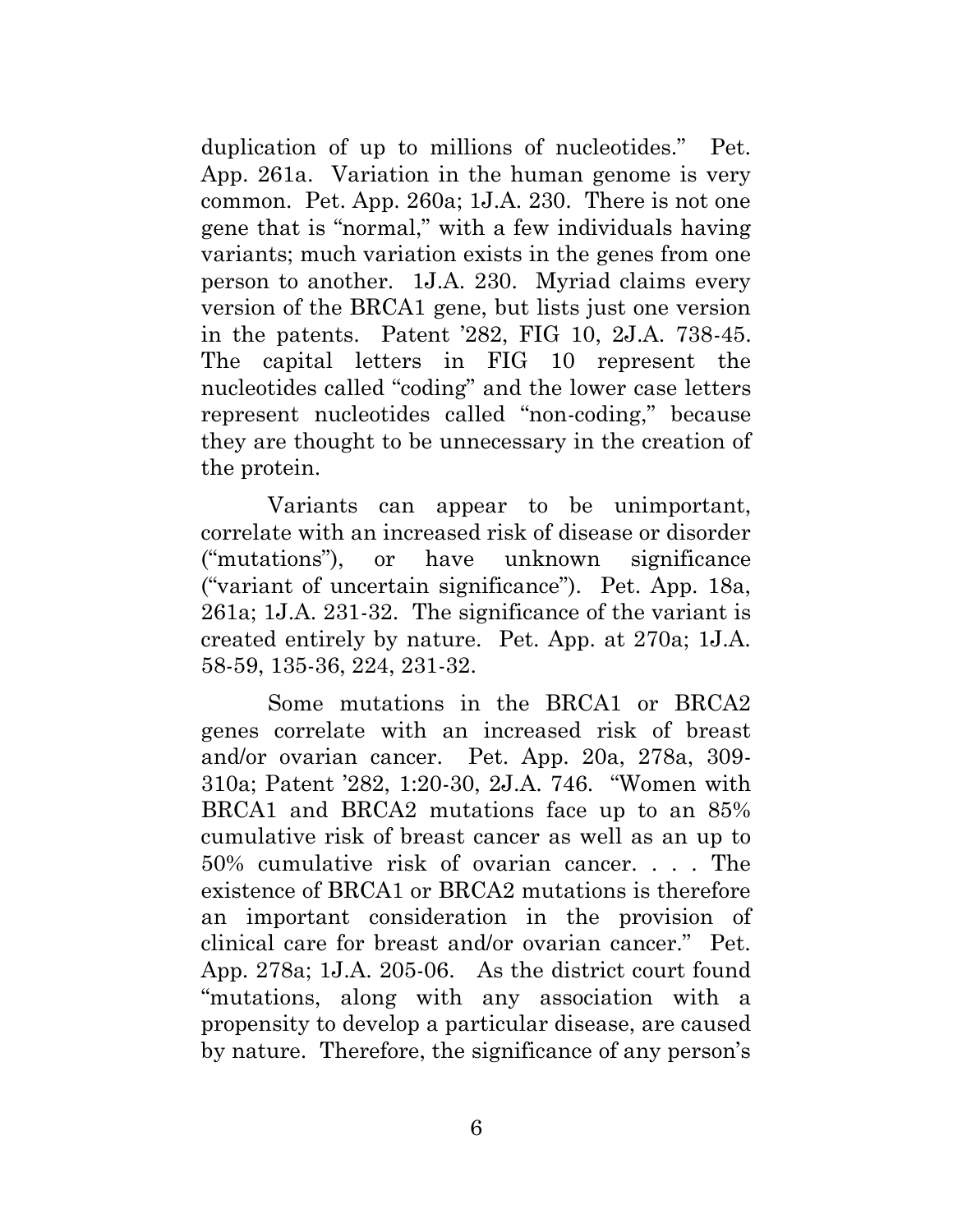gene sequence, including its relationship to any disease, is dictated by nature." Pet. App. 270a.

#### <span id="page-16-0"></span>b. *Scientific Uses of Genes*

It is useful for pathologists, clinical laboratory scientists, other medical professionals, and researchers to conduct genetic testing for clinically significant alterations. Pet. App. 18a, 263a, 270a-72a, 378a, 380-81a; 1J.A. 58-59, 132-33, 209-10, 232. Sequencing methods are used to examine the precise order of the gene's nucleotides. Pet. App. 259a-60a, 263a, 270a-72a; 1J.A. 58-59, 133-35, 209-10, 223, 232-35; 2J.A. 854. Thousands of medical professionals around the world sequence genes daily, and the processes by which sequencing is done are not at issue here. Pet. App. 272a, 379a; 1J.A. 58-59, 125-26, 133-136, 218, 223, 232, 234-35. At the end of the sequencing process, the medical professional has a long string of the four letters (A, C, T, and G) that correspond to the four nucleotides. Pet. App. 257a, 378a; 1J.A. 58-59, 131-32, 230, 232. The structure, function, and sequence of the nucleotides are created entirely by nature. Pet. App. 260a, 343a; 1J.A. 234- 35, 644-46, 653-54, 676, 688-89. After sequencing, the medical professional looks to see if there are variants; *e.g.*, whether natural processes have caused there to be a C where a T would commonly be. 1J.A. 58-59, 135-36, 232. *See, e.g.*, Pet. App. 426a (Patent '282, cl. 7(a)).

Myriad's patent claims have prevented labs other than Myriad from sequencing the BRCA1 and BRCA2 genes and looking to see if there are mutations, actions that are crucial to women and their families facing hereditary breast and ovarian cancer risk. *E.g.*, 1J.A. 60, 87-89, 219-220. In many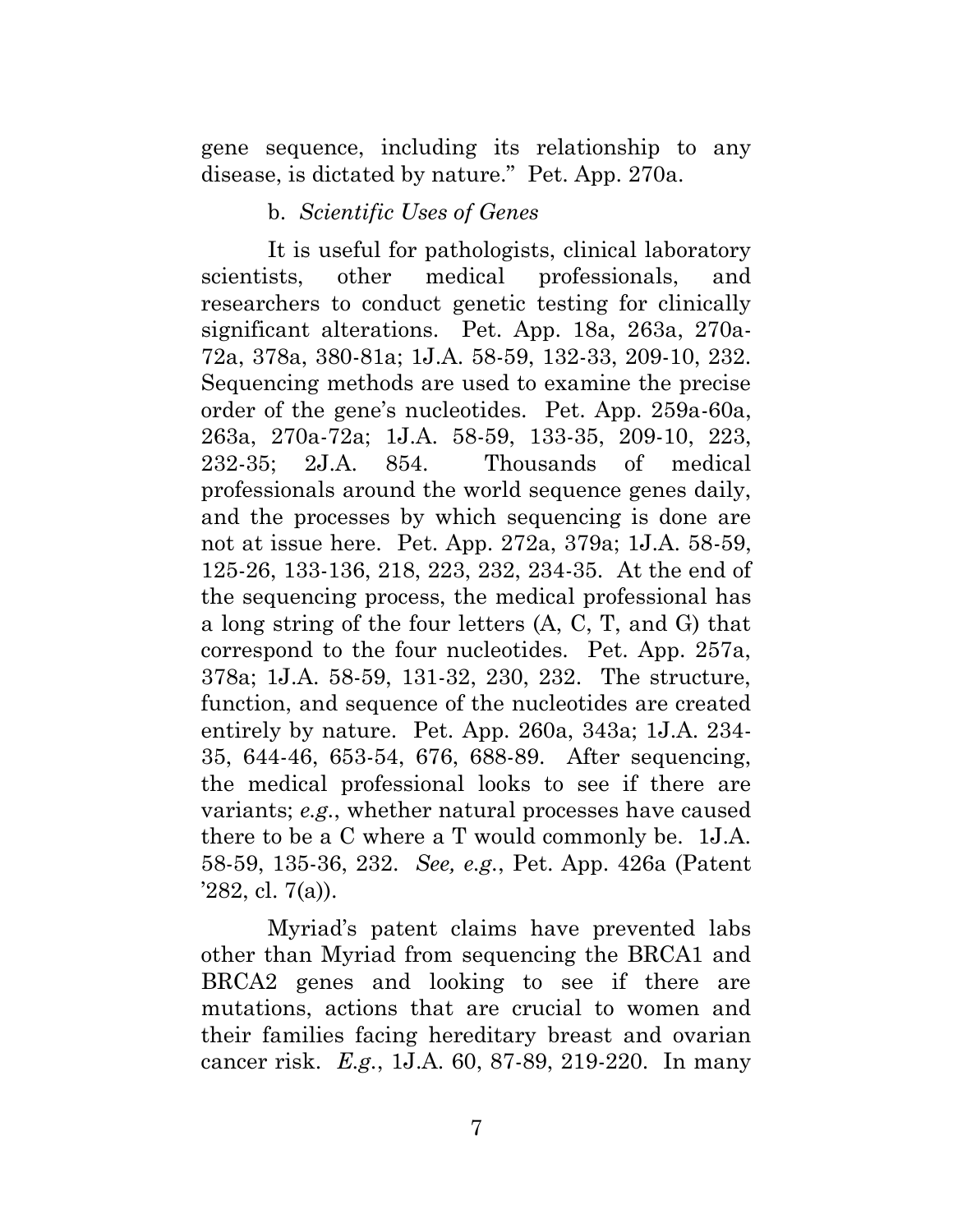cases, the effect has been devastating. Some women have obtained testing from Myriad that gave them false negative results because Myriad did not include certain mutations in its standard testing. Tom Walsh et al., *Spectrum of Mutations in BRCA1, BRCA2, Chek2, and TP53 in Families at High Risk of Breast Cancer*, 295 J. Am. Med. Ass'n 1379, 1385-86 (2006). Women and their families make lifechanging decisions based on testing provided by one company, without the option of seeking a second opinion. *See id.*; *see also* 1J.A. 76, 78-79, 119. District court plaintiffs Ceriani and Fortune, both breast cancer patients, sought critical testing recommended by their doctors but were denied when Myriad would not accept their insurance. 1J.A. 121- 22, 118-119. Plaintiffs Raker and Thomason needed more extensive testing than offered by Myriad's standard test to screen for additional BRCA mutations but Myriad charged prohibitively for that testing. 1J.A. 75, 70-71. All of the plaintiff geneticists were willing to perform the tests for free or for an affordable cost but were prevented from doing so by Myriad's patent claims. *E.g.*, 1J.A. 60, 88-89, 221-22.

But because the patent claims are not limited to the use of the genes in BRCA1 or BRCA2 testing, the effects have been far greater. The patent claims have deterred research as other researchers, including plaintiffs Harry Ostrer, Wendy Chung, and David Ledbetter, are chilled from engaging in scientific work using these genes. 1J.A. 144-48, 220, 714-18. Plaintiff Runi Limary was told by Myriad that she has a "variant of uncertain significance," a result that only Myriad can further explain given their control over patients' BRCA genetic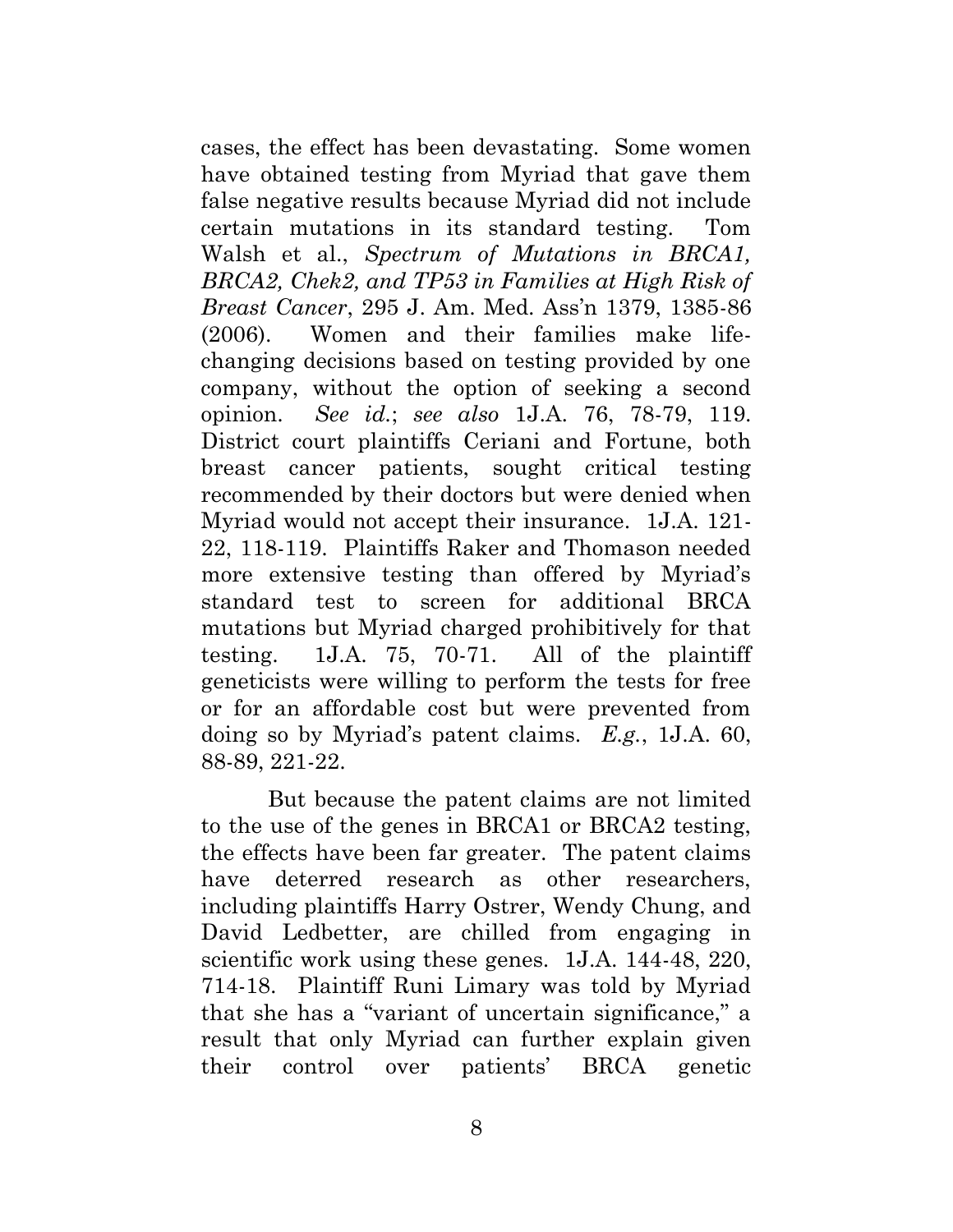information. 1J.A. 81-83; *see also* 1J.A. 61-62, 91, 113-14, 206-09, 222-23. And the research that has been deterred or prevented is not limited to research into breast and ovarian cancer, but to any research on these genes and their effects.

It is not currently possible to use genes, including looking at or sequencing them, without removing or "isolating" them from the body. Pet. App. 271a, 342a. The isolated gene, however, is not "markedly different" in either structure or function from a gene in the body. Most importantly, the nucleotides that make up DNA – or DNA's "information content" – remain the same. Pet. App. 270a. If that were not the case, Myriad's diagnostic use of the gene would be futile. After isolating and sequencing the gene utilizing conventional methods, Myriad reports to the person who provided the sample that the gene in the body does or does not have a harmful mutation because the isolated gene does or does not have that mutation. Pet. App. 278a-79a. If the "isolated" gene in the lab differed from the gene in the body, Myriad could not reach that conclusion. Pet. App. 224a. And classic experiments established that when isolated DNA is reinserted into the cell, it functions as it did previously. 1J.A. 650-53.

Isolation does separate the gene from other parts of the body to which it is normally attached. The gene in the body is normally surrounded by and sometimes attached to other things, including proteins, that are collectively called chromatin. Pet. App. 262a; 1J.A. 644-46, 685-86. But the gene sequence, the information it includes, and the laws it embodies are the same whether in or out of the body.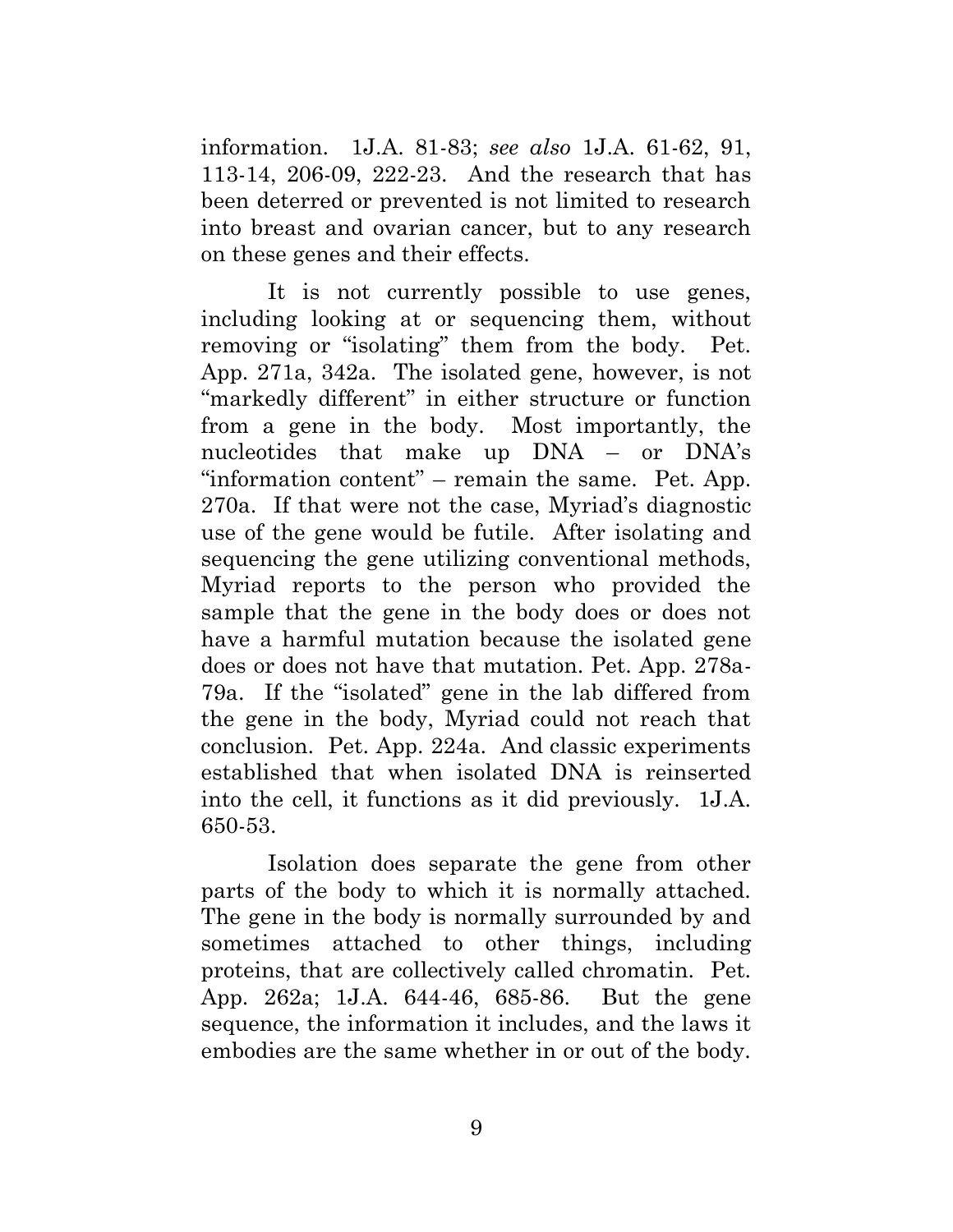Pet. App. 262a, 336a; 1J.A. 644-46.Even if separation from the chromatin were considered to create a structural difference, DNA is separated from the chromatin in the body during several naturallyoccurring processes; the gene separated from the chromatin can be found in the body. Pet. App. 264a.

Isolation also separates the chromosome into fragments, breaking the bonds that link the pieces of the chromosome itself. Once again, the gene sequence, the information it includes, and the laws it embodies are the same whether the gene is in the body or contained in fragments made during the isolation process. But even if cutting the chromosome into pieces were considered to constitute a structural change, gene fragments exist in the body. These fragments result from naturallyoccurring processes that break the bonds that hold the full chromosome together.2 Those fragments are

<sup>2</sup> Nature breaks the bonds that hold together the full chromosome (1) every time gametes are produced during the normal process of meiotic recombination; (2) during the cellular process by which cells make copies of themselves; (3) when DNA experiences a double strand break (which then is often repaired). *See* Wolf-Dietrich Heyer et al., *Holliday Junctions in the Eukaryotic Nucleus: Resolution in Sight?*, 28 Trends in Biochemical Sci. 548 (2003); *see also* Robyn L. Maher et al., *Coordination of DNA Replication and Recombination Activities in the Maintenance of Genomic Stability*, 112 J. of Cellular Biochemistry 2672 (2011).

The entire fetal and maternal genome can also be found in short fragments with broken covalent bonds in maternal plasma, and DNA can also be found in the blood of those suffering from cancer. Y.M. Dennis Lo et al., *Maternal Plasma DNA Sequencing Reveals the Genome-Wide Genetic and Mutational Profile of the Fetus*, 2 Sci. Translational Med. 61ra91 at 1 (2010); Maurice Stroun et al., *Isolation and*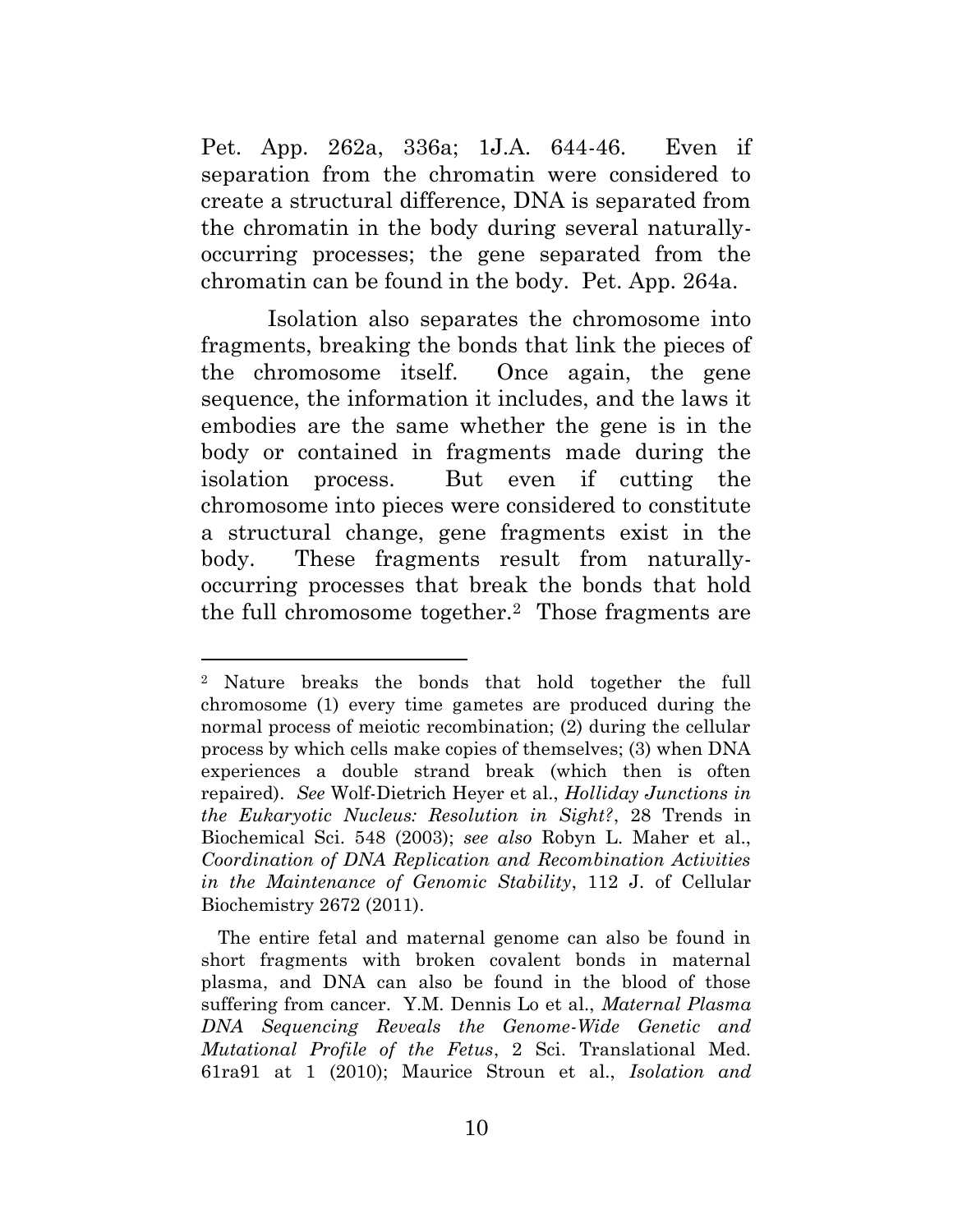identical to the fragments created by Myriad when it isolates the gene.3

#### c. *The Patents*

 $\overline{a}$ 

 Petitioners challenge nine patent claims on human genes. None of the challenged claims is limited to any particular use of the genes, any form of recombinant DNA, or a therapy (including a drug) involving the genes. None is limited to a method of looking at the gene. All of the claims are to the genes themselves and reach all structures and uses of the gene.

<span id="page-20-0"></span>The key claims are claim 1 of Patent '282 and claim 1 of Patent '492. Those claims reach any "isolated DNA" that will create the proteins

3 In the process of isolating a gene, DNA is fragmented and covalent bonds are broken. The scientist, however, does not decide or control the size or composition of the fragments; they are of random length and composition. Indeed, if a scientist were to isolate a gene of a person on Monday, and then do so again on Tuesday, it is likely the fragments would have a different size and composition. Many fragments are likely to include a portion of the BRCA1 or BRCA2 gene and a portion of the adjacent DNA. Bruce Alberts et al., *Molecular Biology of the Cell* Ch. 8 (4th ed. 2002); Robert L. Nussbaum et al., *Thompson and Thompson Genetics in Medicine* Ch. 4 (7th ed. 2007); Harvey Lodish et al., *Molecular Cell Biology* Ch. 7-8 (4th ed. 2000).

In addition, scientists sequencing genes after isolation generally do not chemically stitch the fragments back together to form longer segments, such as an entire gene. *See* 1J.A. 690- 91. Sequencing generally relies on computers to recreate the gene sequence without creating a molecule or chemical that is an entire gene. *Id.* 

*Characterization of DNA from the Plasma of Cancer Patients*, 23 Eur. J. Cancer & Clinical Oncology 707 (1987).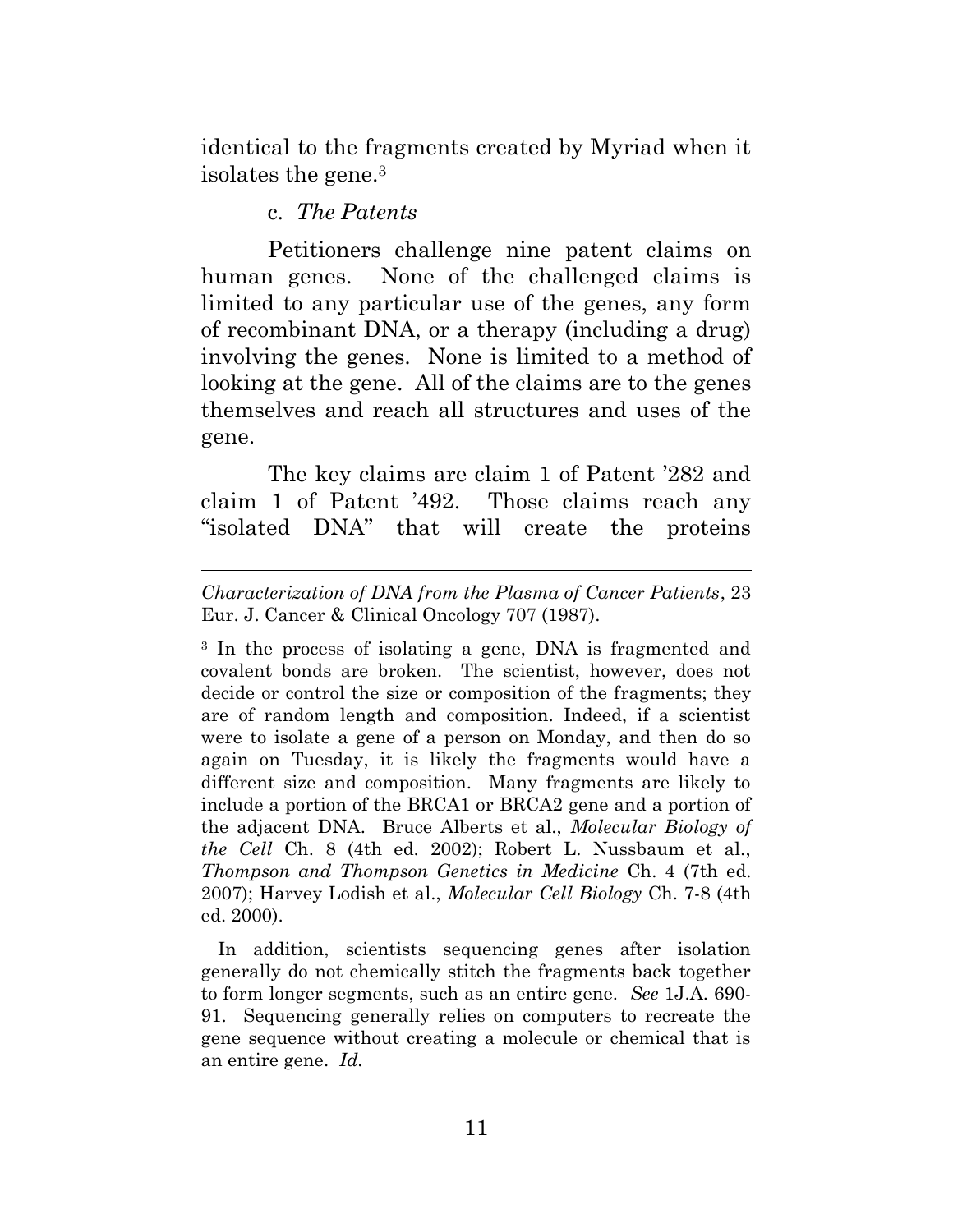naturally created by the BRCA1 and BRCA2 genes. More specifically, Patent '282, claim 1 reaches the BRCA1 gene:

> An isolated DNA coding for a BRCA1 polypeptide, said polypeptide having the amino acid sequence set forth in SEQ ID No. 2.

Pet. App. 426a. SEQ ID No. 2 refers to a lengthy sequence of amino acids set forth in the patent. Patent '492, claim 1 is virtually identical, reaching the BRCA2 gene.

> An isolated DNA molecule coding for a BRCA2 polypeptide, said DNA molecule comprising a nucleic acid sequence encoding the amino acid sequence set forth in SEQ. ID. No. 2.

Pet. App. 427a.

All of the remaining claims use alternate terms to define the same genes or duplicatively claim alternate forms of the genes.

 All nine claims use the same definitions of the two key terms: "isolated" and "DNA." "Isolated" is defined as: "An 'isolated' … nucleic acid (*e.g*. an RNA, DNA, or a mixed polymer) is one which is substantially separated from other cellular components which naturally accompany a native human sequence or protein . . ." Patent '282, 19:8-12, 2J.A. 755. This definition of "isolated" comports with the ordinary understanding of the term in the field and there is no dispute between the parties over the meaning of the term.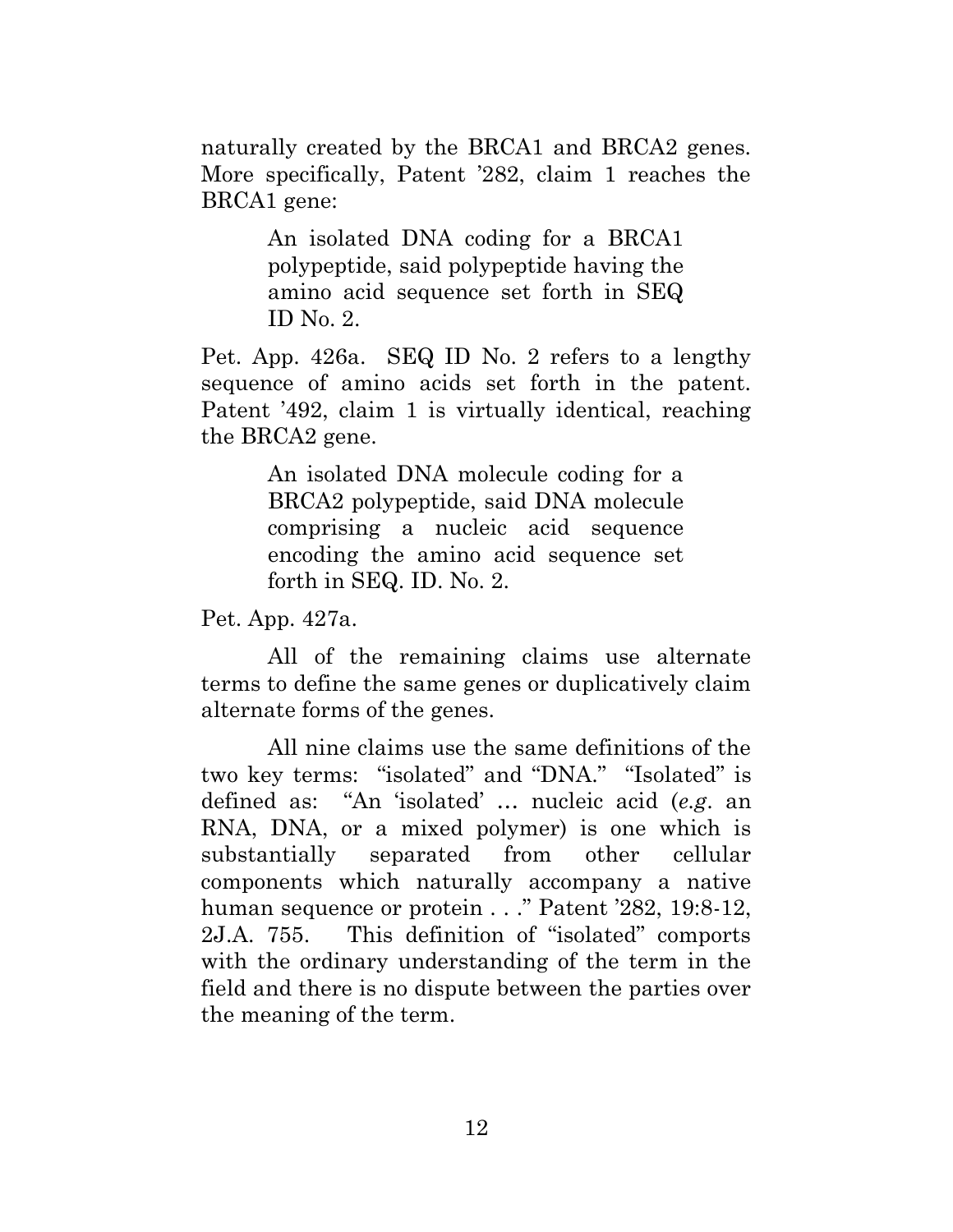"DNA" is defined broadly. The claims reach "all forms of mutations" (Patent '282, 12:31-32, 2J.A. 751) and "all allelic [nucleotide] variations" (Patent '282, 19:35-40, 2J.A. 755). They reach any DNA if it is as little as 60% similar to the specified DNA (Patent '282, 24:19, 2J.A. 757) and any DNA that creates proteins as little as 30% similar to the specified proteins (Patent '282, 24:62-63, 2J.A. 757). They reach all fragments of both the DNA and the proteins. *See* Patent '282, 6:26-28, 2J.A. 748 ("comprising all, or a portion of the BRCA1 locus or of a mutated BRCA1 locus, preferably at least 8 bases"); Patent '282, 19:1-5, 2J.A. 755 (reaches DNA that "can … produce … the polypeptide or a fragment thereof"); Patent '282, 19:41-43, 2J.A. 755 (reaches DNA that produces "fragment, homolog, or variant" of proteins); Patent '282, 20:34-35, 2J.A.755 (fragments as short as 15 nucleotides); Patent '282, 20:63-65, 2J.A. 755 (fragments as short as 8 nucleotides); Patent '282, 25:33-35, 2J.A. 758 (fragments as short as 5 amino acids). In 1998, Myriad wrote to one of the plaintiffs, Dr. Kazazian, and said specifically that the patents covered "any fragments of the BRCA1 gene." 1J.A. 168-69.

The claims also reach other forms of genetic material. They include "RNA, cDNA, genomic DNA, synthetic forms . . . ." Patent '282, 19:51-53, 2J.A. 755.4 They reach DNA with or without "all coding sequences, all intervening sequences and regulatory elements." Patent '282, 19:35-40, 2J.A. 755. They

 $\overline{a}$ 

<sup>4</sup> cDNA, or complementary DNA, is discussed in Section II, *infra*. In short, it is DNA without the non-coding regions (regions seemingly unnecessary in creating the protein/polypeptide).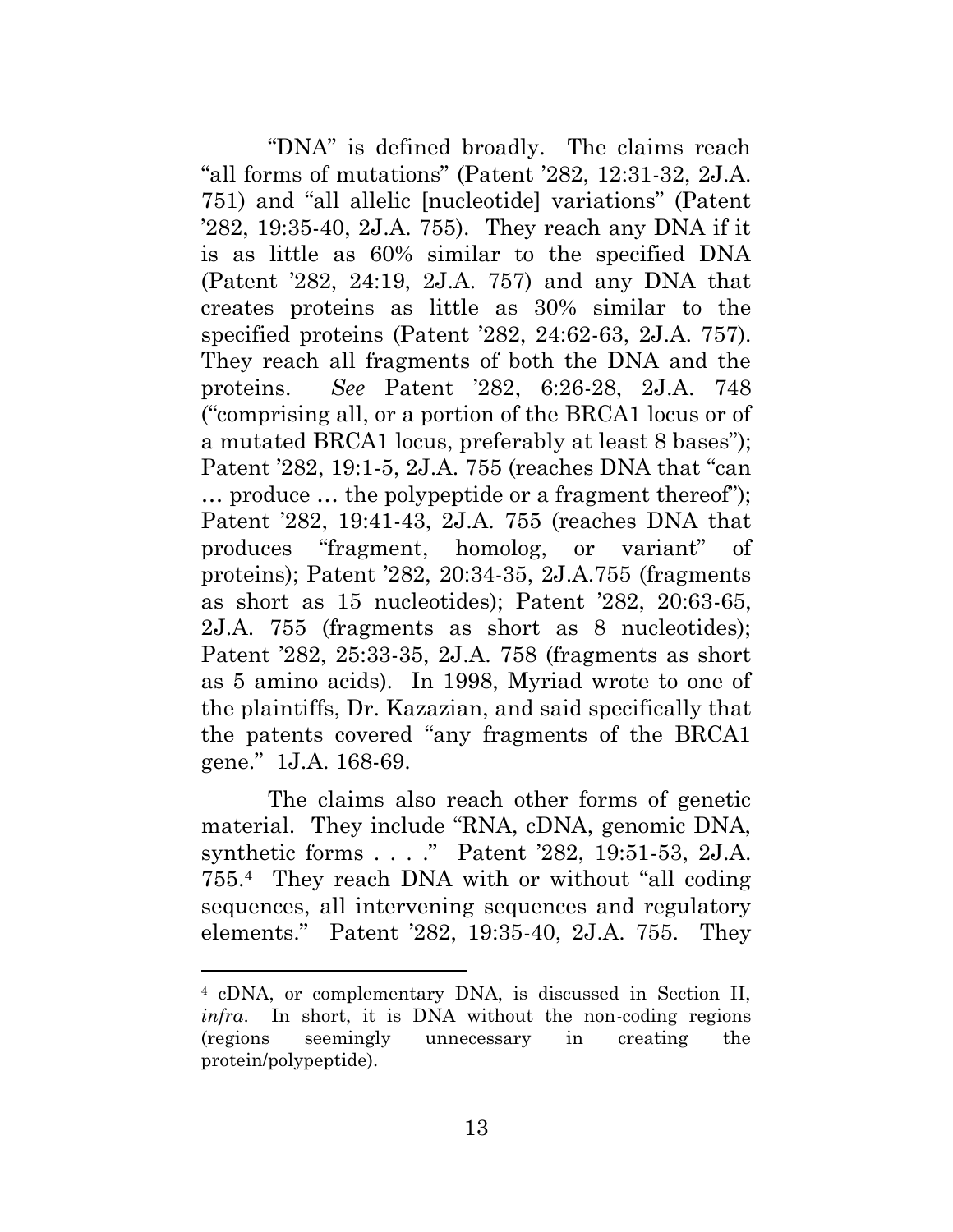reach DNA modified by "methylation" or other naturally-occurring biochemical or chemical modifications or not so modified. Patent '282, 19:53- 55, 2J.A. 755; *see also* Pet. App. 263a.

The key claims (Patent '282, claim 1 and Patent '492, claim 1) define the genes by the function given to the genes by nature and are not limited to any particular molecular structure or any particular use. Pet. App. 426a-27a. Because nature dictates that numerous DNA sequences can result in those polypeptides (proteins), 1J.A. 685-86, these claims unquestionably reach all uses of multiple compositions created by nature and defined by laws of nature, whether or not Myriad or anyone else has identified those compositions.

Claim 2 of Patent '282 defines the exact same gene by referring to a sequence of nucleotides that in nature represents one version of the BRCA1 gene. It reads:

> The isolated DNA of claim 1, wherein said DNA has the nucleotide sequence set forth in SEQ ID No. 1.

Pet. App. 426a. This sequence reference is to a nucleotide sequence listed in the patent. Because the patents define the term "DNA" used in this claim identically to claim 1 to include all versions of the nucleotide sequence (and more), the sequence referenced is solely illustrative.

 Indeed, if the claim reached only the specific sequence identified in the table, it would be confounding to geneticists who would not know if they infringed (*i.e.*, found that identical sequence) until they infringed (sequenced the gene). The claim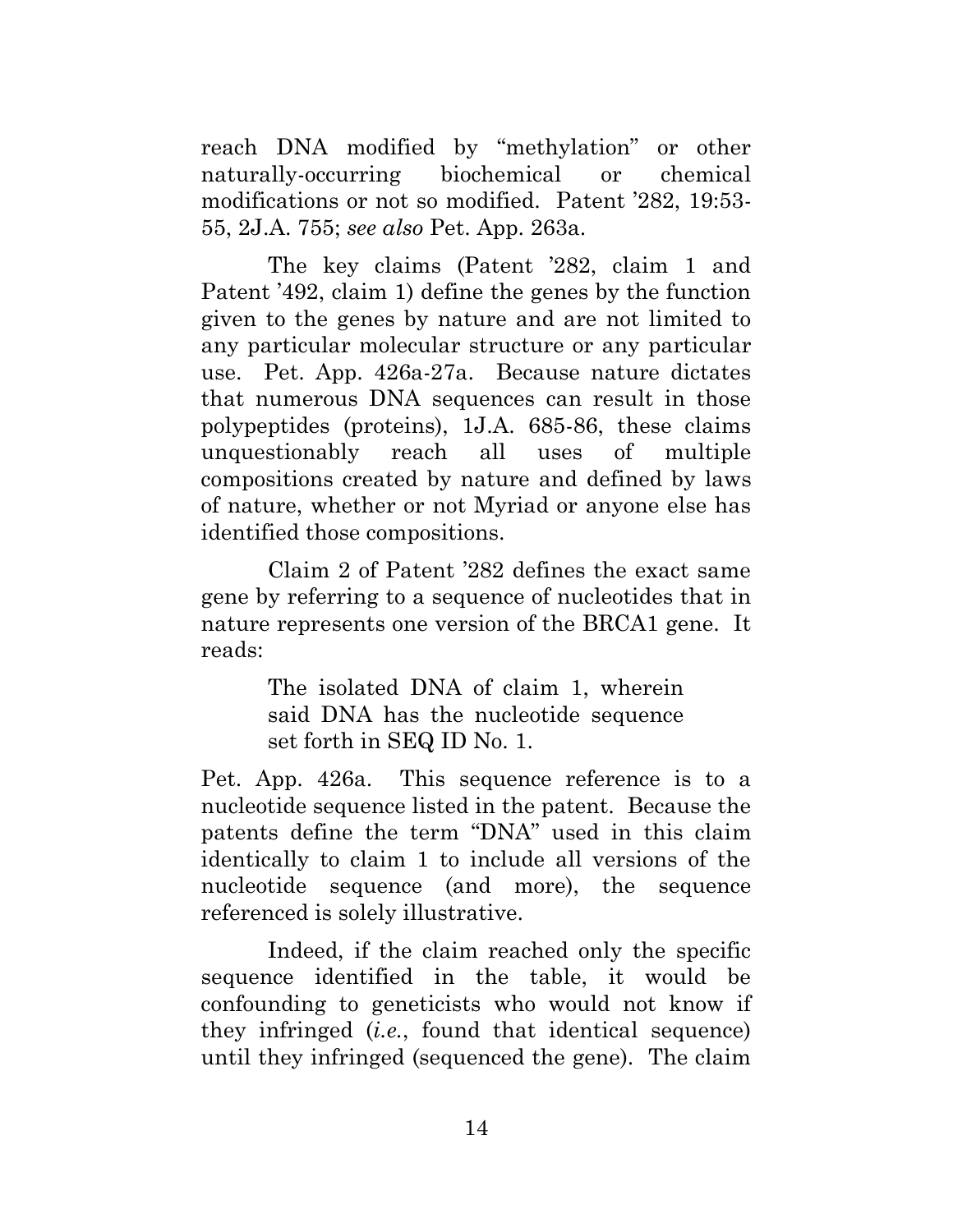would also be useless to Myriad. It is unlikely that more than a few people possess that exact sequence. If the specified sequence were the only sequence covered, it would not reach any sequence with any variants, mutations, or alterations. There is nothing in the patents to suggest that variants including noncoding regions are excluded from the definition of DNA.

The remaining claims are alternate descriptions, duplicative of the key claims, though three are of extraordinary breadth. Claim 6 of Patent '492 reaches any isolated BRCA2 DNA with a mutation that is "associated with a susceptibility to cancer." It reads:

> An isolated DNA molecule coding for a mutated form of the BRCA2 polypeptide set forth in SEQ ID No. 2, wherein said mutated form of the BRCA2 polypeptide is associated with a susceptibility to cancer.

Pet. App. 427a. The claim reaches any BRCA2 gene with harmful mutations regardless of whether another geneticist is the one who finds the mutation and identifies it as associated with any type of cancer. Indeed, for another geneticist to look for and find such a mutation would be infringing.

Claims 5 and 6 of patent '282 reach any segment of the BRCA1 DNA as short as 15 nucleotides. Claim 5 reaches any segment as short as 15 nucleotides that will create the proteins or any portion of the protein. Pet. App. 426a. Claim 6 reaches any 15 nucleotides of the BRCA1 gene. *Id.* More specifically, the claims read: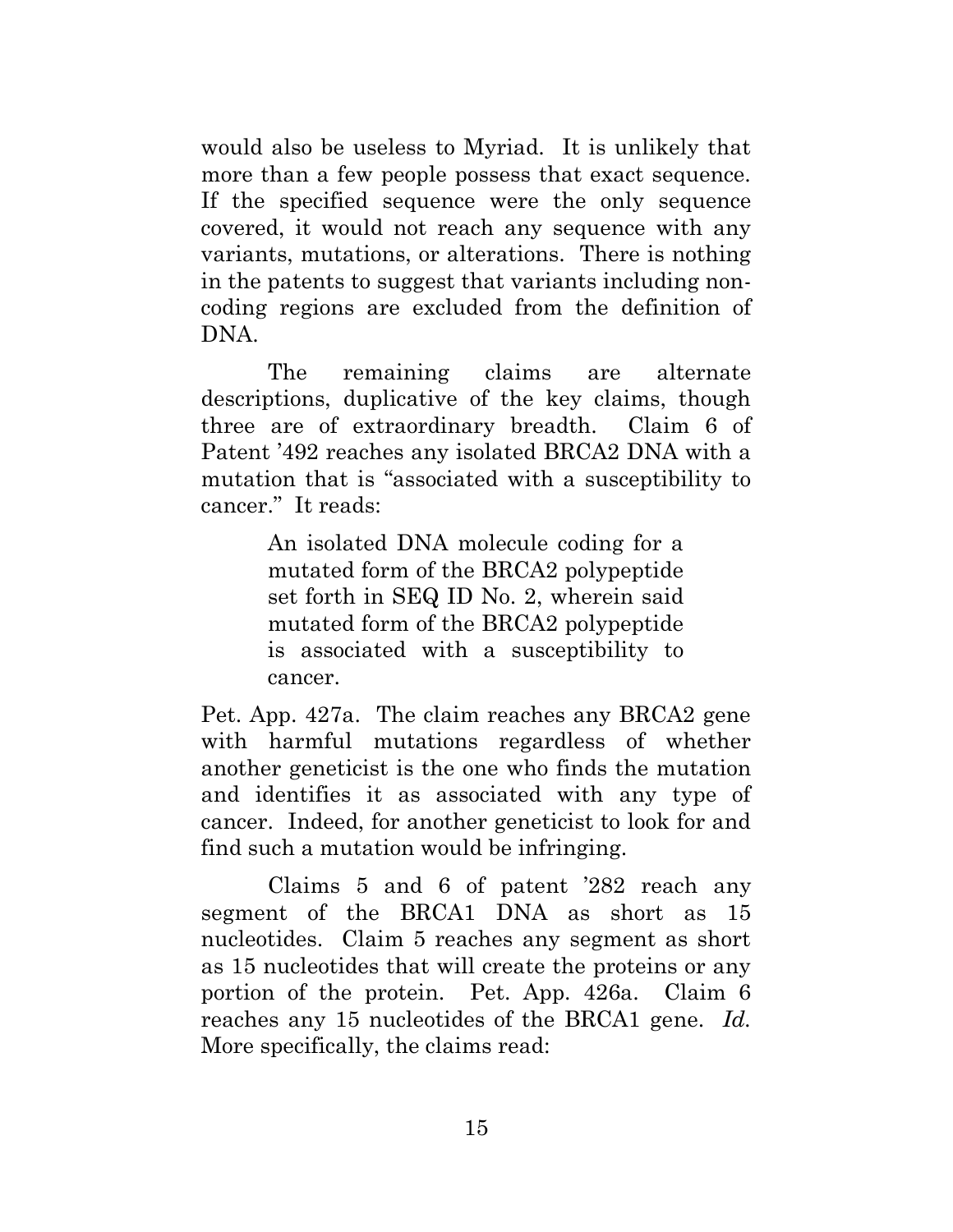5. An isolated DNA having at least 15 nucleotides of the DNA of claim 1.

6. An isolated DNA having at least 15 nucleotides of the DNA of claim 2.

Because the claims reach DNA having "at least" 15 nucleotides, they reach longer sequences as well, including the entire gene. They also reach other genes. Because DNA is composed solely of the four nucleotides, there is extensive repetition in the genome. And, because the BRCA1 gene is large, it includes a huge number of 15 nucleotide sequences. Fifteen (15) nucleotide sequences from the BRCA1 gene can be found in virtually every other gene in the body. 1J.A. 631-34, 662-72. Moreover, as Judge Bryson indicated, claim 6 reaches nucleotide sequences in the non-coding regions as well as the coding regions throughout the genome. Pet. App. 114a.

The other claims, claim 1 of patent '473, claim 7 of patent '282, and claim 7 of patent '492, reach more specific, identified mutations. Pet. App. 426a, 428a. For example, claim 7 of '282 reads:

> An isolated DNA selected from the group consisting of: (a) a DNA having the nucleotide sequence set forth in SEQ ID No. 1 having T at nucleotide position  $4056...$

These claims represent nothing more than Myriad describing a gene that contains some of the mutations caused by nature that nature has caused to be significant. Any geneticist must infringe (isolate the gene with the mutation) before she can determine that she has infringed (look to see if the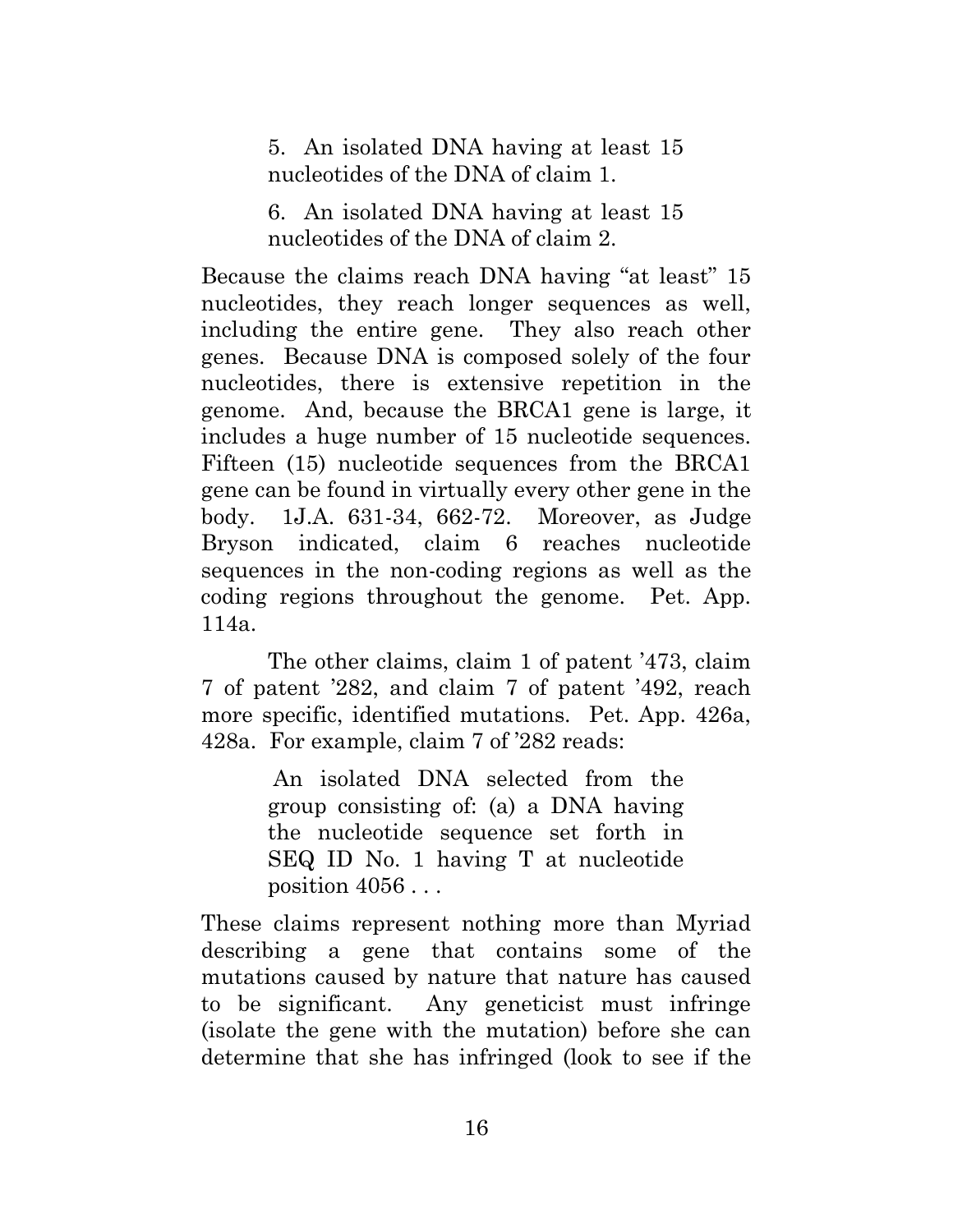composition includes the specified mutation). As with all the claims, they are not limited to any particular use.

#### <span id="page-26-0"></span>d. *Proceedings Below*

This lawsuit began in 2009 with the filing of a complaint in the United States District Court for the Southern District of New York against the PTO, as well as the patent holders, Myriad Genetics and the directors of the University of Utah Research Foundation.5 Plaintiffs included four national organizations of physicians, geneticists, researchers, clinicians, and other health professionals with a combined total of over 150,000 members, as well as six of the nation's leading geneticists, two genetic counselors, two women's health and breast cancer organizations, and six individual women who have been diagnosed with or are at risk of hereditary breast or ovarian cancer. Pet. App. 240a-48a.

Plaintiffs alleged in their complaint that the patent claims are invalid under Section 101 of the Patent Act because they cover products and laws of nature and abstract ideas. They also alleged that the effect of the challenged patent claims is to preempt scientific inquiry and medical care to the detriment of patients' health and scientific advancement, in violation of the First Amendment and Article I of the U.S. Constitution.

 The complaint challenged fifteen claims from seven different patents. Pet. App. 297a-303a. Nine

 $\overline{a}$ 

<sup>5</sup> The University of Utah Research Foundation is an owner or co-owner of each of the patents containing the challenged claims, Pet. App. 248a, and has acted jointly with Myriad throughout the litigation.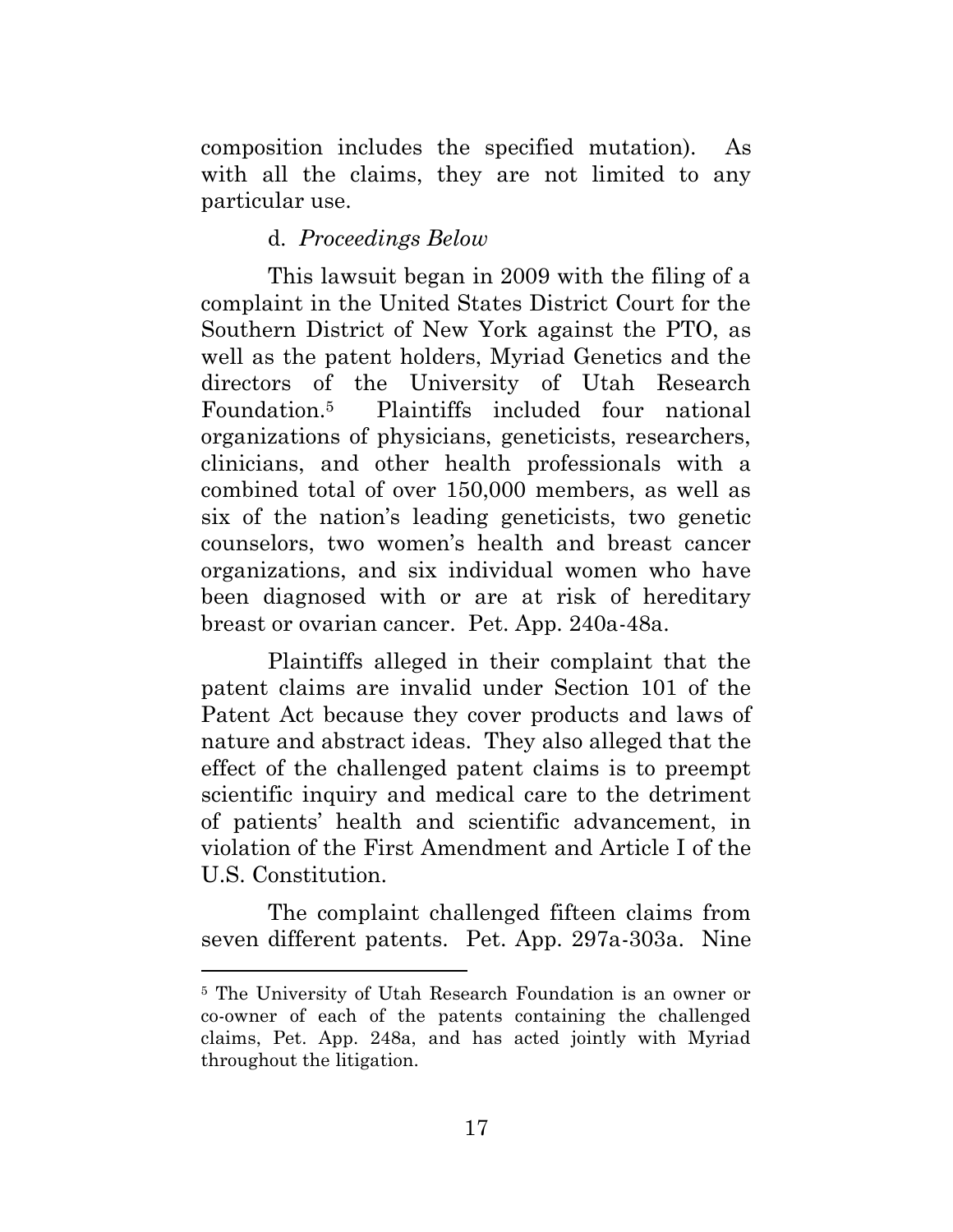of the challenged claims from three patents cover the BRCA1 or BRCA2 genes.<sup>6</sup>

 Defendants moved to dismiss in the district court largely on the grounds that plaintiffs lacked standing. Pet. App. 361a. The court denied that motion. Pet. App. 412a. Both plaintiffs and Myriad subsequently moved for summary judgment, and the PTO moved for judgment on the pleadings. Pet. App. 237a. The district court granted plaintiffs' motion for summary judgment and denied Myriad's motion. *Id*. The constitutional claims against the PTO were dismissed based on the doctrine of constitutional avoidance. *Id*. at 357a.

The district court's 153-page, comprehensive opinion, Pet. App. 232a-357a, began by discussing the standard set by this Court for determining if a patented composition of matter – like the "isolated" DNA at issue here – has been sufficiently changed so that it is no longer a law or product of nature. Pet. App. 320a-23a (citing *Diamond v. Chakrabarty*, 447 U.S. 303 (1980); *Funk Bros. Seed Co. v. Kalo Inoculant Co.,* 333 U.S. 127 (1948); and *American Fruit Growers, Inc. v. Brogdex Co.,* 283 U.S. 1 (1931)).

The district court considered Myriad's arguments regarding both structural and functional differences between "isolated" DNA and the DNA inside the human body, ultimately concluding that none caused "isolated" genes to be "markedly different," *Chakrabarty*, 447 U.S. at 310, from genes in the body. Pet. App. 333a-44a. In holding that

 $\overline{a}$ 

<sup>6</sup> The complaint also challenged some method claims, none of which is now before the Court.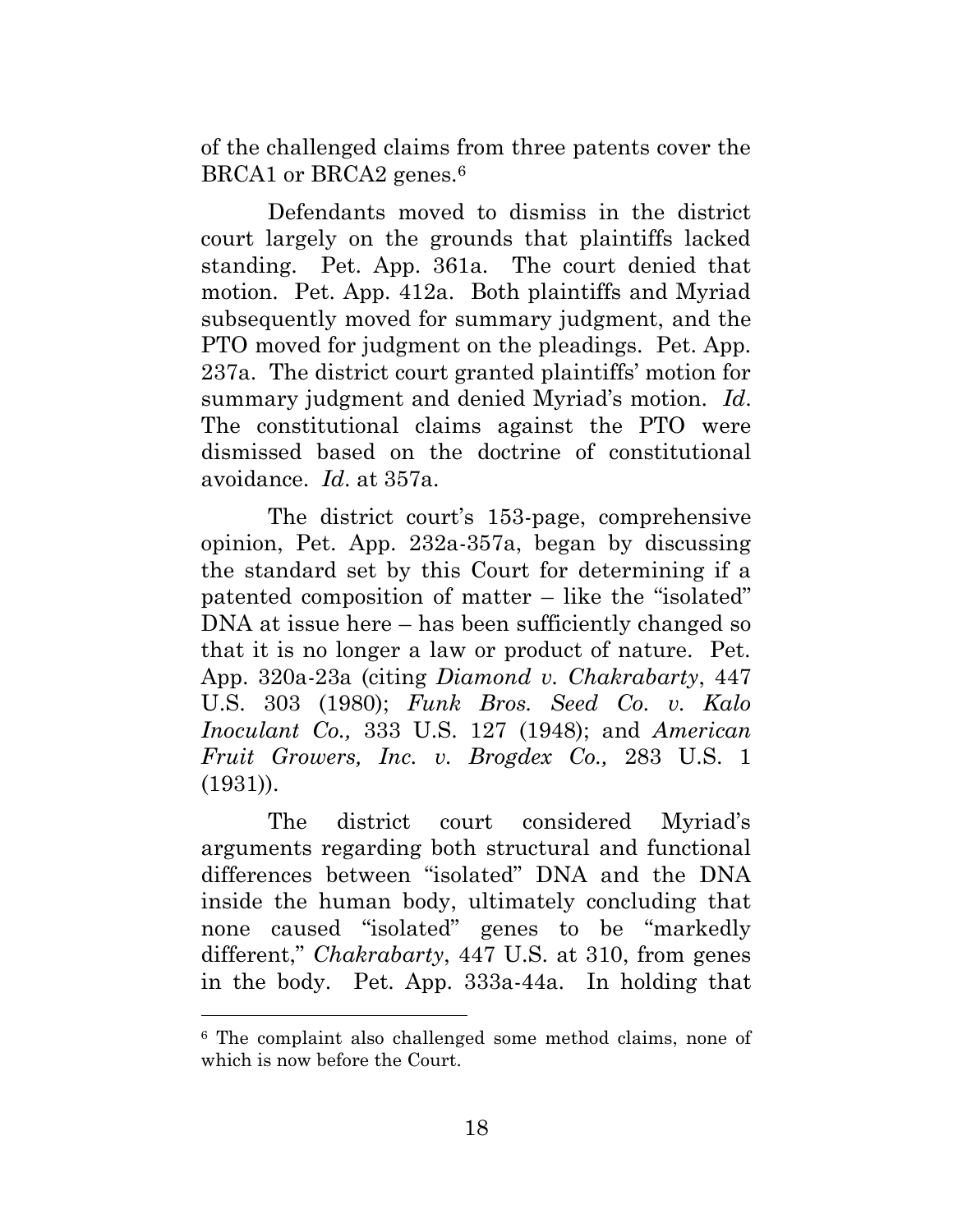patents on isolated DNA claim laws and products of nature, the district court emphasized that the functionality of genes is based on their unique status as the embodiment of the information the body uses.

> [T]he information encoded by DNA reflects its primary biological function: directing the synthesis of *other* molecules in the body – namely, proteins, "biological molecules of enormous importance" which "catalyze biochemical reactions" and constitute the "major structural materials of the animal body."

Pet. App. 335a. The district court found that in isolating a gene, Myriad did not "alter its essential characteristic – its nucleotide sequence that is defined by nature and central to both its biological function within the cell and its utility as a research tool in the lab." Pet. App. 342a. To the extent any claims reached cDNA, the court also invalidated those claims for largely the same reason. Pet. App. 339a.

 Myriad appealed to the Federal Circuit. Plaintiffs did not appeal the dismissal of the PTO, although plaintiffs continued to raise their First Amendment claims against the University of Utah defendants. The United States did, however, participate in the proceedings on the initial appeal and remand as *amicus curiae,* largely supporting plaintiffs.

 A divided panel of the Federal Circuit reversed. The panel first dismissed all but one of the plaintiffs on the grounds that unless they had been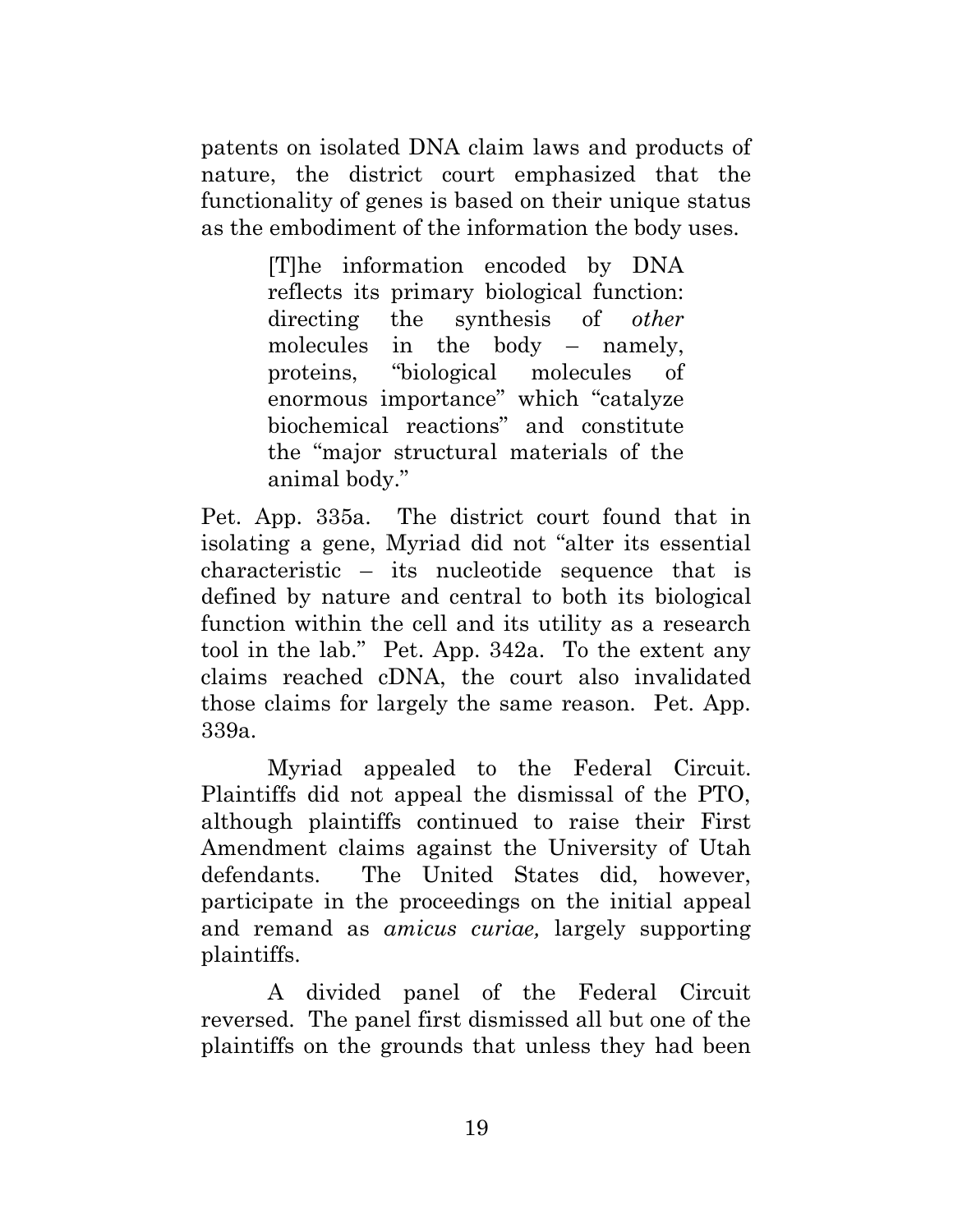personally threatened by Myriad, they did not have standing. Pet. App. 32a-42a. Each panel member wrote a separate opinion discussing the patentability of human genes. Judge Lourie held that in analyzing whether an "isolated" gene has "markedly different characteristics" from what is found in nature, the functionality of the gene is irrelevant. Pet. App. 55a. He held that "isolated" DNA is structurally different from DNA on the sole basis that in the process of removing DNA from the rest of the chromosome to which it is attached, a covalent bond is broken. Pet. App. 51a-57a.

Judge Moore, by contrast, found that both structure and function were relevant in determining if a composition is "markedly different" from what is found in nature. Pet. App. 85a. She found that a full-length "isolated" gene "does not clearly have a new utility and appears to simply serve the same ends devised by nature." Pet. App. 85a-86a. She wrote: "If I were deciding this case on a blank canvas, I might conclude that an isolated DNA sequence that includes most or all of a gene is not patentable subject matter." Pet. App. 86a. She nevertheless found full-length genes to be patentable because of the PTO's practice of granting gene patents and industry reliance on that practice. *Id*. She also opined that small fragments of the gene would be patentable because they could be used as probes or primers, while recognizing that none of the patents claims is limited to small fragments.7 *See* Pet. App. 82a.

 $\overline{a}$ 

<sup>7</sup> Probes and primers are pieces of DNA that are used in laboratories as part of the process of identifying or making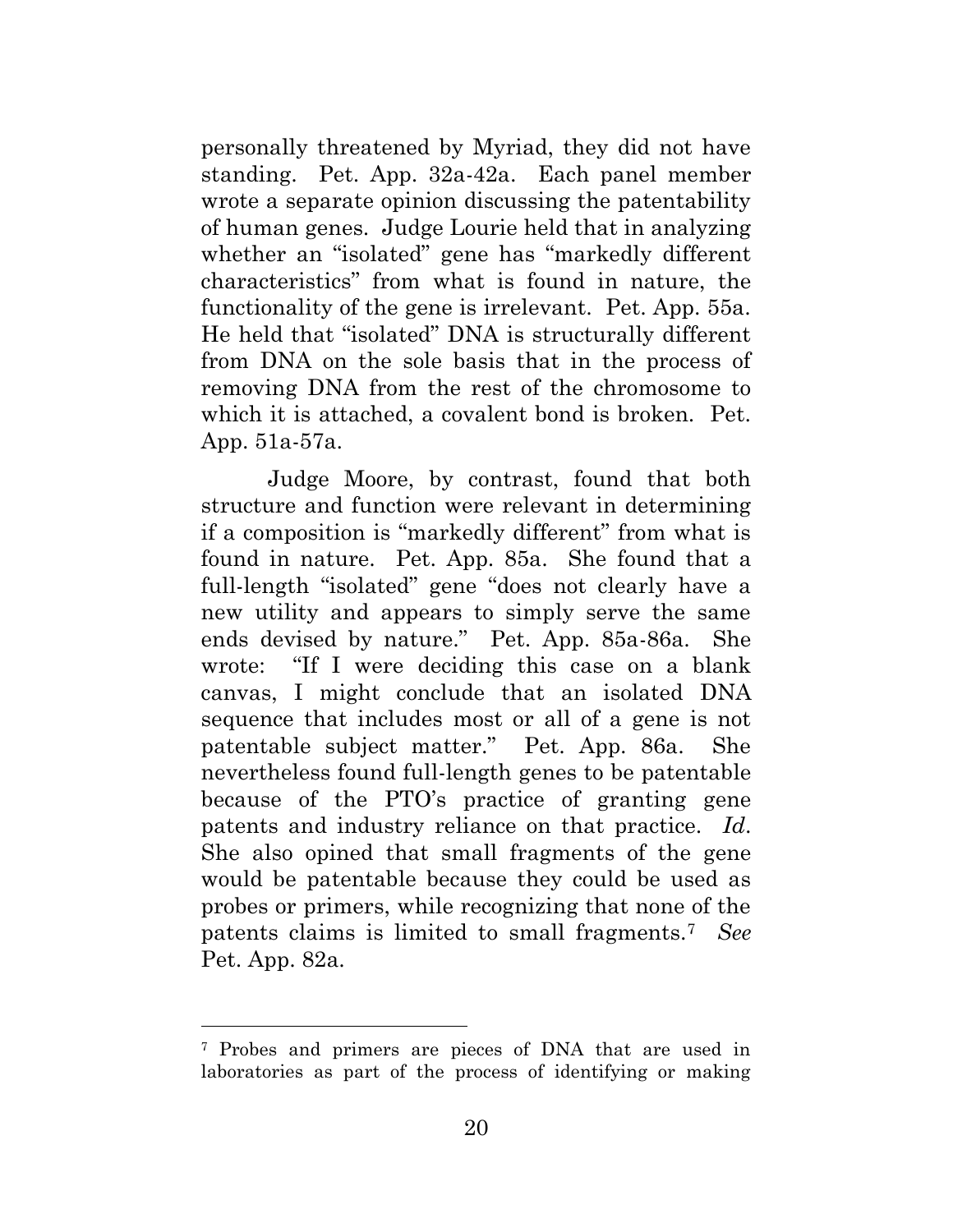In his dissenting opinion, Judge Bryson held that the genes were not patentable. Pet. App. 102a. He reasoned:

> The structural differences between the claimed "isolated" genes and the corresponding portion of the native genes are irrelevant to the claim limitations, to the functioning of the genes, and to their utility in their isolated form. The use to which the genetic material can be put, *i.e*., determining its sequence in a clinical setting is not a new use; it is only a consequence of possession. In order to sequence an isolated gene, each gene must function in the same manner in the laboratory as it does in the human body.

Pet. App. 110a.

 $\overline{a}$ 

 Plaintiffs sought reconsideration by the panel on the grounds that the majority had introduced facts not in the record and that those facts were wrong. Specifically, plaintiffs noted that fragments of DNA with broken covalent bonds are created both in the body and in the "isolation" process; therefore, the breaking of a covalent bond did not distinguish "isolated" DNA from DNA in the body. Pls.- Appellees' Pet. for Panel Reh'g 4, *Ass'n for Molecular Pathology v. U.S. Patent & Trademark Office*, 653

copies of DNA. Pet. App. 264a-65a, 340a-41a. None of the challenged patent claims is limited to use as probes or primers.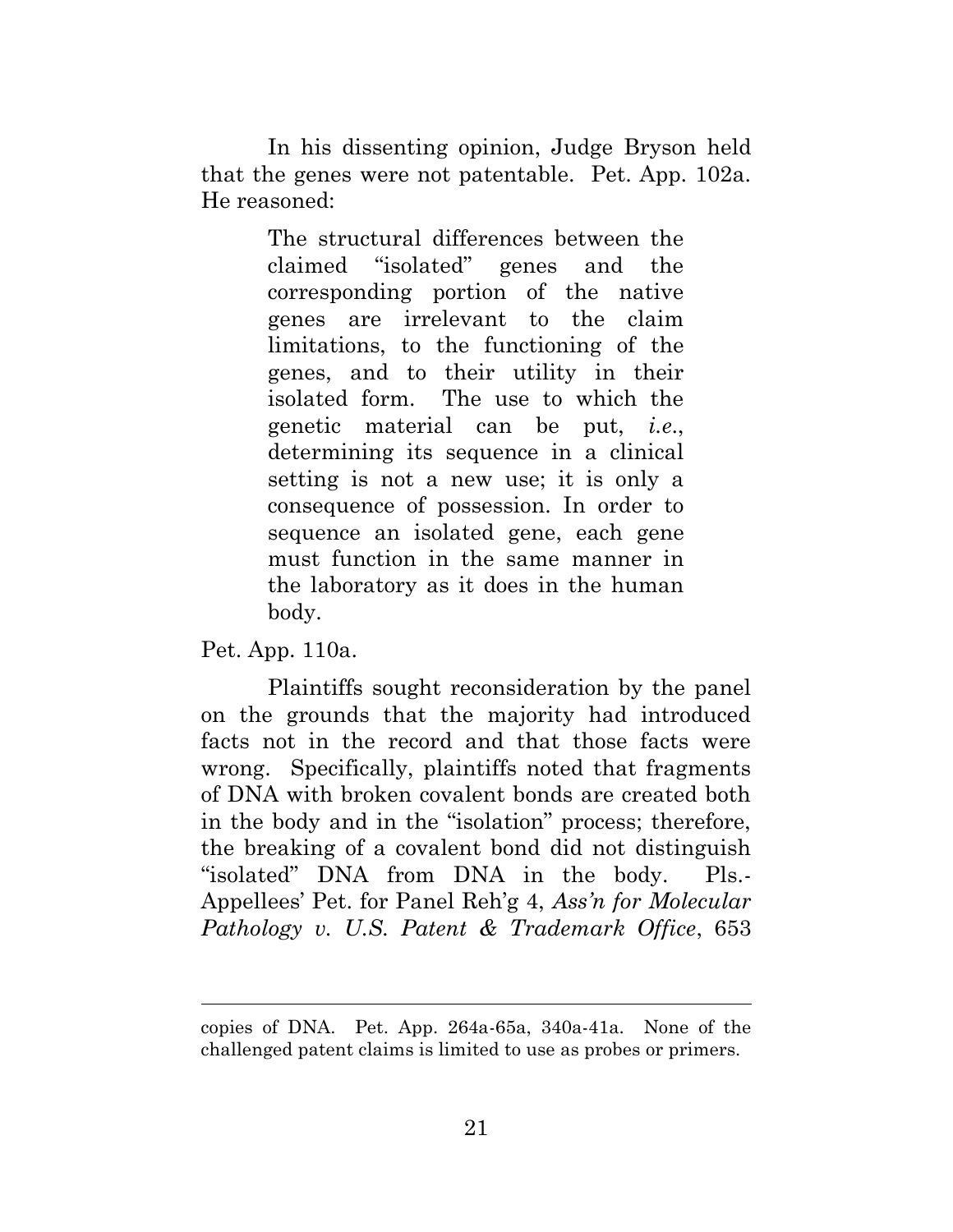F.3d 1329 (Fed. Cir. 2011); *see* 1J.A. 688-89. Rehearing was denied without opinion.8

This Court granted plaintiffs' petition for certiorari, vacated and remanded for further proceedings in light of *Mayo Collaborative Services v. Prometheus Laboratories, Inc.*, 132 S. Ct. 1289 (2012). Upon remand*,* each panel member adhered to his or her previous views.

Judge Lourie's consideration of *Mayo* was limited to two short paragraphs, which purported to distinguish *Mayo* on the ground that its reference to the preemptive effect of the invalidated patent in that case was applicable only to "laws of nature," not "products of nature." Rejecting the findings of the district court that DNA is a unique composition in its embodiment of natural laws, Judge Lourie ruled that the patents in this case do not claim a law of nature. Pet. App. 56a.

Judge Moore, unlike Judge Lourie, thought that *Mayo* "clearly ought to apply equally to manifestations of nature (composition claims)." Pet. App. 79a. Even so, she did not alter her conclusion or analysis in any material way to reflect *Mayo*'s holdings. Neither she nor Judge Lourie even referred to this Court's apparent rejection of her "reliance" argument in *Mayo*. 132 S. Ct. at 1305.

Judge Bryson's dissenting opinion applied this Court's reasoning in *Mayo*. "Has the applicant made

 $\overline{a}$ 

<sup>8</sup> Myriad also filed a petition for panel rehearing, arguing that plaintiff Harry Ostrer lacked standing. The petition was denied without opinion. 1J.A. 19. Myriad raised the standing issue again following the *Mayo* remand, and the Federal Circuit rejected the argument in its second opinion. Pet. App. 25a n.6.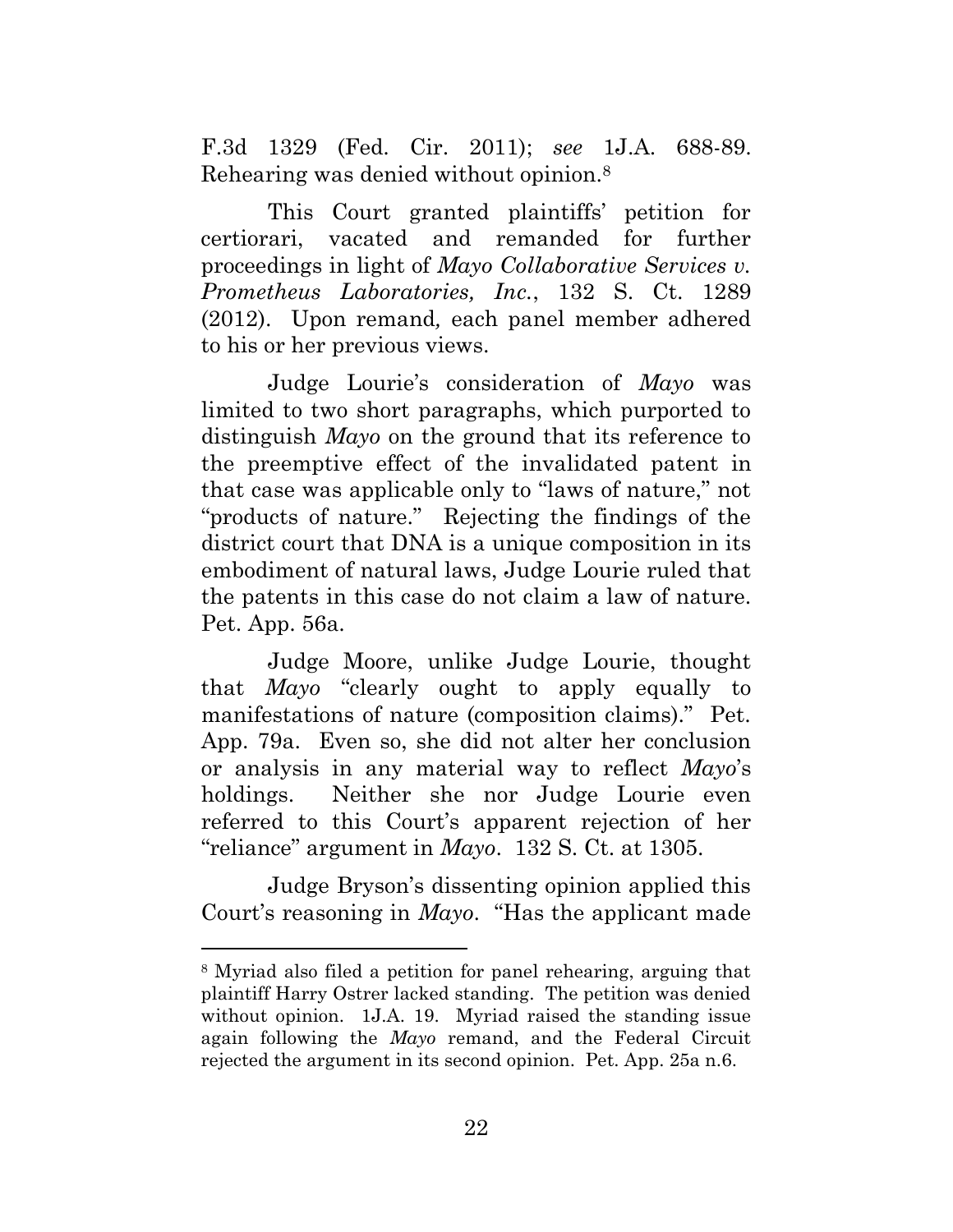an 'inventive' contribution to the product of nature? Does the claimed invention involve more than 'wellunderstood, routine, conventional' elements. Here, the answer to those questions is no." Pet. App. 112a. He also rejected the majority's deference to prior PTO practice, noting that it "give[s] the PTO lawmaking authority that Congress has not accorded it." Pet. App. 119a.

All three judges held that cDNA was patentable subject matter, *e.g.,* Pet. App. 47a-48a, 80a-81a, 98a, ignoring the district court's findings that none of the claims is limited to cDNA, that cDNA results from natural phenomena, and that cDNA sequences are found in the human genome. Pet. App. 268a, 339a. None of the Circuit judges addressed the claim to DNA with cancer-associated mutations or the other four claims that reach other mutations. None of the Circuit judges addressed Petitioners' constitutional claims.

Petitioners again sought review by this Court and the petition was granted, limited to Question 1: "Are human genes patentable?"

#### <span id="page-32-0"></span>**SUMMARY OF ARGUMENT**

Myriad's patents on BRCA1 and BRCA2 violate long-established precedent that prohibits the patenting of laws and products of nature. *Chakrabarty*, 447 U.S. at 309. The Court's seminal Section 101 cases describe three different ways to evaluate patents to determine whether they impermissibly claim natural phenomena: whether the patented composition has markedly different characteristics from any found in nature, *id.* at 310; whether the patent is based on an inventive concept,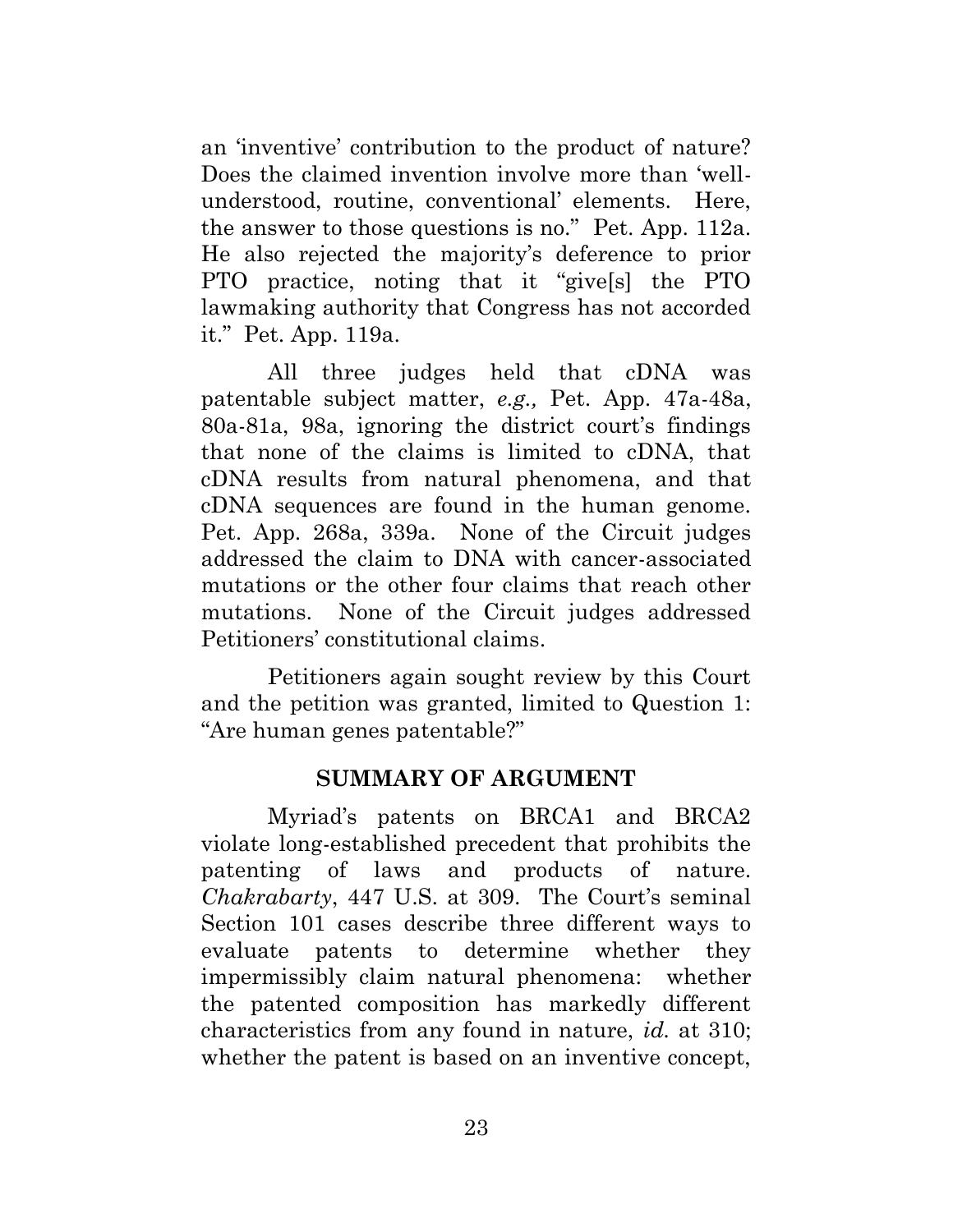*Mayo*, 132 S. Ct. at 1294; and whether the patent preempts use of the underlying product or law of nature, foreclosing future innovation out of proportion with the patentee's contribution, *id.* at 1301-03. When these three standards are applied to Myriad's claims, it is clear that the patents on isolated DNA must be found invalid.

First, isolated DNA does not have markedly different characteristics from any found in nature. Isolated DNA is simply removed from its natural environment; its structure and function remain the same. It also embodies the same genetic information – a law of nature – as in the body. The difference in structure discussed by the Federal Circuit majority opinion is based on a scientific misunderstanding, but even if correct, isolated DNA still could not be considered "markedly different" from the DNA in the body.

Second, patents on isolated DNA are not based on any inventive concept. Isolation was a routine, conventional activity at the time these patents were obtained. The only addition to the progress of science disclosed by these claims is the law of nature itself: that this DNA encodes for the BRCA1 or BRCA2 gene or protein. As in *Funk Brothers*, Myriad's discovery is simply of nature's handiwork. *See* 333 U.S. at 131.

Third, patenting isolated DNA ties up all basic uses of the BRCA1 and BRCA2 genes, foreclosing more future innovation than the underlying discovery could reasonably justify. *See Mayo*, 132 S. Ct. at 1301. Because isolation is required for any serious study, examination, or clinical or commercial use of the genes, these patents preempt all such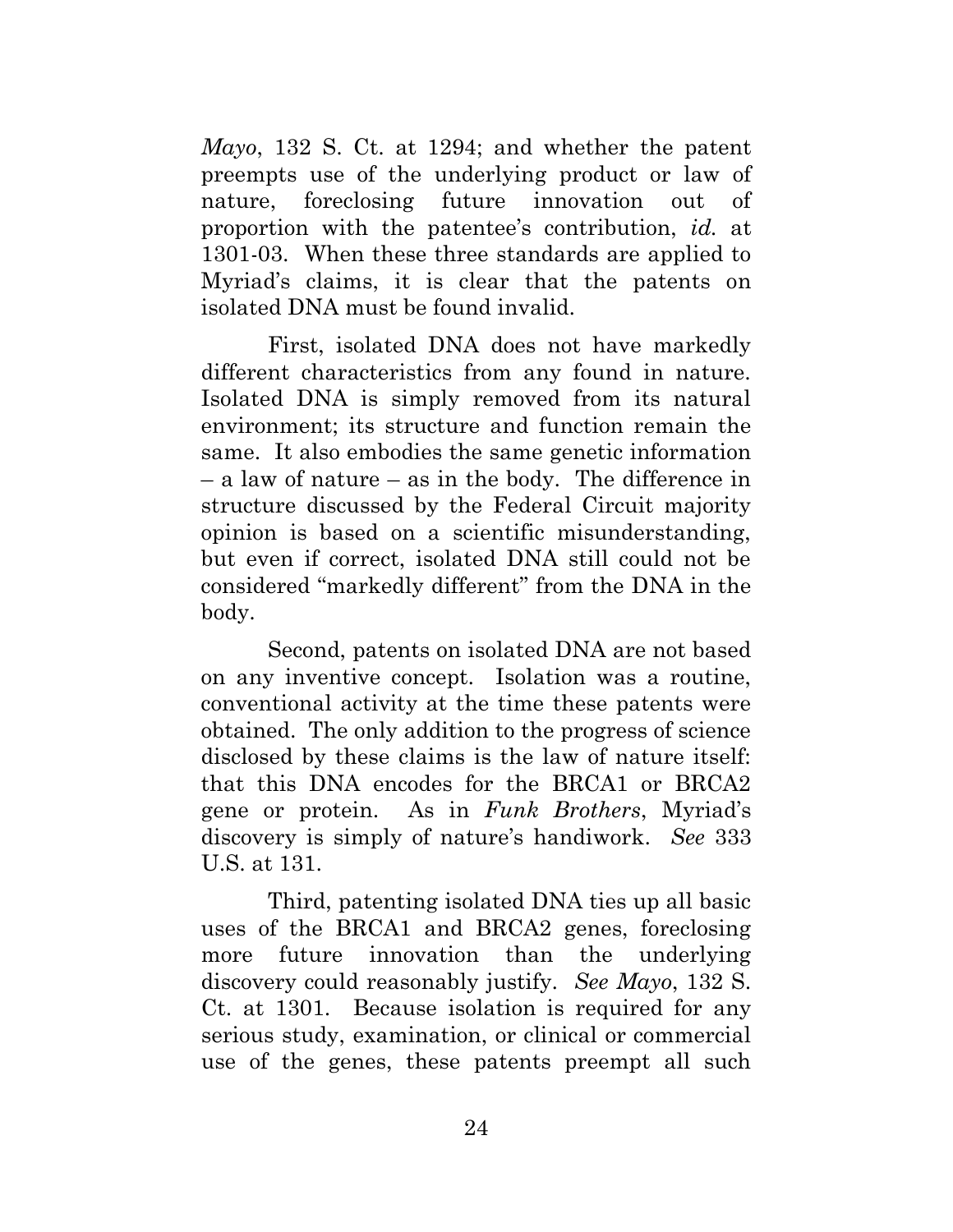activity. The patents exclude using the genes for research, clinical genetic testing, and the development of therapies. And these fears are not hypothetical; in practice, Myriad has used its patents to shut down clinical care and impede research.

The Court need not reach the question of whether cDNA, or complementary DNA, is patentable. Myriad has never argued that any of its claims are limited to cDNA, nor could it given the definitions in the patents. Even if some claims were so limited, cDNA's structure is dictated by nature and created by natural processes. Its function is likewise dictated by nature. It is neither inventive nor markedly different from DNA, and patenting it preempts use of a basic scientific and technological tool.

Patent-eligibility cannot be satisfied by the PTO's policy of issuing patents on isolated DNA and the industry reliance on such patents. This Court has never deferred to the PTO's Section 101 determinations, especially where, as here, they violate this Court's own precedent. Moreover, in *Mayo*, the Court rejected the same arguments about industry reliance made by Prometheus and Myriad, as amicus.

Finally, these patents run afoul of the First Amendment because they lock up the body of knowledge about these two genes. Myriad (and specifically in this context, the University of Utah) has the right to exclude all others from examining these genes in any context. Such restrictions on an entire field of knowledge give control over thought and pure information, in violation of the Constitution.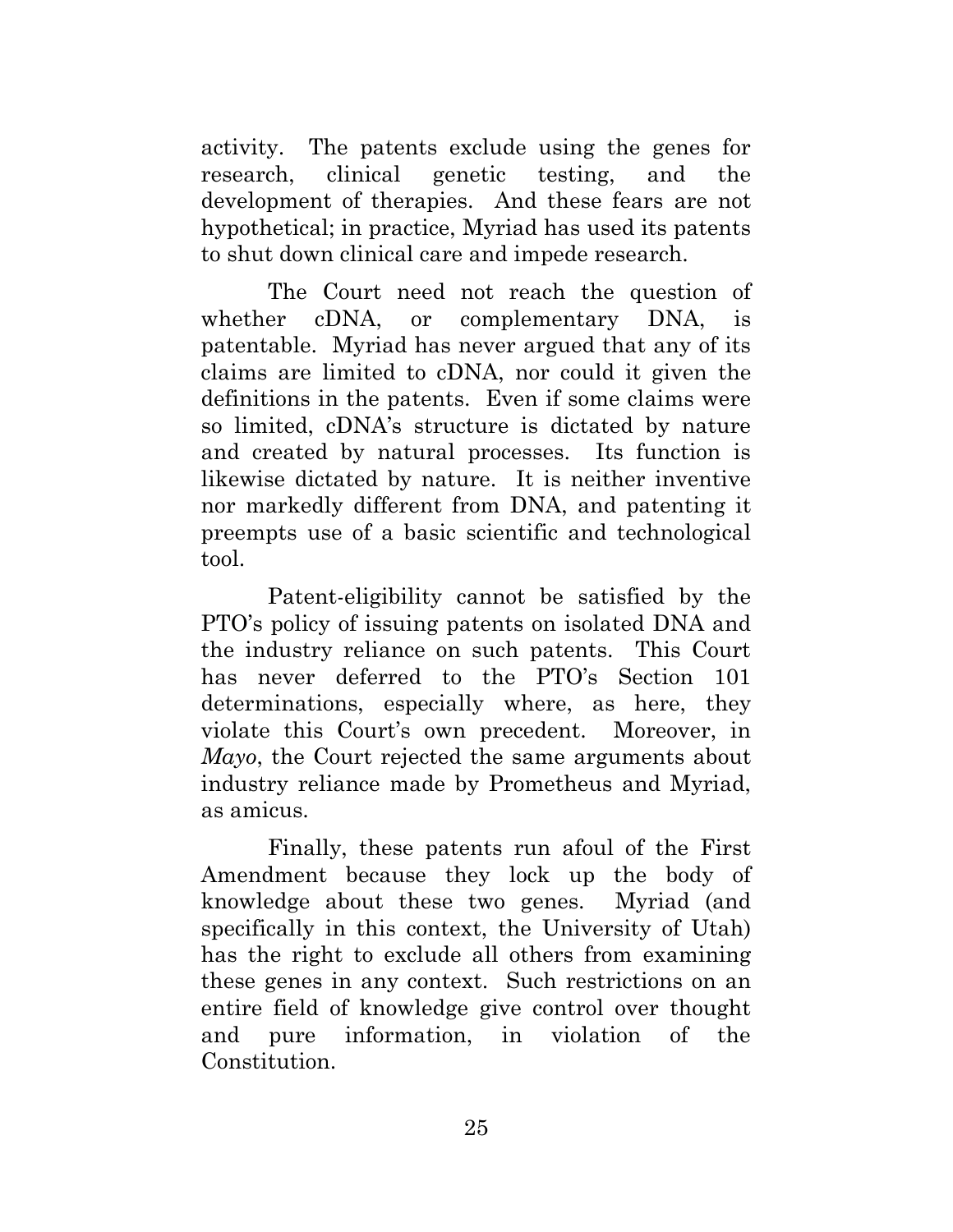#### <span id="page-35-0"></span>**ARGUMENT**

#### **I. "ISOLATED DNA" IS NOT PATENTABLE SUBJECT MATTER UNDER SECTION 101.**

<span id="page-35-1"></span>The patenting of isolated DNA violates longestablished precedent that prohibits the patenting of laws of nature, natural phenomena, products of nature, and abstract ideas. *Chakrabarty*, 447 U.S. at 309; *see also J.E.M. Ag Supply, Inc. v. Pioneer Hi-Bred Int'l, Inc.*, 534 U.S. 124, 134 (2001) ("'the relevant distinction' for purposes of  $\S$  101 is ... 'between products of nature, whether living or not, and human-made inventions'"). "[T]hese exceptions have defined the reach of the statute as a matter of statutory *stare decisis* going back 150 years." *Bilski v. Kappos*, 130 S. Ct. 3218, 3225 (2010) (citing *Le Roy v. Tatham,* 55 U.S. 156, 174-75 (1853)). "Phenomena of nature, though just discovered, mental processes, and abstract intellectual concepts are not patentable, as they are the basic tools of scientific and technological work." *Mayo*, 132 S. Ct. at 1293 (quoting *Gottschalk v. Benson*, 409 U.S. 63, 67 (1972)). This Court has explained repeatedly that "[s]uch discoveries are 'manifestations of . . . nature, free to all men and reserved exclusively to none.'" *Chakrabarty*, 447 U.S. at 309 (quoting *Funk Bros.,* 333 U.S. at 130). Otherwise, "there is a danger that the grant of patents that tie up their use will inhibit future innovation premised upon them." *Mayo*, 132 S. Ct. at 1301; *see also Funk Bros.*, 333 U.S. at 130- 31.

Laws of nature, products of nature, and abstract ideas are not patentable based "on the more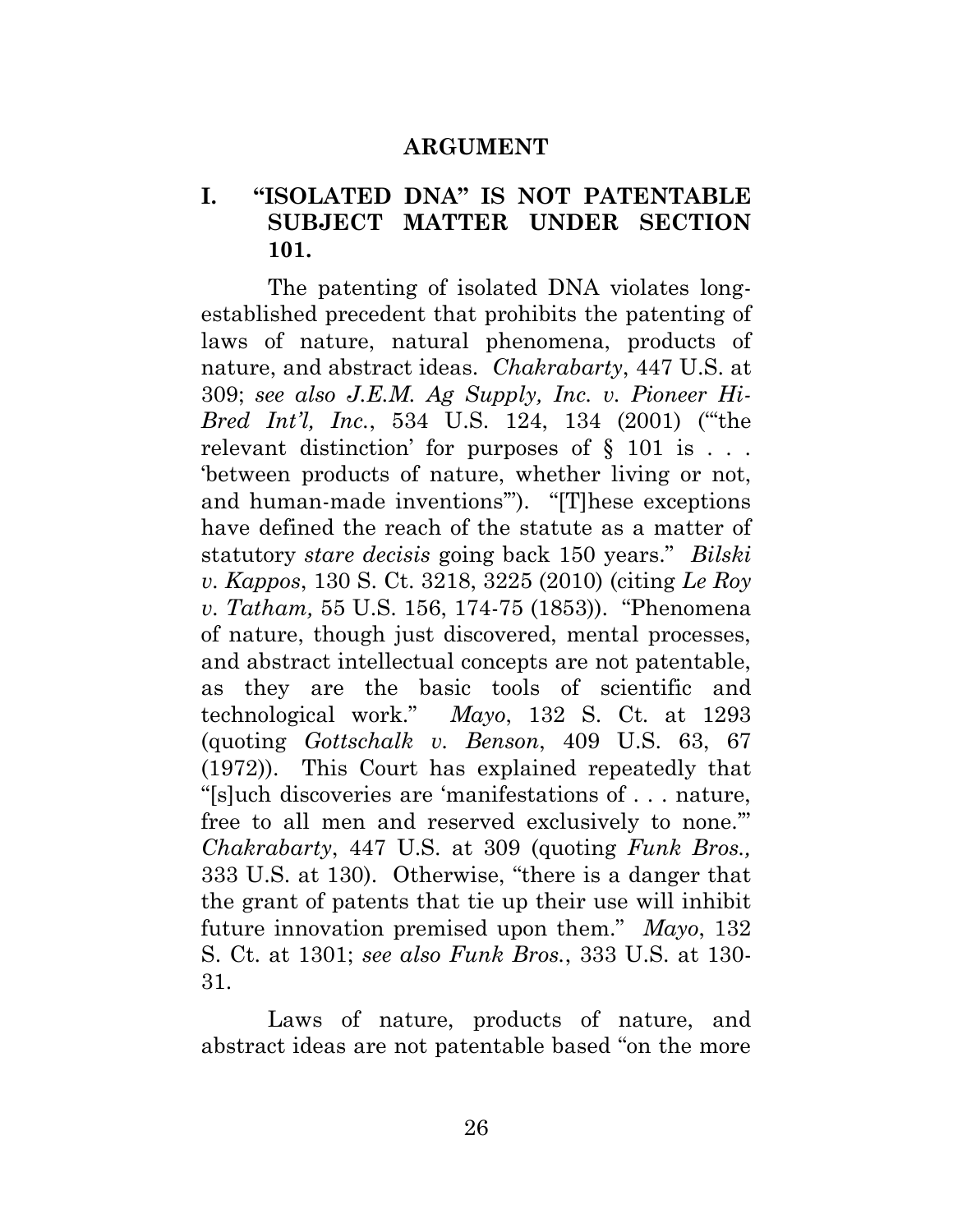fundamental understanding that they are not the kind of 'discoveries' the statute was enacted to protect." *Parker v. Flook*, 437 U.S. 584, 593 (1978). A product of nature does not become a patentable invention based on utility, novelty, hard work, or the need to recoup investment. *See Mayo*, 132 S. Ct. at 1304. Nor can clever draftsmanship – such as adding the word "isolated" – rescue a claim that otherwise falls short of Section 101 scrutiny. The Court's "cases warn us against interpreting patent statutes in ways that make patent eligibility 'depend simply on the draftsman's art' without reference to the 'principles underlying the prohibition against patents for [natural laws].'" *Id.* at 1294 (quoting *Flook*, 437 U.S. at 593).

The central question in this case is whether "isolated DNA" is an unpatentable product or law of nature or a patentable invention. In *Mayo*, *Chakrabarty*, *Funk Brothers*, and *American Fruit Growers*, this Court has identified at least three different ways of distinguishing a product or law of nature from a patentable invention: whether the composition has any markedly different characteristics from any found in nature; whether the patent is based on an inventive concept; and whether the patent ties up use of the underlying natural phenomena. The three ways do not appear to be independent tests but ways of approaching the central question that must be applied on a case-bycase basis. When each is applied to the patent claims challenged in this case, the claims must be held invalid. Isolated DNA does not have markedly different characteristics from any found in nature, it is not based on an inventive concept, and patenting it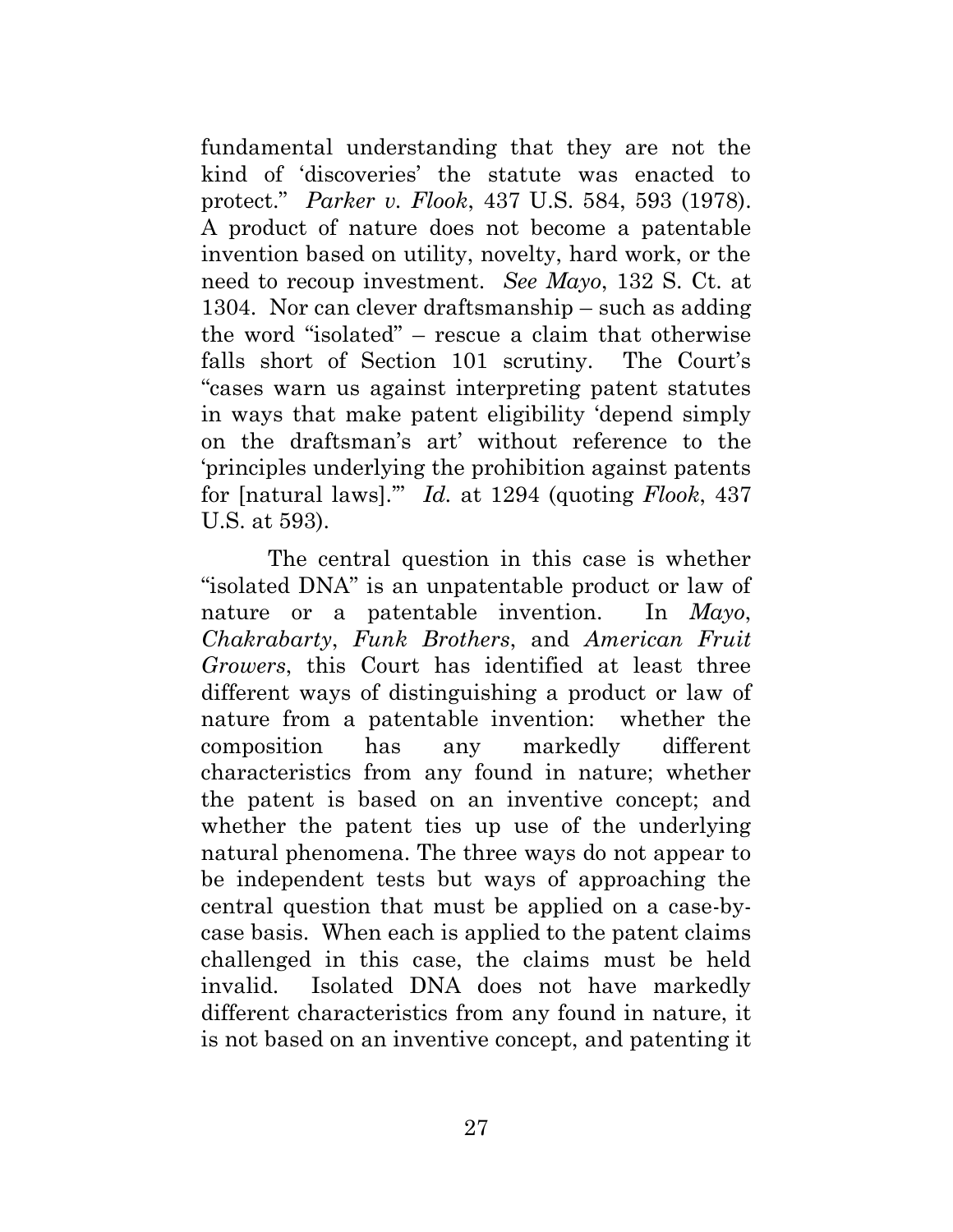preempts a huge number of valuable applications, far more than the underlying discovery can justify.

## <span id="page-37-0"></span>**A. Isolated DNA Does Not Have Markedly Different Characteristics From Any Found In Nature.**

In *Diamond v. Chakrabarty,* the last case in which this Court considered whether a composition of matter was patentable subject matter under Section 101, the Court held that a patent-eligible composition must have "a distinctive name, character [and] use" and "markedly different characteristics from any found in nature," *Chakrabarty*, 447 U.S. at 309-10 (alteration in original) (citation omitted). These criteria are consistent with the Court's statements in earlier Section 101 cases, including *Funk Brothers* and *American Fruit Growers,* and should guide the patent-eligibility determination here. Isolated DNA does not meet this standard.

*Chakrabarty* involved patents on bacteria that had been genetically-engineered to contain two or more plasmids, each capable of breaking down a component of crude oil, thus allowing the bacteria to degrade oil. *Id.* at 305. In concluding that the *Chakrabarty* bacterium was not a product of nature, the Court did not simply ask whether the bacterium was naturally-occurring, as had the Patent Office Board of Appeals below. *Id.* at 306 n.3. Instead, the Court delved deeper, examining the key characteristics of the claimed composition, including structure and function, to determine whether it was the work of nature.

Comparing the unpatentable combination of bacteria in *Funk Brothers* with the genetically-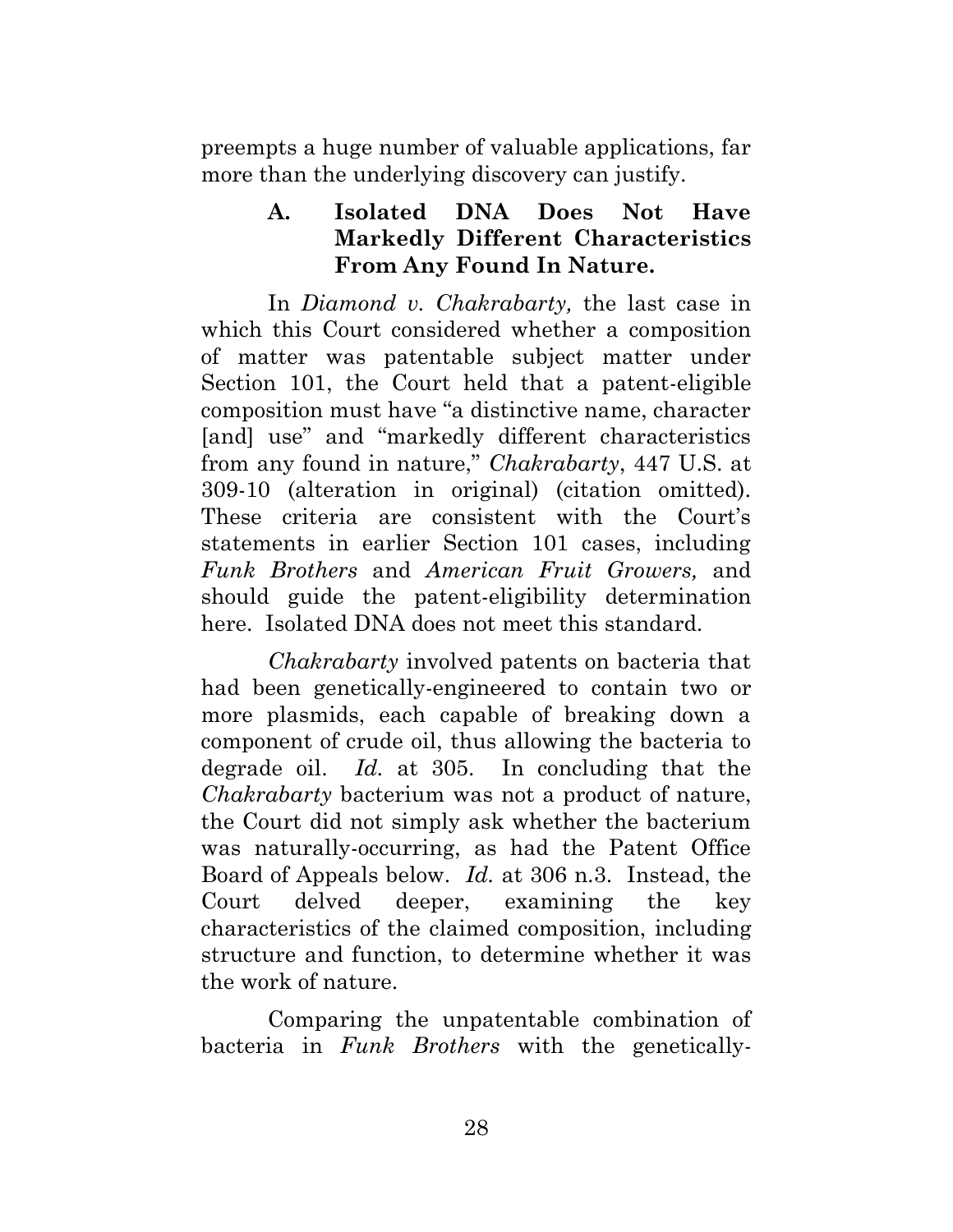engineered and patentable *Chakrabarty* bacterium, the Court in *Chakrabarty* concluded that the latter has "markedly different characteristics from any found in nature," while the former's discovery is "nature's handiwork." *Id.* at 310. The *Chakrabarty* bacterium was both structurally and functionally different from the bacterium in its natural state, containing new genetic material and becoming capable of degrading oil in its new form. By contrast, the challenged patent in *Funk Brothers* was based on a naturally-occurring phenomenon; namely, the ability of certain "isolated" bacteria to efficiently fix nitrogen without inhibiting each other. Even though the bacteria did not exist together naturally and even though their aggregate nitrogen-fixing capability had been newly identified and had commercial utility, the Court invalidated the patent because the patent holder did "not create [a] state of inhibition or of noninhibition in the bacteria." 333 U.S. at 130. The *Funk Brothers* bacteria did not have markedly different characteristics because their qualities were the work of nature, not of the patentee. *Funk Brothers* and *Chakrabarty* teach that the conditions of section 101 cannot be satisfied when compositions function as they would naturally, even when human ingenuity led to their packaging in a more useful form.

These cases drew on principles laid out in *American Fruit Growers*, in which the Court also grappled with the change necessary to create a patentable invention. The Court rejected the patenting of a fruit that had been treated with moldresistant borax, even though the "complete article is not found in nature" and despite its "treatment, labor and manipulation." 283 U.S. at 11-12. The Court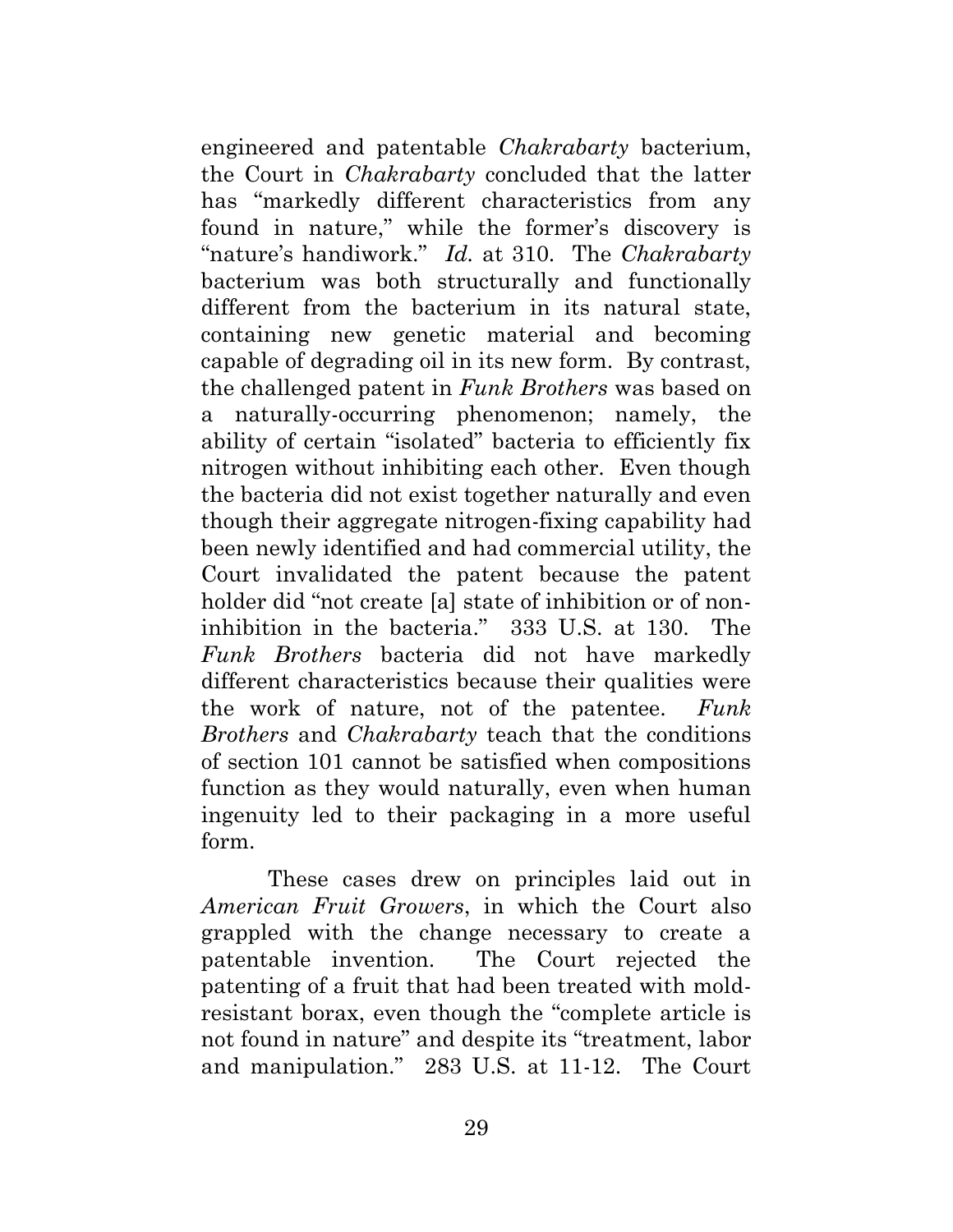said: "There is no change in the name, appearance, or general character of the fruit. It remains a fresh orange fit only for the same beneficial uses as theretofore." *Id*. at 12. Even though the treated fruit had enhanced functionality because it would not rot as quickly, the primary use of the fruit remained the same – for human consumption – and thus the chemical treatment did not give it a "distinctive name, character or use." *Id.*

Under this precedent, the patents on isolated DNA improperly claim products and laws of nature. Isolated DNA does not have markedly different characteristics from DNA in the body – either in structure or function. Only because isolated DNA is not markedly different can Myriad tell patients if they face an increased risk of breast or ovarian cancer after performing diagnostic testing.

The claims' definition of the patented DNA based on biological characteristics, and the sheer number of molecules that are accordingly patented, provide key evidence that the claims reach products and laws of nature. The patents define the claim terms so broadly that they include the BRCA1 and BRCA2 genes of every person. They reach "all forms of mutations" or variations. Patent '282, 12:31-32, 2J.A. 751. They reach any DNA if it is as little as 60% similar to the specified DNA and any DNA that creates proteins as little as 30% similar to the specified proteins. Patent '282, 24:19, 2J.A. 757; Patent '282, 24:60-64, 2J.A. 757. They reach all fragments of both the DNA and the proteins. The claims also reach other forms of genetic material, including "RNA, cDNA, genomic DNA, synthetic forms…" Patent '282, 19:51-53, 2J.A. 755. They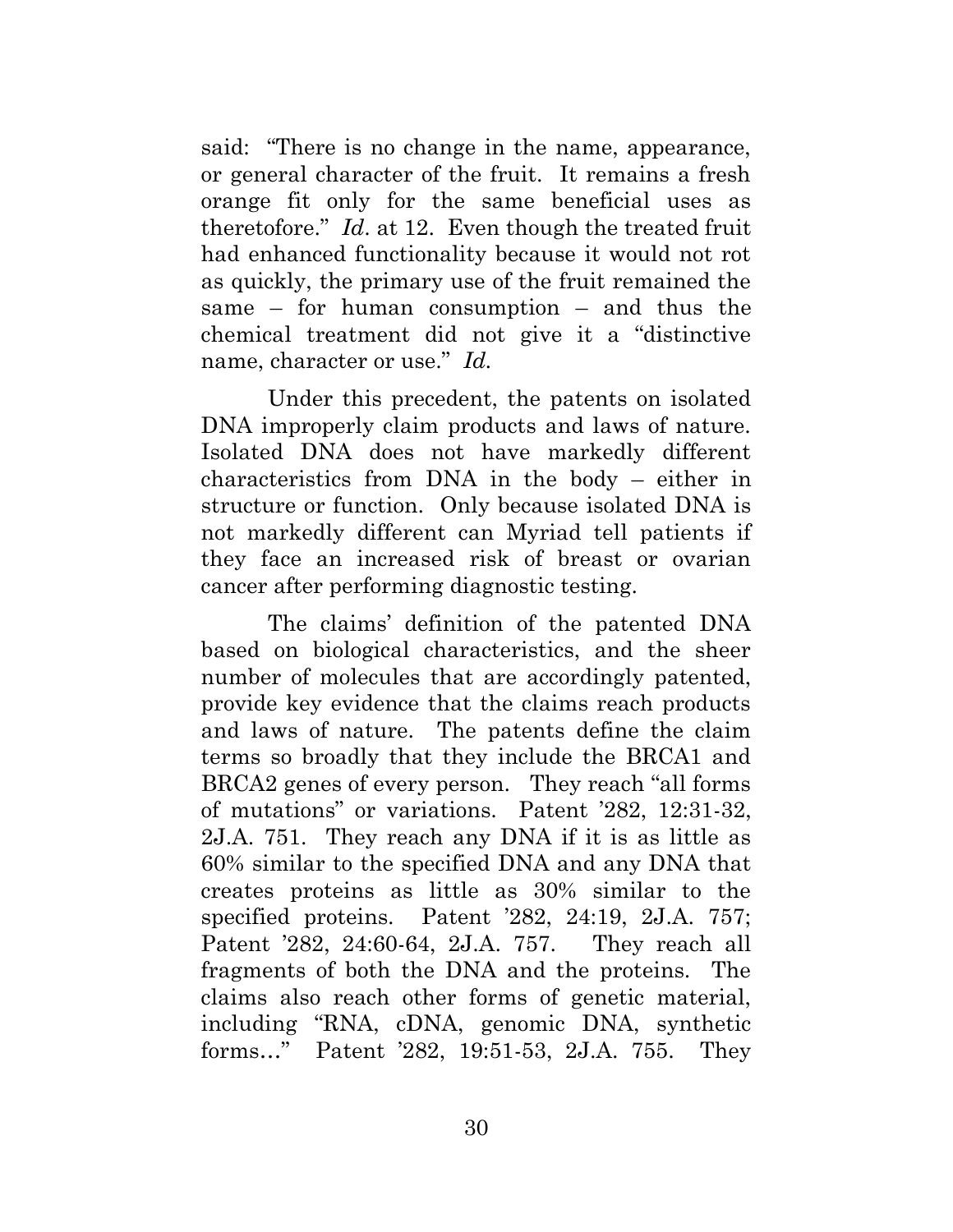reach DNA with or without "all coding sequences, all intervening sequences and regulatory elements." Patent '282, 19:35-40; 2J.A. 755. They reach DNA modified by "methylation" or other biochemical or chemical modifications or not so modified. Patent '282, 19:56-67, 2J.A. 755; *see also* Pet. App. 263a. Thus while Myriad asserts that it has patented "a composition," it has actually patented hundreds of millions of compositions, most of which have as yet unidentified structures and functions, and all of which have been created by nature.

Even without resort to the patents' definitions of the claim terms, the claim language itself reaches a huge number of compositions, based on their naturally-occurring characteristics. Claim 1 of Patent '282 covers DNA that codes for all versions of the specified BRCA1 protein. The claim does not specify a particular gene that Myriad created or identified, but instead reaches any form of the gene that exists in nature. Claim 6 of Patent '492 reaches any isolated DNA coding for a mutated form of the BRCA2 polypeptide associated with susceptibility to cancer. The claim does not specify any of the mutations that are covered by the claim, nor the type of cancer that might be associated with a mutated form. Claims 5 and 6 of Patent '282 claim DNA sequences with as few as 15 nucleotide bases; small DNA segments sharing 15 nucleotide bases of the BRCA1 gene appear throughout the human genome. 1J.A. 631-34, 661-68. The claims do not seek to claim one or more specific genes (or even gene fragments) intentionally created and made different by the inventor, but instead claim every one of the segments that occur in nature.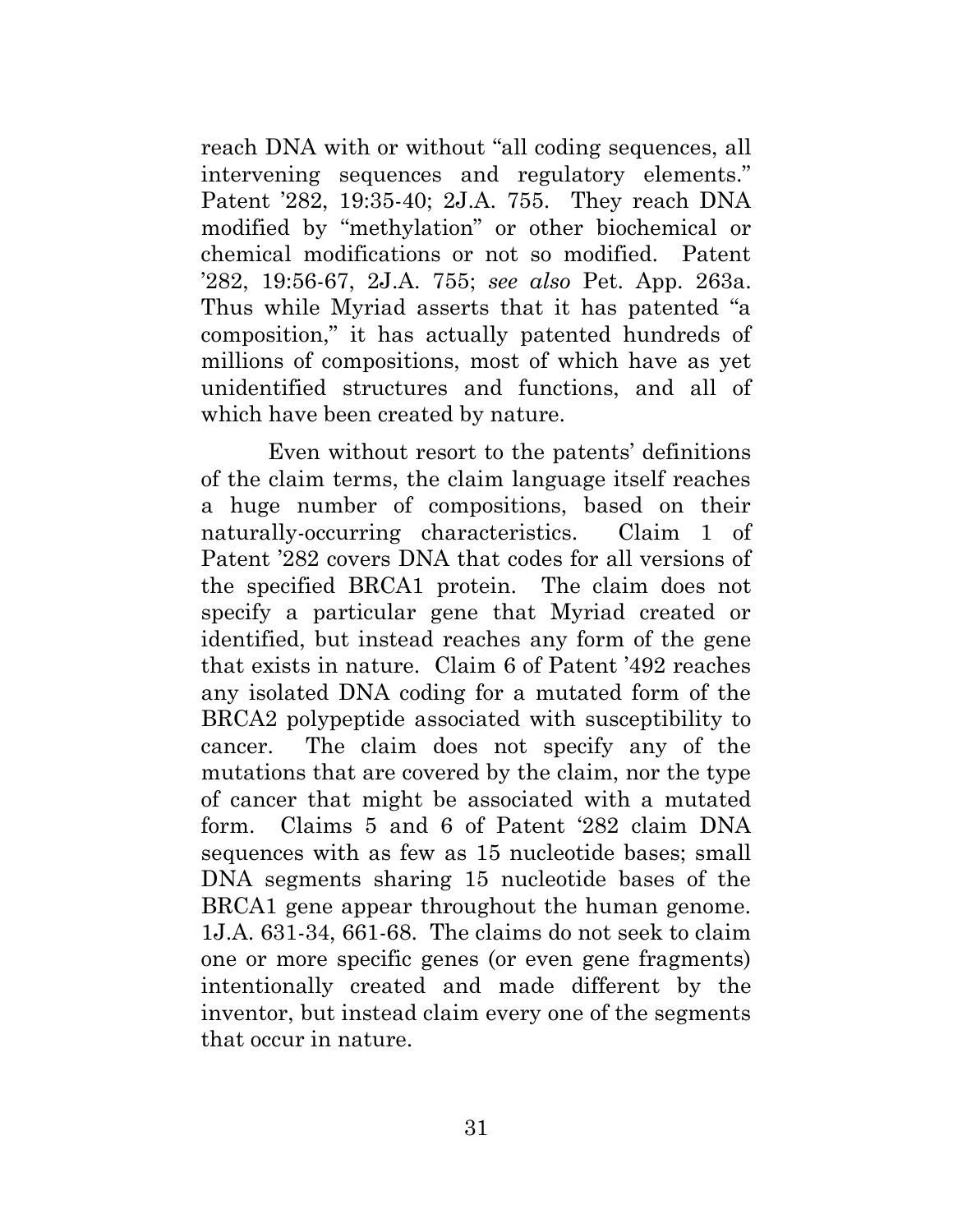Three of the four lower court judges correctly found that the structure of an isolated full-length gene is not markedly different from DNA in the body. Pet. App. 85a-86a, 102a-13a, 333a-44a. They rejected Myriad's argument that separating a gene from other parts of the body with which it is bound makes it structurally different. In so holding, they implicitly or explicitly acknowledged that Myriad's argument improperly confuses chromatin, the proteins and other elements attached to DNA in a cell, with the DNA itself. *See* 85a-86a, 108a, 337a-38a.

Judge Lourie found the structure was markedly different when a chromosome was split into constituent pieces such as genes. Pet. App. 51a-52a. As noted, he was simply wrong that fragments of chromosomes, with broken covalent bonds, do not appear in the body. *See infra*, p.10-11 n. 2. He was simply wrong in his implicit view that scientists isolating genes choose where to break covalent bonds. *See infra*, p. 11 n.3. But even were he correct, the idea that a piece of nature is patentable by breaking it into its constituent parts is fundamentally erroneous. Hydrogen separated from the oxygen to which it is bound in water is still a product of nature.

Likewise, removing DNA from its natural environment does not automatically create "markedly different characteristics." Many natural products must be physically separated from their natural environments in order to be used by mankind, but under *Funk Brothers,* that is not sufficient to render them patentable. The strains of bacteria in *Funk Brothers* were "isolated," removed from their natural environment, and aggregated so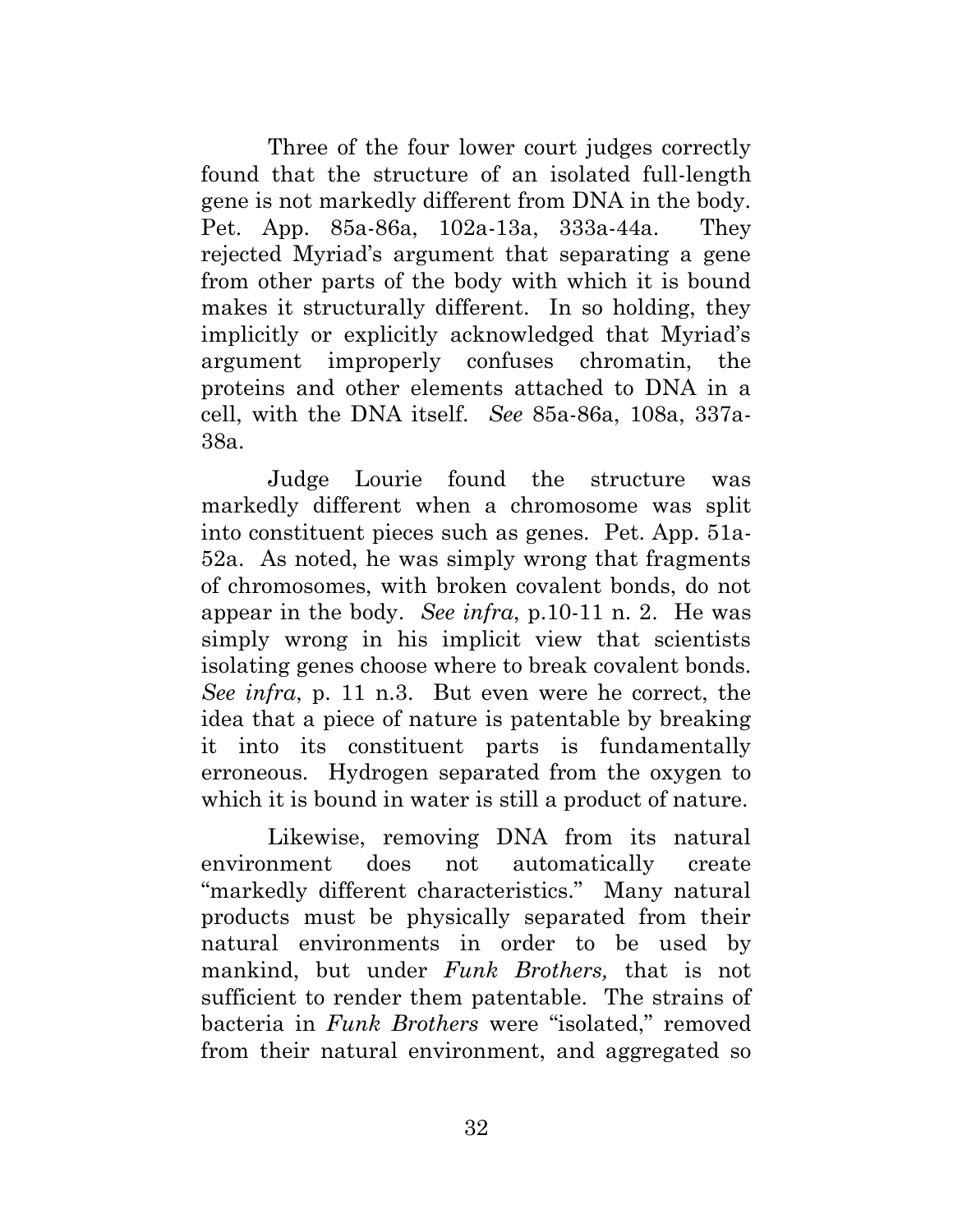as to more efficiently fix nitrogen without inhibiting each other. 333 U.S. at 129-30. Nevertheless, they could not be patented. *Id*. at 132.

Judge Lourie focused narrowly on minor chemical changes incidental to isolation and viewed DNA's functional characteristics as irrelevant even though DNA's function is inherent in the claims. Pet. App. 55a. ("We recognize that biologists may think of molecules in terms of their uses, but genes are in fact materials having a chemical nature and, as such, are best described in patents by their structures rather than by their functions.") DNA is foremost an informational molecule, embodying the genetic code. Pet. App. 259a-60a, 334a-43a; 1J.A. 58- 59, 130-33, 135-136, 232, 234-35, 561-62, 649-50, 680-81. "Today the idea that DNA carries genetic information in its long chain of nucleotides is so fundamental to biological thought that it is sometimes difficult to realize the enormous intellectual gap that it filled." Bruce Alberts et al., *Molecular Biology of the Cell* 98 (3d ed. 1994) (also noting "DNA is relatively inert chemically," *id.* at 104). Other chemicals in the human body remain the same, albeit in different quantities, from person to person. For example,  $H_2O$ , HOH and  $OH_2$  all describe and represent the exact same water molecule; the nucleotide sequences of TAA, ATA and AAT encode entirely different amino acids. 1J.A. 676. Accordingly, the patents describe DNA by its nucleotide sequence, not the sugars and phosphates that make up its backbone, or the covalent bonds in between. 1J.A. 661-73, 676. There is no reading of the patent claims, case law, or science that justifies privileging the breaking of covalent bonds over all else (including other types of bonds and any analysis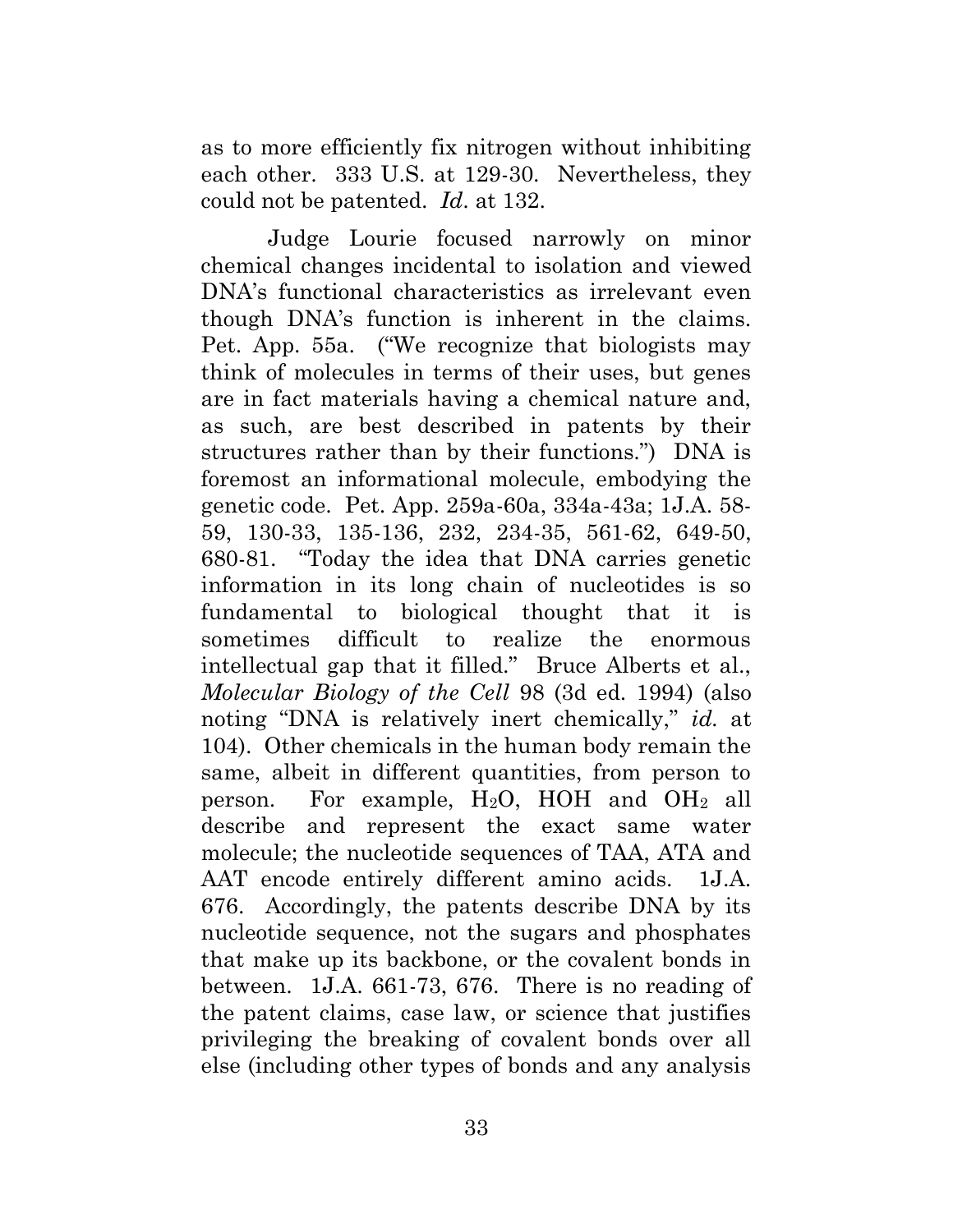of function) in making patent eligibility determinations.

Turning to an analysis of functional differences between isolated genes and unisolated ones, Myriad has argued that genes are patentable because they can be used outside the body in ways they cannot be used inside the body. This argument not only ignores the breadth of the challenged claims, which are not limited to any such new uses, but it also fundamentally misunderstands the product of nature doctrine. Gold does not become patentable once taken out of a stream because it can be used in jewelry; kidneys do not become patentable once taken out of a body because they can be transplanted. Put another way, one potential use unspecified by the patent claim does not justify a patent on the product of nature itself and all uses of it. *See Mayo*, 132 S. Ct. at 1293-94.

None of the nine claims challenged is limited to a particular use or function.9 Indeed, the two key claims themselves define "isolated DNA" according to a naturally-occurring function – namely, "coding for"

 $\overline{a}$ 

<sup>9</sup> While claims 5 and 6 of '282 reach very short gene fragments, they reach full-length genes as well; both include DNA of *at least* 15 nucleotides. Thus, the discussion by Judge Moore analyzing the uses of gene fragments as primers and probes, App. at 82a-83a, must be rejected as dicta. None of the claims is limited to gene fragments, and none is limited to uses as primers and probes. *See infra*, pp. 11-17. And as a majority of the Federal Circuit and the district court held, scientists cannot use full-length genes as primers because they are too long. Pet. App. 85a, 115a; 1J.A. 673-74. Similarly, full-length genes cannot be used as probes unless altered by a process called fluorescence. Pet. App. 85a; 1J.A. 672-74*; see also* 1J.A. 656, 693.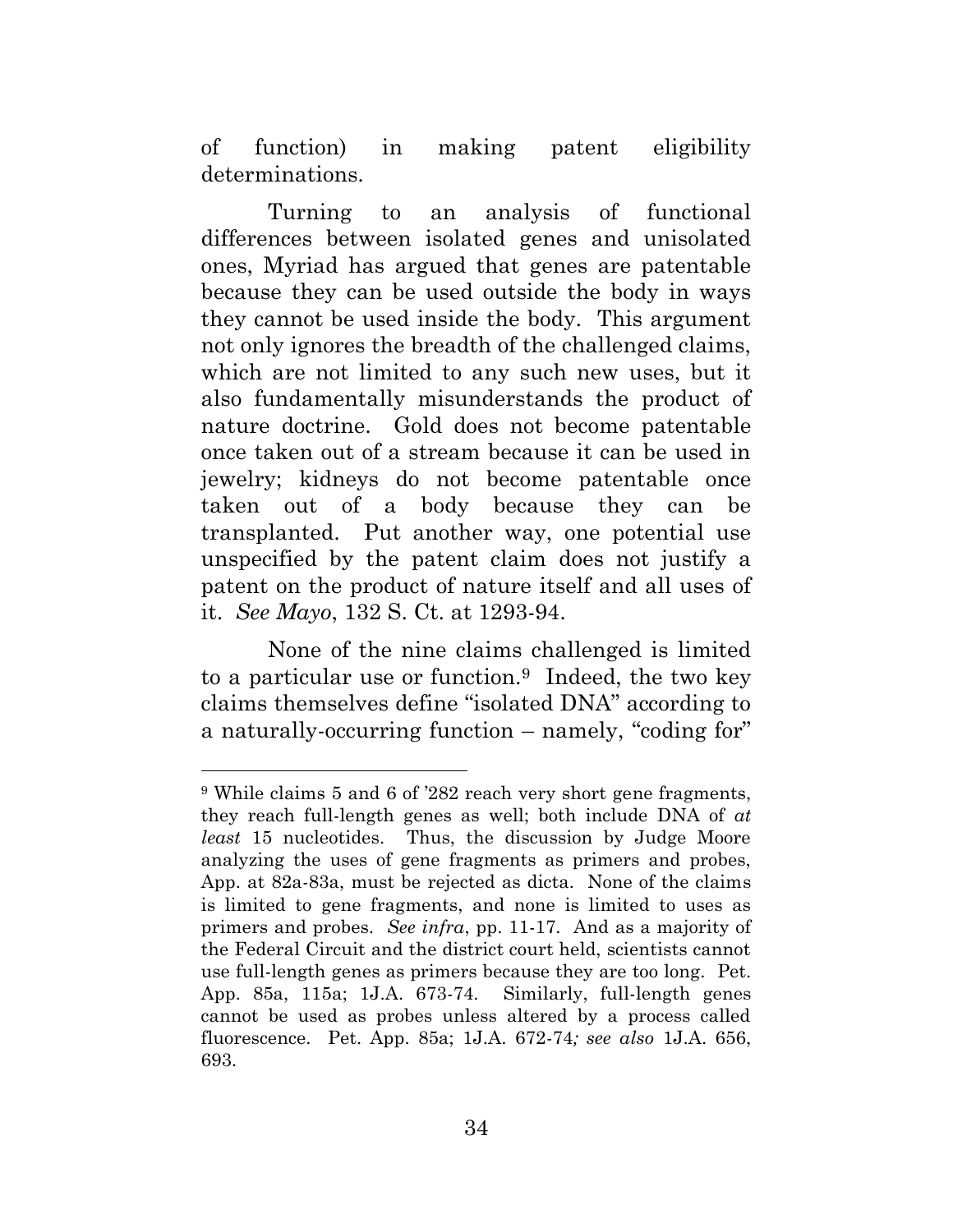a naturally-occurring polypeptide. *See*, *e.g*., Pet. App. 426a (Claim 1 of Patent '282). Because this blueprint is the essential characteristic of DNA and remains the same before and after isolation, "isolated" DNA does not have markedly different characteristics from any found in nature, nor a distinctive name, character, or use. Both are DNA, the protein coded for by each is the same, and their use in storing and transmitting information about a person's heredity is identical. Indeed, classic experiments demonstrated that isolated DNA, once introduced into other cells and incorporated into chromosomes, would perform the very same function as it did while in the body. 1J.A. 650-53. The isolated DNA molecules "serve the ends nature originally provided and act quite independently of any effort of the patentee." *Funk Bros.,* 333 U.S. at 131. As the district court held, "DNA, and in particular the ordering of its nucleotides, therefore serves as the physical embodiment of laws of nature – those that define the construction of the human body." Pet. App. 335a. Only because this most basic function of DNA is not changed by isolation can Myriad perform its diagnostic tests and tell patients if they are at an increased risk of breast or ovarian cancer.

> <span id="page-44-0"></span>**B. The Challenged Claims Are Not Based On Any Inventive Concept But Instead Claim Products And Laws Of Nature.**

In *Mayo*, the Court highlighted another method of determining patent-eligibility found in its precedent – whether the patent is based on an "inventive concept." 132 S. Ct. at 1294, 1297. *Mayo* asked, does the claim arise from an "'inventive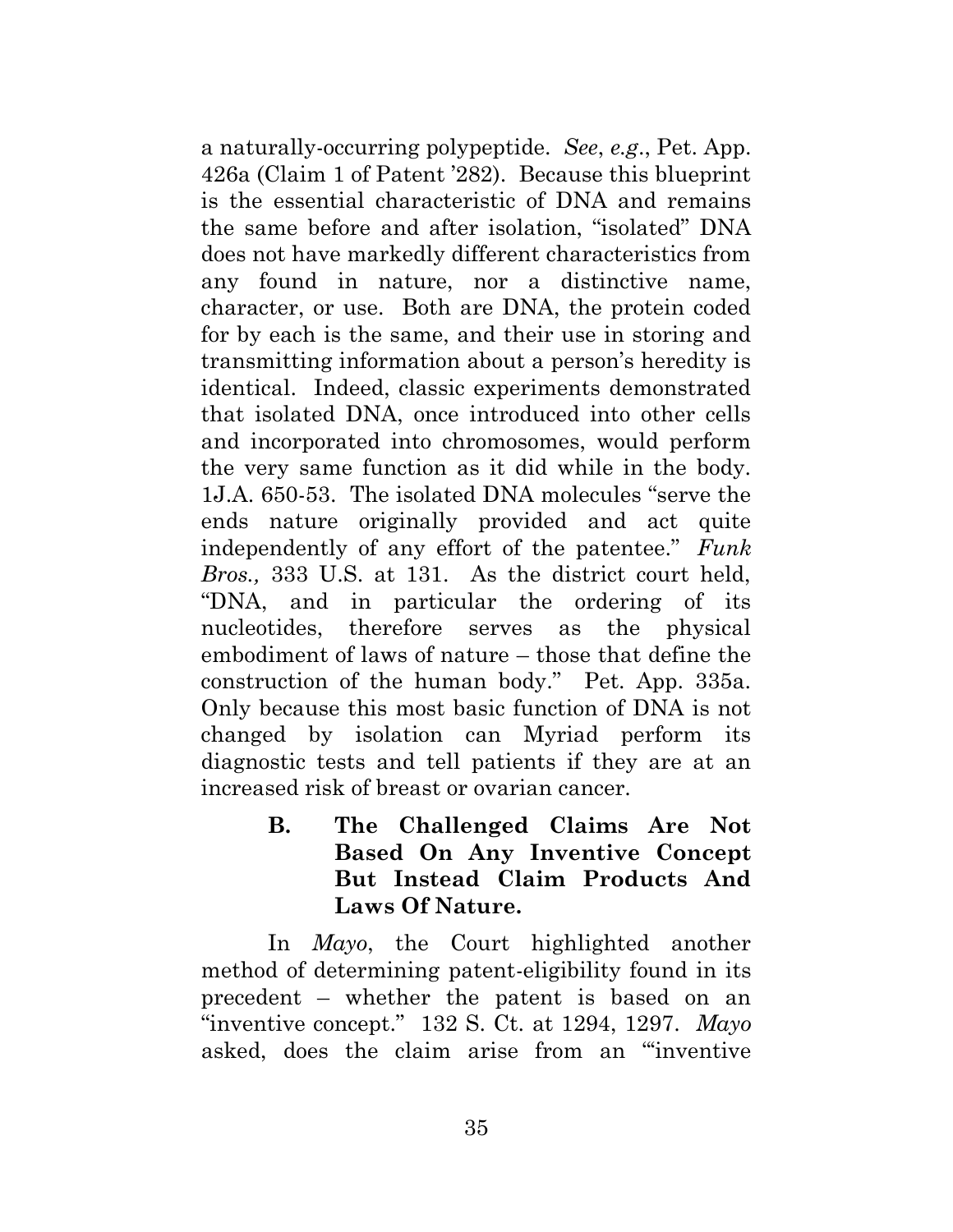concept,' sufficient to ensure that the patent in practice amounts to significantly more than a patent upon the natural law itself"? *Id.* at 1294. Does it "add enough" or "simply append[] conventional steps, specified at a high level of generality, to laws of nature [or] natural phenomena"? *Id.* at 1300.

*Mayo* and *Funk Brothers* elaborate on the inventive concept analysis. In *Mayo*, the Court found that the claims were not inventive, despite transformations that occurred during the administration of a drug and determination of metabolite levels, because nothing of significance was added to the law of nature – the patient's response to a drug. The steps of administering a drug and determining metabolite levels were routine, conventional science. *Id.* at 1297-98. The only addition in the patent claim was the identification by Prometheus of the metabolite levels that indicate drug efficacy. *Id.* at 1297. The claims simply "inform a relevant audience about certain laws of nature." *Id.* at 1298. In *Funk Brothers*, even though the patentee arguably advanced the field because his combination of bacteria "contributed utility and economy to the manufacture and distribution of commercial inoculants," 333 U.S. at 130-31, the Court found that Section 101 was not satisfied. The only addition by the patentee was the discovery of the natural qualities of the bacteria: "[T]here is no invention here unless the discovery that certain strains of the several species of these bacteria are non-inhibitive and may thus be safely mixed is invention. But we cannot so hold without allowing a patent to issue on one of the ancient secrets of nature now disclosed." *Id*. at 132.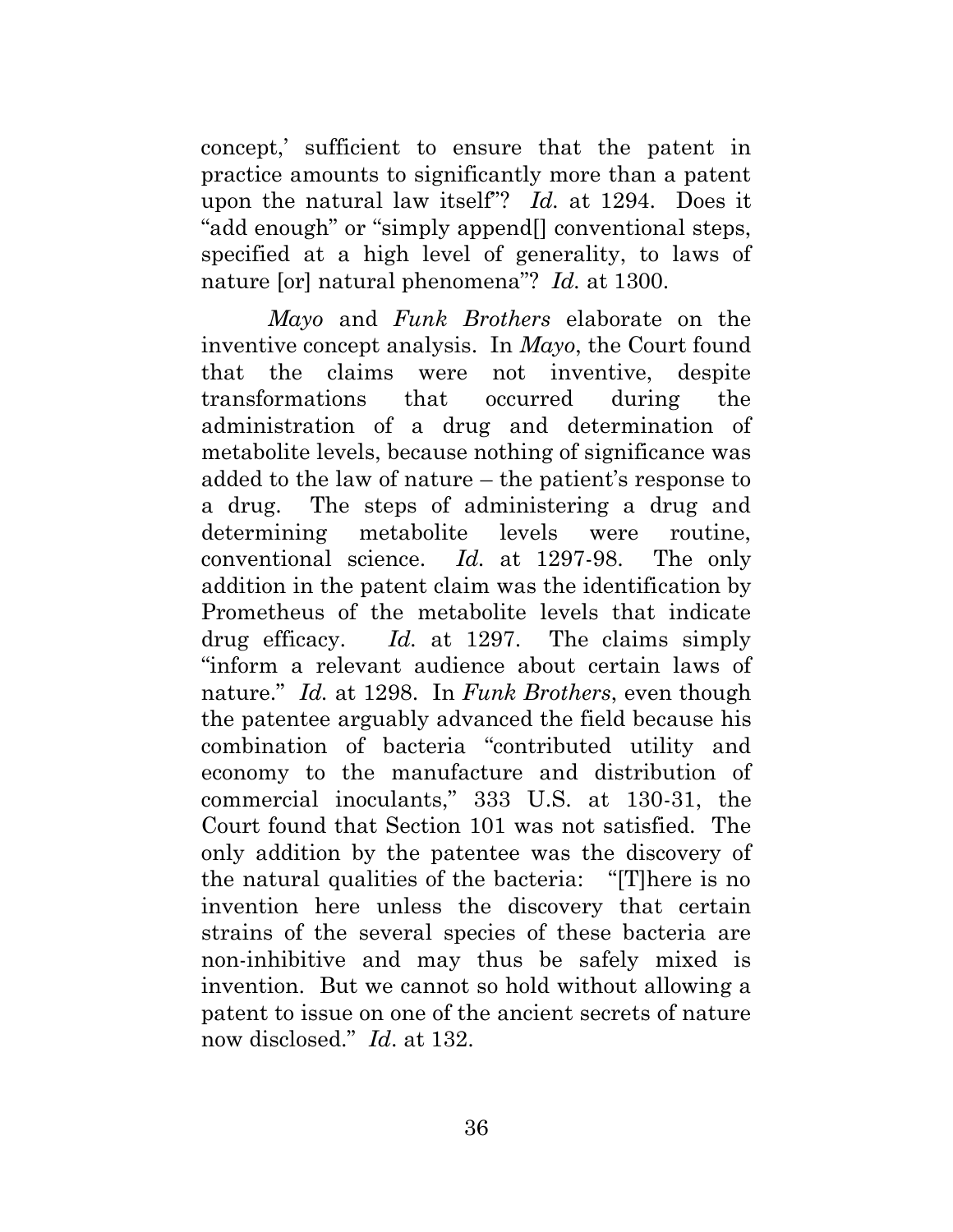Myriad identified the naturally-existing gene, which embodies the natural law that some naturallyoccurring mutations of that gene increase a woman's risk of breast and ovarian cancer. Myriad isolated those genes, but isolation of DNA was a well-known technique at the time these patents were sought, and continues to be a routine, conventional preparatory step for using human genes in research and clinical practice. 1J.A. 642-43, 689. The only addition of the "isolated" DNA claims to the progress of science is disclosure of a natural genetic sequence created by a natural law itself – the fact that this sequence of DNA encodes for the BRCA protein and embodies information important for understanding a person's heredity and disease susceptibility. The claimed composition is a discovery of nature's handiwork. *Chakrabarty*, 447 U.S. at 310. And while isolation is needed to use the sequence to identify the law of nature in a particular person's gene, the genetic sequence "itself exists in principle apart from any human action." *Mayo*, 132 S. Ct. at 1297. Just as administering a drug triggered manifestation of a person's natural metabolism of thiopurine in *Mayo*, isolating DNA merely makes visible a person's inherited genetic makeup.

Perhaps the most obvious illustration of the lack of an "inventive" concept in Myriad's claims is claim 6 of Patent '492. It reaches any isolated BRCA2 DNA that is "associated with a susceptibility to cancer." Pet. App. 427a. Myriad has identified a gene in the body, but now claims any mutations created by nature that are found by anyone at any time and are "associated with a susceptibility to cancer." Myriad surely cannot claim to have invented mutations identified by others.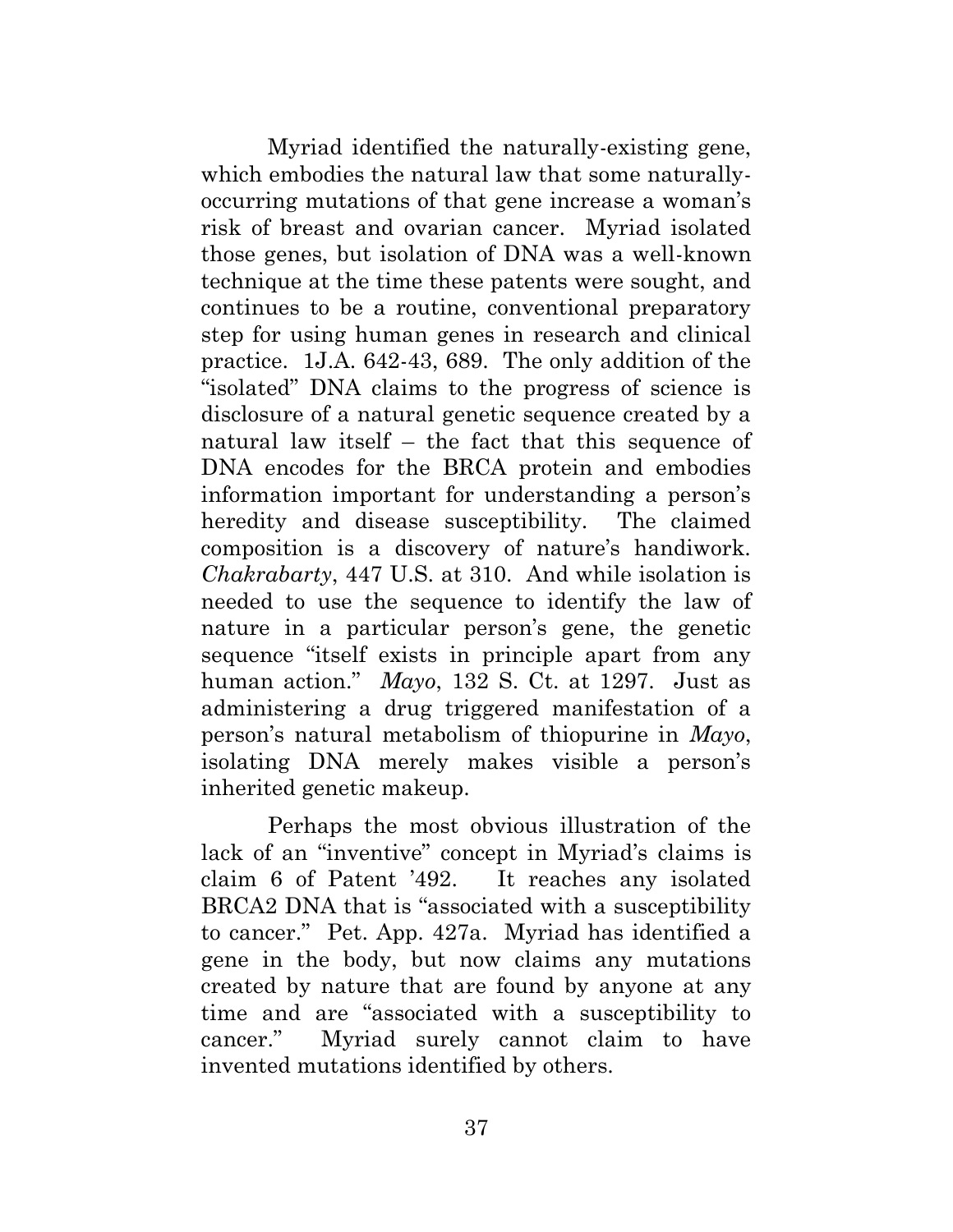In some ways, the inventive concept analysis overlaps with the "markedly different characteristics from any found in nature" standard discussed *supra*, particularly when compositions of matter are at issue. The focus on inventive concept is helpful, however, in explaining the difference between novelty and utility inquiries and the Section 101 exceptions, which lower courts sometimes have blurred. The inventive concept required to satisfy Section 101 depends on determining whether what the inventor has "added" to the field is a product or law of nature, or whether the inventor has transformed it into more. Although it is possible that the novelty or utility criteria would be satisfied by the new discovery of a natural phenomenon or a discovery of its utility, Section 101 *per se* precludes such patents. *See Mayo*, 132 S. Ct. at 1303-04. *See also In re Marden*, 47 F.2d 958, 959 (C.C.P.A. 1931) (rejecting patent on pure vanadium, because "pure vanadium is not new in the inventive sense, and, it being a product of nature, no one is entitled to a monopoly of the same").

Other cases apply the inventive concept analysis and offer further support for the invalidity of these claims. The Third Circuit held that a patent applicant named Coolidge could not patent "[s]ubstantially pure tungsten having ductility and high tensile strength," despite the superiority of purified tungsten over its naturally-occurring, brittle form. *Gen. Elec. Co. v. De Forest Radio Co.,* 28 F.2d 641, 643 (3d Cir. 1928).

> Naturally we inquire who created pure tungsten. Coolidge? No. It existed in nature and doubtless has existed there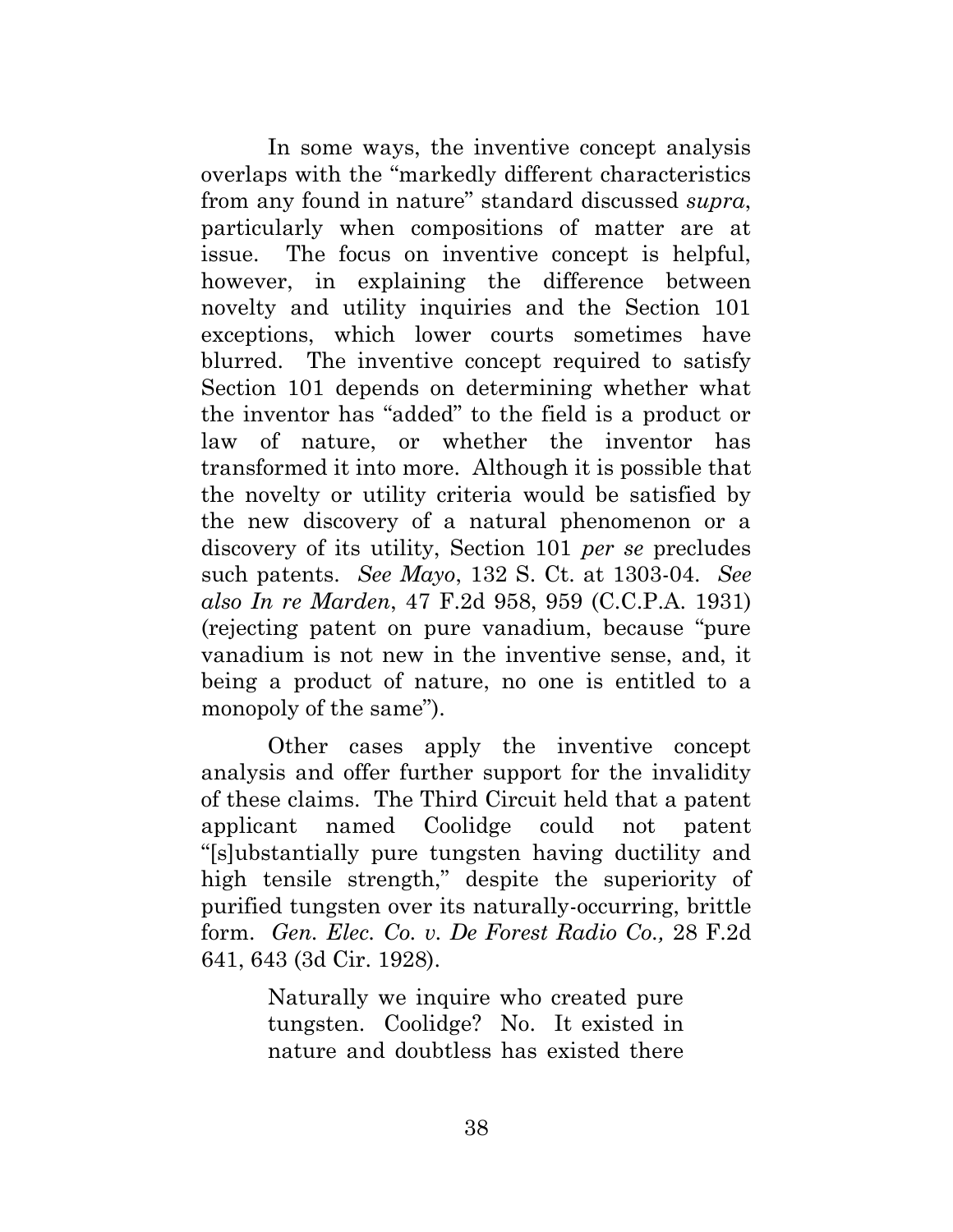for centuries. The fact that no one before Coolidge found it there does not negative its origin or existence.

*Id.* at 643. *General Electric* confirms that courts must examine whether the composition and any characteristics specified in the claims were invented by the patentee or were the work of nature. *See also In re Marden*, 47 F.2d 957 (C.C.P.A. 1931) (rejecting patent on purified uranium); *In re Marden*, 47 F.2d at 958 (rejecting patent on purified vanadium); *In re Merz*, 97 F.2d 599 (C.C.P.A. 1936) (rejecting patent on purified ultramarine). In the early case of *Ex Parte Latimer,* the Patent Commissioner rejected a patent on fibers extracted from pine needles that could more easily be spun and woven. 1889 Dec. Comm'r Pat. 123 (1889). The applicant did not invent the length, strength, or fineness of the fibers; "[n]ature made them so and not the process by which they are taken from the leaf or the needle." *Id.* at 125. *Cf. Am. Wood Paper Co. v. Fibre Disintegrating Co*., 90 U.S. 566, 593-94 (1874) (finding that cellulose derived from wood and useful for making paper was unpatentable).

Myriad did not invent the isolated DNA. Myriad did not invent any of the characteristics of DNA that are incidental to its isolation. Myriad did not invent the length, composition, or function of the BRCA1 or BRCA2 genes; human biology determined these qualities of the two genes. Pet. App. 106a-07a, 339a, 342a-44a.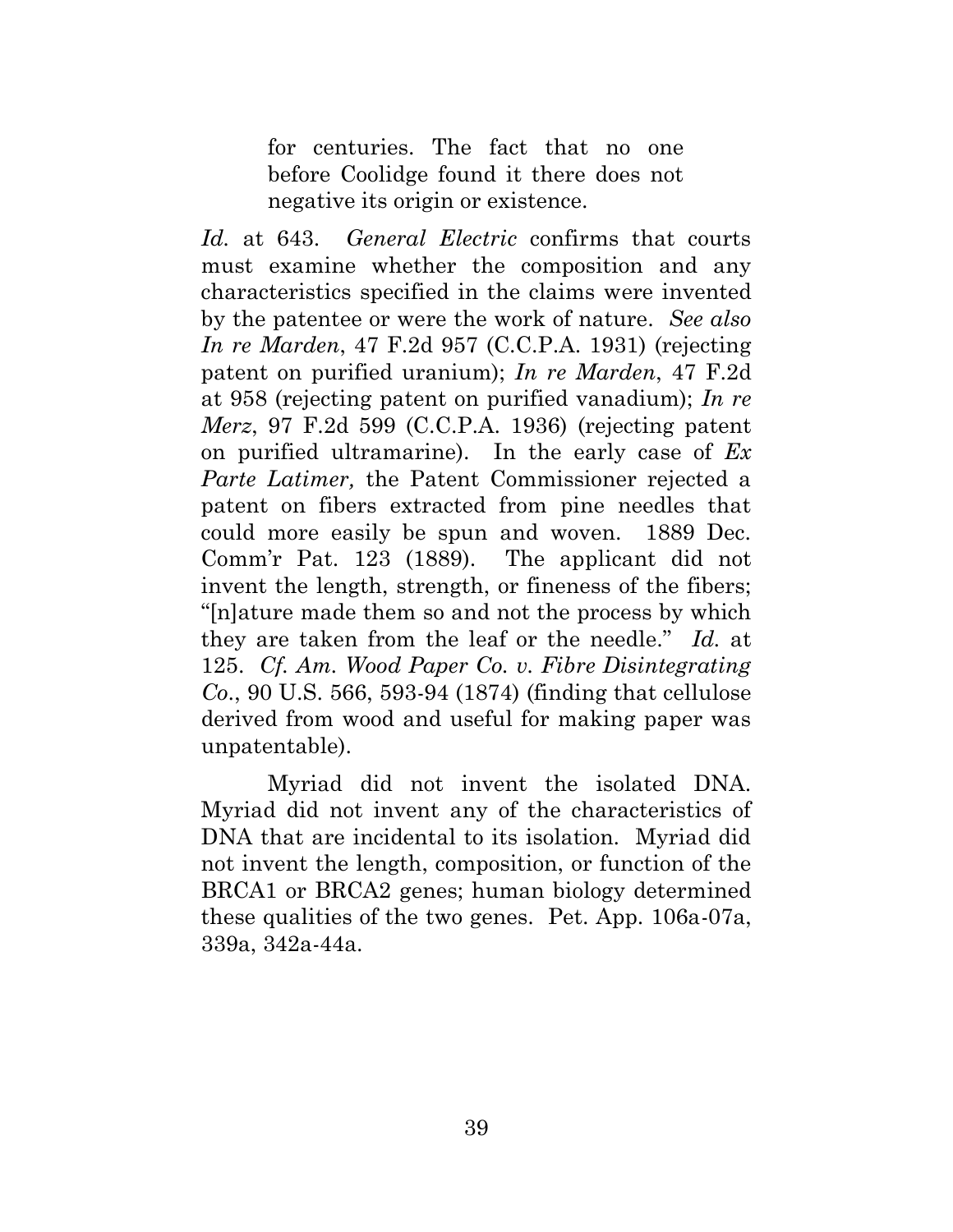#### **C. The Challenged Claims Preempt Uses Of Products And Laws Of Nature.**

<span id="page-49-0"></span>As *Mayo* reaffirmed, a key aspect of the product or law of nature analysis turns on whether the patent preempts use of the laws and products of nature. Does the patent "risk disproportionately tying up the use of the underlying natural laws, inhibiting their use in the making of further discoveries"? 132 S. Ct. at 1294. Patents on natural phenomena present roadblocks to scientific inquiry and innovation, thus running counter to the constitutional mandate that patents "promote the progress of science." U.S. Const. art. I § 8, cl. 8; *Chakrabarty*, 447 U.S. at 315. "[M]onopolization of [basic scientific and technological] tools through the grant of a patent might tend to impede innovation rather than it would tend to promote it." *Mayo,* 132 S. Ct. at 1293. Thus, the Court's precedents "warn us against upholding patents that claim processes that too broadly preempt the use of a natural law." *Id.* at 1294*; see also Bilski*, 130 S. Ct. at 3231 ("Allowing petitioners to patent risk hedging would pre-empt use of this approach in all fields, and would effectively grant a monopoly over an abstract idea."); *Funk Bros.,* 333 U.S. at 130 ("The qualities of these bacteria, like the heat of the sun, electricity, or the qualities of metals, are part of the storehouse of knowledge of all men. . . . He who discovers a hitherto unknown phenomenon of nature has no claim to a monopoly of it which the law recognizes."); *O'Reilly v. Morse*, 56 U.S. 62, 113 (1853) (The patentee's claim on any machinery or process using electric current to mark characters at a distance "shuts the door against inventions of other persons . .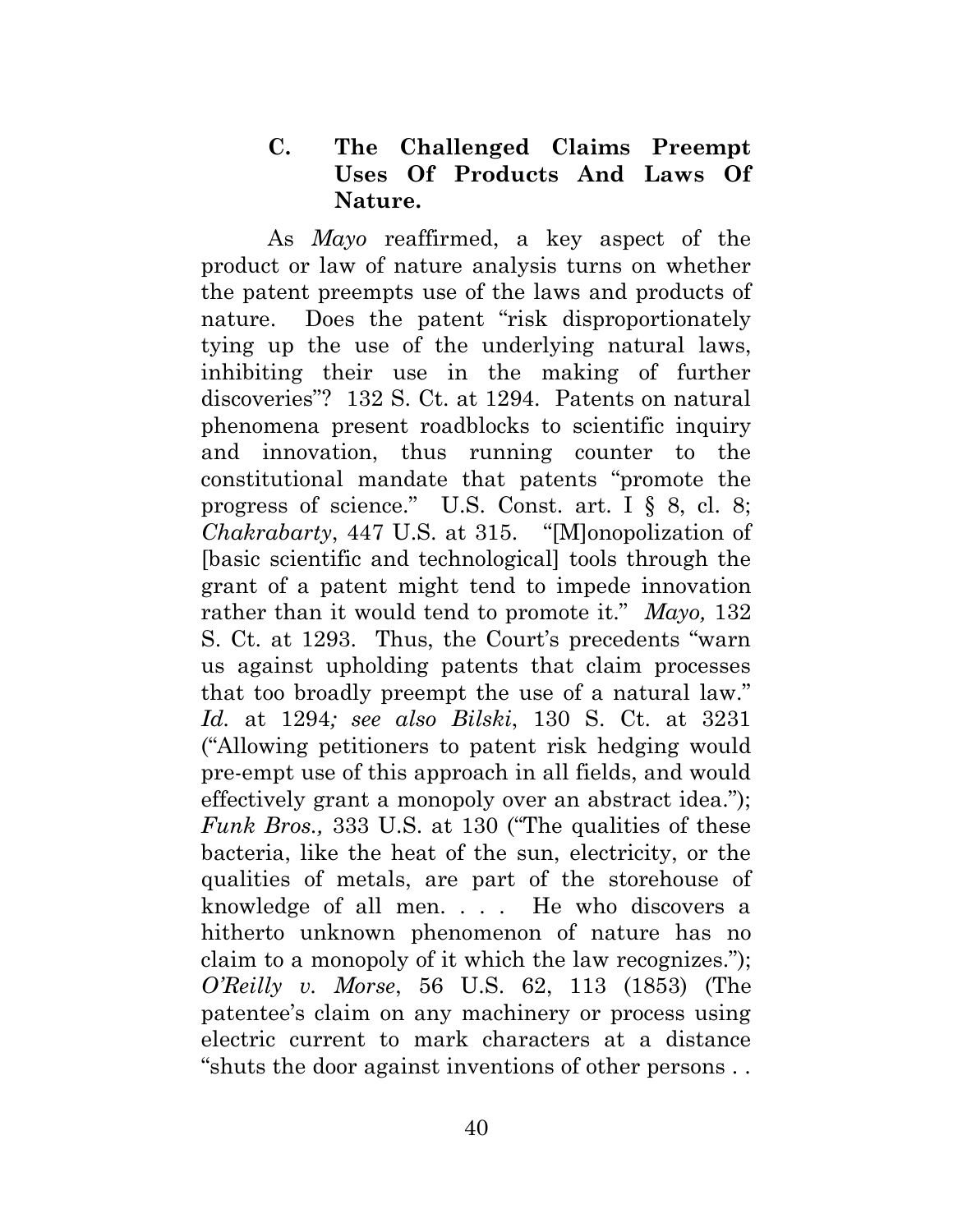. ."). The preemption inquiry under Section 101 is determined by whether the patent claim authorizes the patentee to foreclose use of a product or law of nature. *Bilski*, 130 S. Ct. at 3230.

Claims on isolated DNA impermissibly preempt scientific and medical work, far beyond what Myriad's contribution can justify.10 *See Mayo*, 132 S. Ct. at 1301. The challenged claims cover all isolated forms of the naturally-occurring genes, whether previously identified or not. Some, like claim 6 of '492, expressly claim additional laws of nature (mutations that correlate with an increased risk of cancer), whether previously identified or not. All of the claims reach all uses of the genes in DNA, cDNA, or RNA form and all variants and fragments of the genes, including future uses not yet identified or technically achievable. And because isolation is a necessary step in any serious study, research, or clinical or commercial use of the native DNA, the patents raise the same concerns about patenting a "building-block" that has previously troubled the Court. *See id.* at 1303. They also undermine the patent system by giving Myriad the right to any applications of isolated DNA without disclosing them or even having done the work to develop them. *See*

 $\overline{a}$ 

<sup>10</sup> While Myriad's work should be credited, it is important to recognize that Myriad built upon the contributions of others. The process of isolation has been performed since as early as 1869. Pet. App. 255a n.3 (citing Ralf Dahm, *Discovering DNA: Friedrich Miescher and the Early Years of Nucleic Acid Research*, 122 Hum. Genetics 565 (2008)). Other scientists discovered the locus of the BRCA1 gene years before Myriad sequenced it, and the federal government poured millions of dollars of funding into the search for the gene. Pet. App. 272a-78a; 1J.A. 247-52.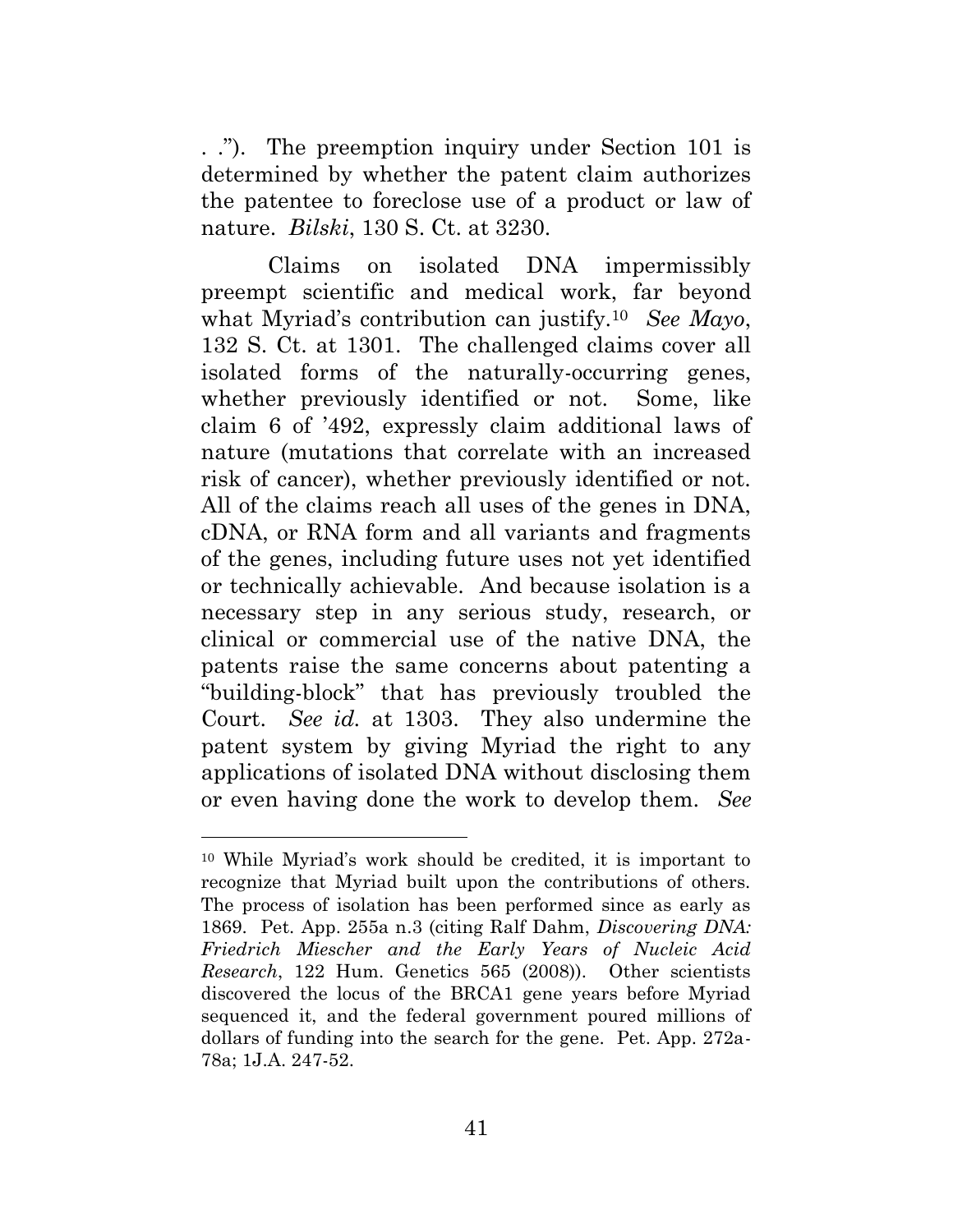*Morse*, 56 U.S. at 113 ("And if he can secure the exclusive use by his present patent he may vary it with every new discovery and development of the science, and need place no description of the new manner, process, or machinery, upon the records of the patent office . . . he claims an exclusive right to use a manner and process which he has not described and indeed had not invented, and therefore could not describe when he obtained his patent."). These patents thus tie up all basic uses of the genes, "foreclose[ing] more future innovation than the underlying discovery could reasonably justify." *Mayo*, 132 S. Ct. at 1292.

Because the patent claims reach all uses of the two human genes, Myriad has the authority to prevent all study of them. When patent exclusivity extends to genes, science is seriously undermined.

> From the point of view of scientific research, human genetic sequences are as basic as you can get in terms of biological information. They are as basic as the elements in the periodic table. Patenting a gene or genetic sequence impedes scientific progress much the same way that patenting a naturally occurring element such as oxygen or gold would impede science.

1J.A. 136 (statement of Nobel Prize-winning biologist John Sulston); *see also* Rep. of the Sec'y's Advisory Comm. on Genetics, Health, and Soc'y, *Gene Patents and Licensing Practices and their Impact on Patient Access to Genetic Tests* 90 (Apr. 2010) (hereinafter "SACGHS Report") (US gene patent law "not only threatens medical progress, it may also drive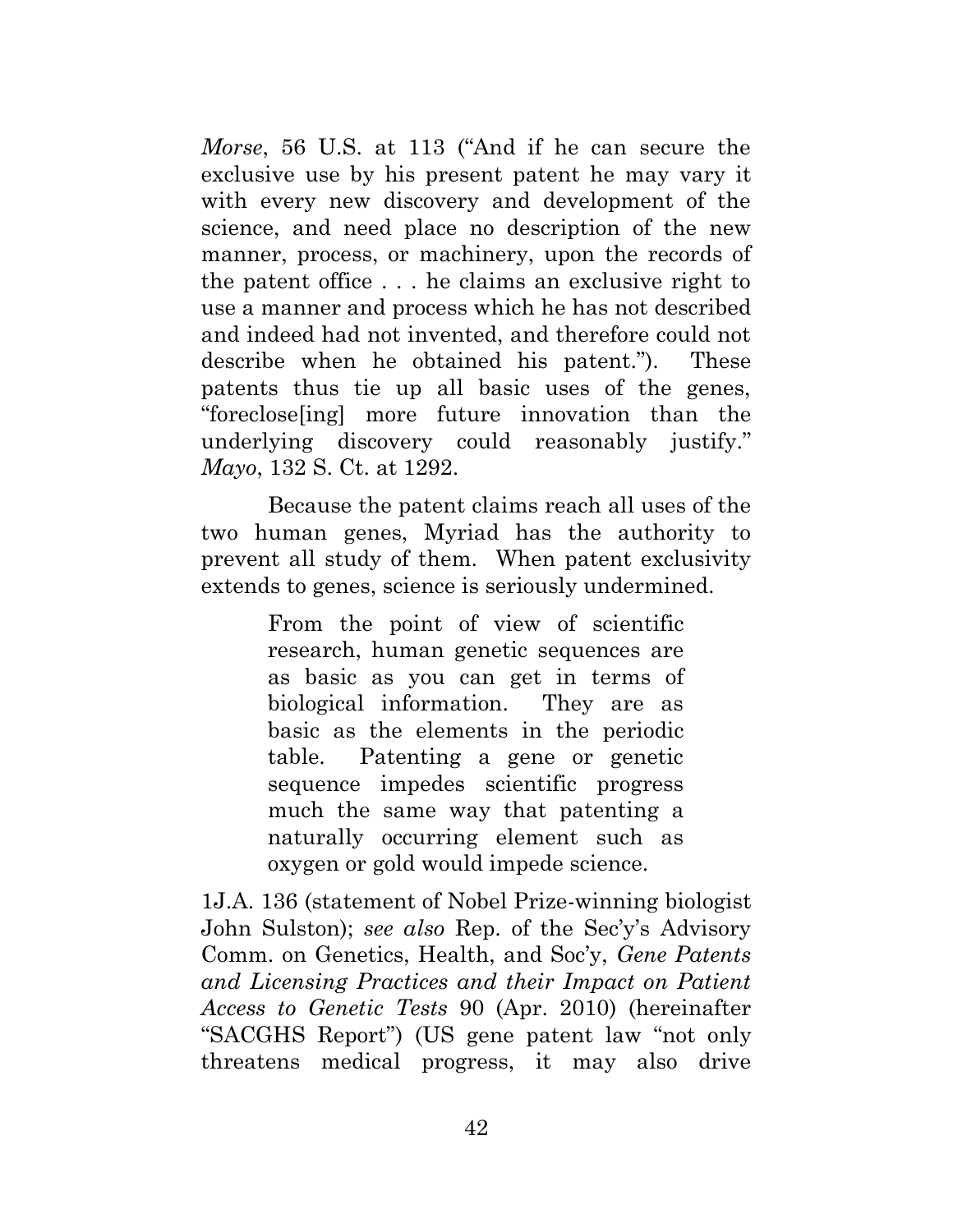valuable genetic research" to other countries); Francis S. Collins, *The Language of Life: DNA and the Revolution in Personalized Medicine* 113 (2010) ("The information contained in our shared instruction book is so fundamental, and requires so much further research to understand its utility, that patenting it at the earliest stage is like putting up a whole lot of unnecessary toll booths on the road to discovery."). Nobel Prize-winning economist Joseph Stiglitz stated that gene patents held by Myriad and others "did not contribute to the store of knowledge, but they impeded innovation in several ways." 1J.A. 708-09.

The effect of the patents has been to prevent and deter research. Pet. App. 290a-92a; 1J.A. 144, 257-58, 623-24, 708-10, 714-18. The contested claims have inhibited others' willingness to engage in research. Over half of all labs surveyed as part of a government-funded study reported "deciding not to develop a new clinical genetic test because of a gene patent or license." 1J.A. 144. Another study found that 46% of surveyed geneticists felt that gene patents had "delayed or limited their research." *Id.* Some geneticists have felt a deep discomfort with conducting research on the BRCA genes because Myriad has prohibited them from disclosing genetic information to research subjects and sharply limited what it considers to be research. 1J.A. 59-60; Kimberly Blanton, *Corporate Takeover Exploiting the U.S. Patent System*, Boston Globe Mag., Feb. 24, 2002, at 10. And scholars looking closely at gene patents found they had "persistent negative effects on subsequent scientific research." Heidi L. Williams, *Intellectual Property Rights and Innovation: Evidence from the Human Genome* ii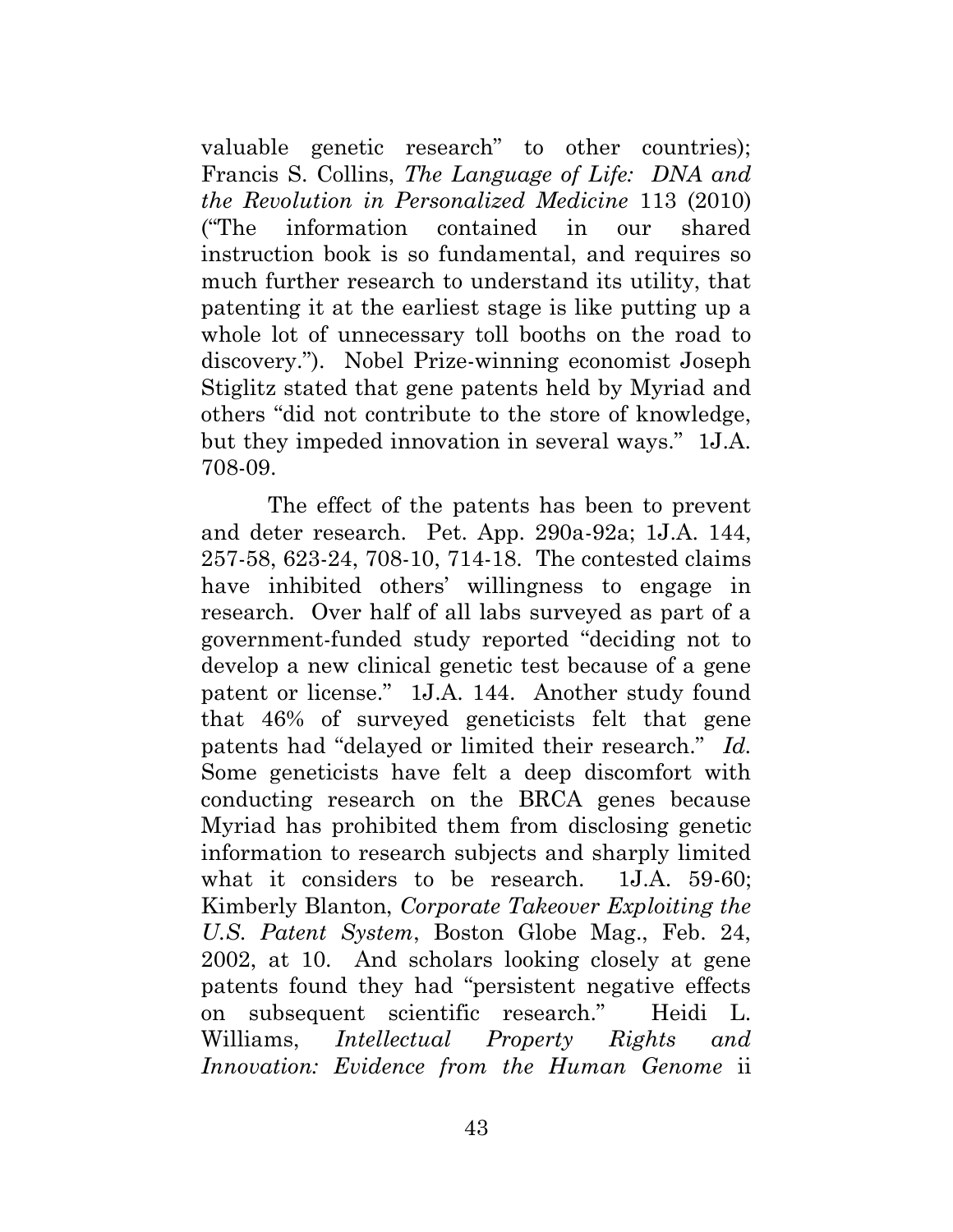(Nat'l Bureau of Econ. Research, Working Paper No. 16213, 2010). *See also* 1J.A. 708-09 ("The Myriad and similar patents … impeded innovation in several ways…more significant perhaps is the impediment to follow-up research…[and] even for basic research…"); 1J.A. 717-18; SACGHS Report at 63-65; Sam Kean, *The Human Genome (Patent) Project*, 331 Sci. 530 (Feb. 4, 2011) (describing high barriers faced by biotechnology companies, including patents that are impossible to circumvent and the millions of dollars required to investigate relevant patent claims and to attempt to negotiate licensing deals).

These patents bar access to people's genetic information. In *Mayo*, the Court suggested that a claim on a new drug would not raise the concern that invalidated Prometheus' patents because another company could develop another drug treating the same condition without infringing. *Mayo*, 132 S. Ct. at 1302-03. In contrast, the "isolated" DNA claims are claims that do preempt future use of laws and products of nature because another entity cannot invent a gene that embodies a person's BRCA1 and BRCA2 genetic information. 1J.A. 135-36. The claims that specifically claim DNA with as few as 15 nucleotide bases preempt scientific work to an even greater extent, because sequences sharing at least 15 nucleotides of the BRCA1 gene appear throughout the genome. Pet. App. 226a-27a; 1J.A. 631-35, 663- 72.

These patents preclude using the DNA for the development of drugs, instruments, and treatment methods. Although the BRCA genetic testing Myriad offers is a useful application of isolated DNA, this value is dwarfed by the potential applications of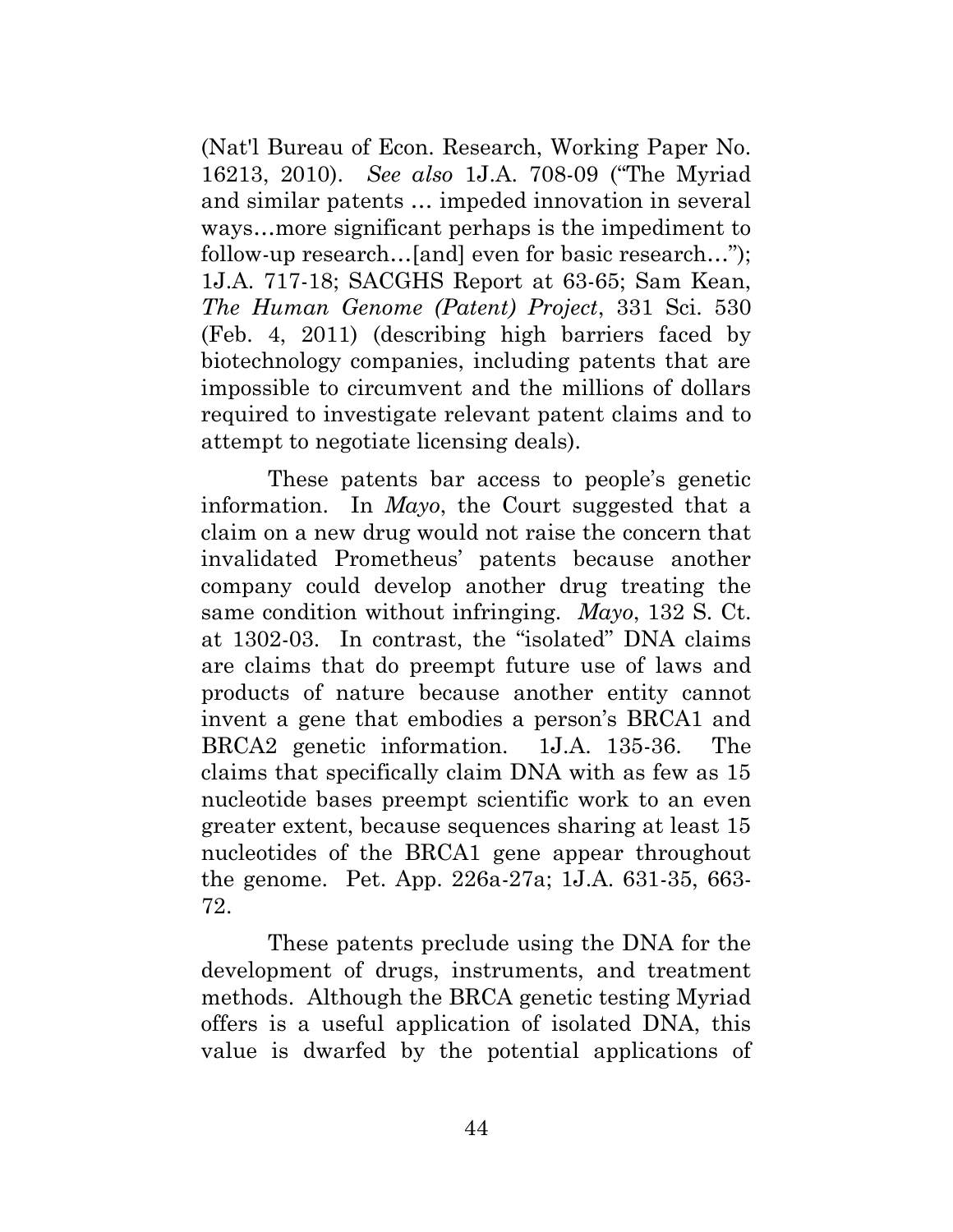isolated DNA in new therapeutics, biomedical devices and instruments, and sequencing technologies. *See* Jonathan D. Rockoff & Jess Bravin*, Gene Patents Face Reckoning*, Wall St. J., Dec. 30, 2012 (describing companies, even those which control gene patents, that believe ending gene patents could be a "positive development . . . because it would open new opportunities to develop new testing services based on gene discoveries."). Some of these new applications might relate to breast and ovarian cancer, and some might not<sup>11</sup>; yet, they all are precluded by the patents if they require using the BRCA DNA. Myriad has used the challenged claims to prevent clinical testing of these genes by any other lab, even when others could do so at lower cost, to confirm results, or to ensure testing quality. Many women, upon obtaining results from Myriad, wish to get a second opinion before they make life-changing medical decisions, such as obtaining or refraining from prophylactic surgery. Women cannot obtain confirmatory testing through other labs except for one small set of mutations. Pet. App. 288a-89a; SACGHS Report at 33-34. Myriad also prevents others from providing testing at a lower price, or for free, and only 130 million of America's 308 million people currently receive insurance coverage for their testing. 1J.A. 536.

 $\overline{a}$ 

<sup>&</sup>lt;sup>11</sup> The BRCA genes have been linked to other cancers, including prostate and pancreatic. *See, e.g.*, Srinath Sundararajan et al., *The Relevance of BRCA Genetics to Prostate Cancer Pathogenesis and Treatment*, 9 Clinical Advances in Hematology & Oncology 748 (2011); Kathleen M. Murphy et al., *Evaluation of Candidate Genes MAP2K4, MADH4, ACVR1B and BRCA2 in Familial Pancreatic Cancer: Deleterious BRCA2 Mutations in 17%*, 62 Cancer Res. 3789 (2002).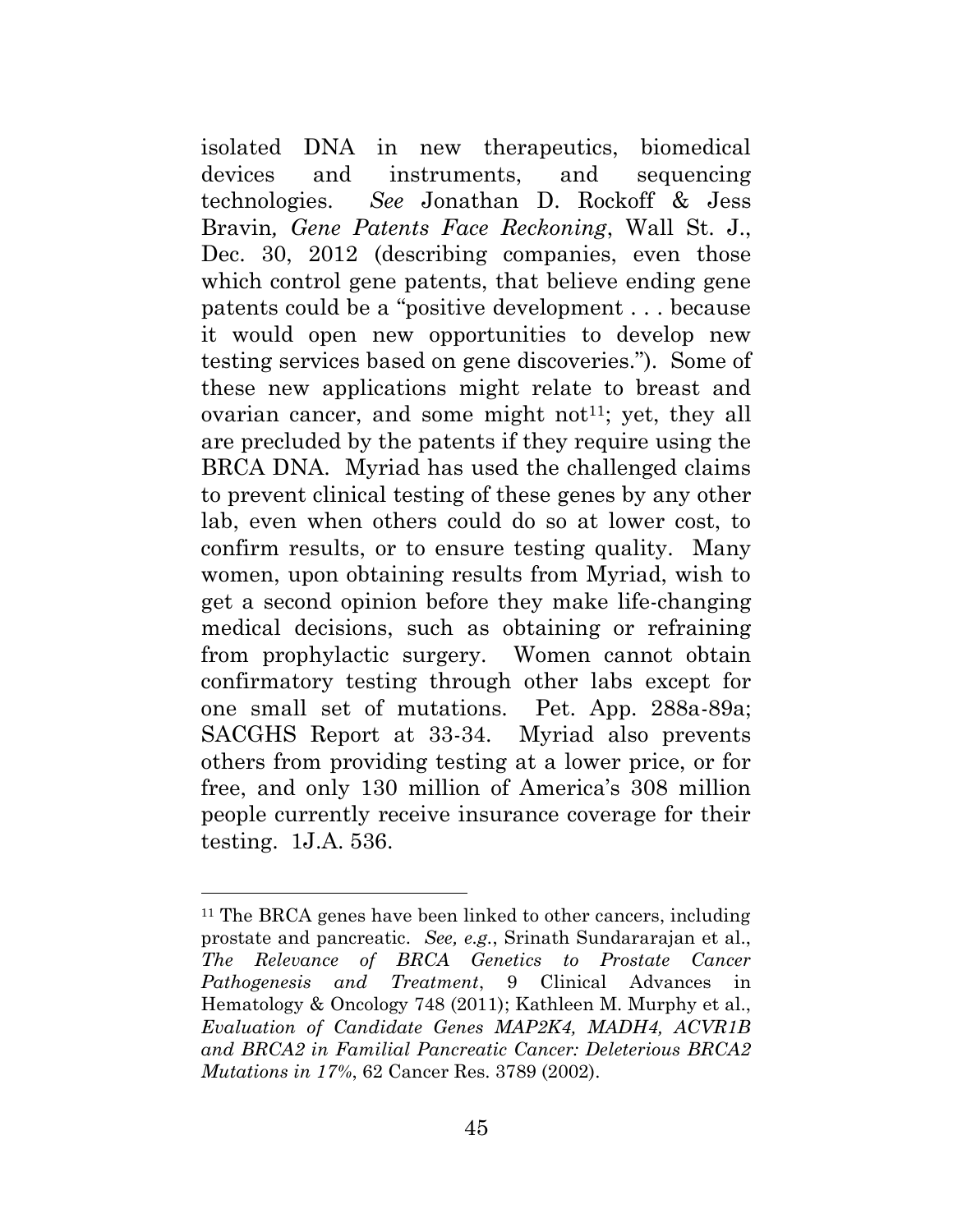These claims give rise to the same concern expressed by this Court in *Mayo* regarding how patents "threaten to inhibit the development of more refined treatment recommendations." *Mayo,* 132 S. Ct. at 1302. The "isolated" DNA claims allow Myriad to dictate the standard of testing that is offered. It is undisputed that for several years, Myriad was performing tests that did not identify all known mutations. Women with mutations not detected by Myriad's tests were and continue to be given falsely reassuring results. 1J.A. 61, 151, 210, 220-21, 258; Robert Langreth, *Myriad Stymies Cancer Answers by Impeding Data Sharing*, Bloomberg, Dec. 28, 2012. Indeed, Myriad continues to separate testing for large genetic rearrangements from its standard testing, even though national guidelines recommend that patients receive such testing. Nat'l Comprehensive Cancer Network, *NCCN Clinical Practice Guidelines in Oncology: Genetic/Familial High-Risk Assessment: Breast and Ovarian* HBOC-2, MS-14-15 (2012). Moreover, Myriad's monopoly on the BRCA genes prevents other laboratories from including these genes when clinically assaying the over twenty genes now known to be associated with hereditary risk for breast and ovarian cancer or when using next generation testing methods. *See, e.g.*, Tom Walsh et al., *Detection of Inherited Mutations for Breast and Ovarian Cancer Using Genomic Capture and Massively Parallel Sequencing*, Proc. Nat'l Acad. Sci. 3 (2010); Hilmi Ozcelik et al., *Long-Range PCR and Next-Generation Sequencing of BRCA1 and BRCA2 in Breast Cancer*, 14 J. Molecular Diagnostics 419, 467 (2012); SACGHS Report at 39-40; *see also* 1J.A. 59-60, 86-91, 208-11, 219-24, 623; Fed. Cir. App. A2813.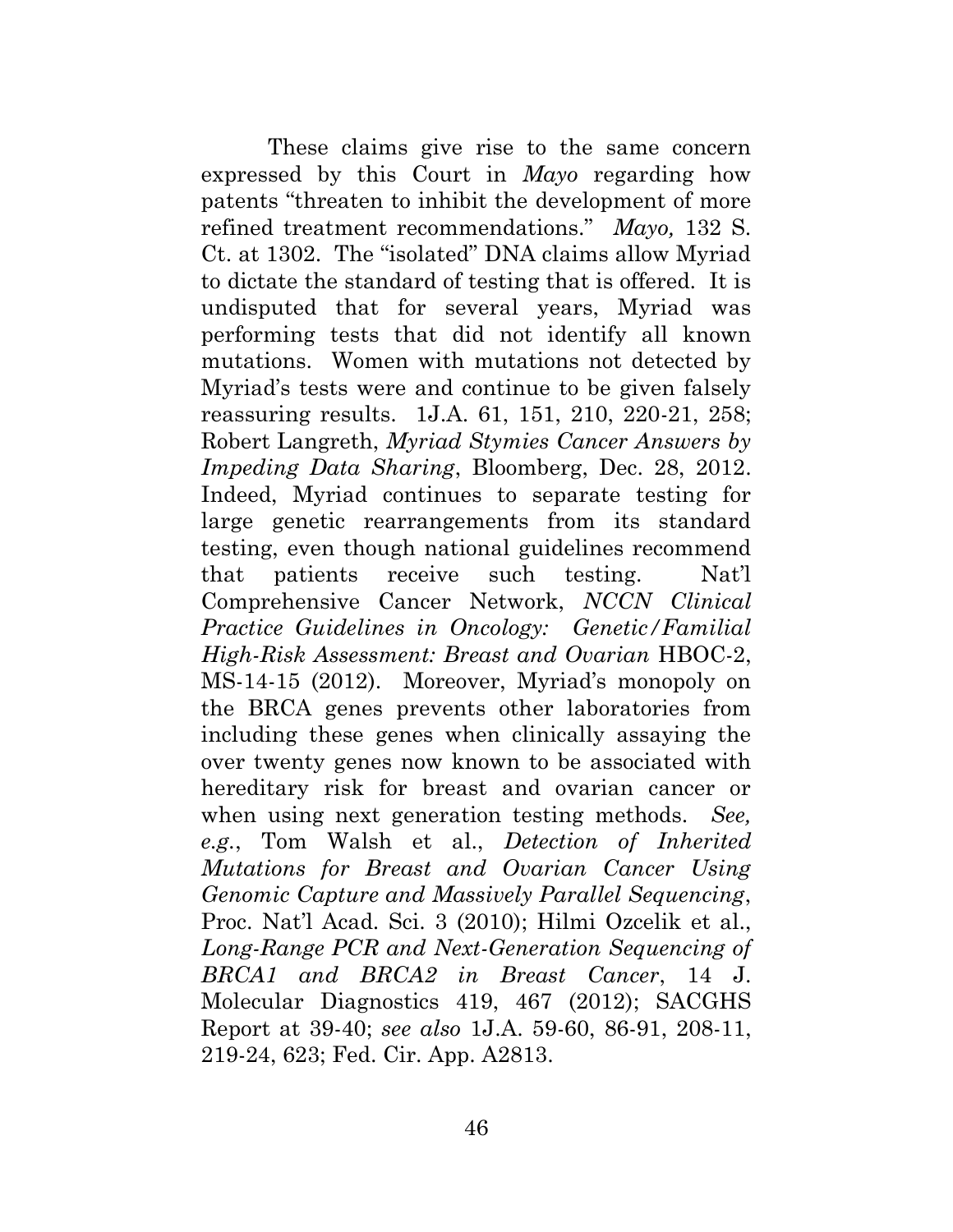The patents also have interfered with deepening our knowledge about these genes. Scientists routinely share information about the importance of particular genes and particular gene mutations. 1J.A. 137-39. Because the patents have authorized Myriad to maintain a monopoly on clinical testing, they have permitted Myriad to control a huge amount of data on the nature and significance of variants in the BRCA1 and BRCA2 genes. For the last several years, Myriad has refused to share that data with the scientific community and has no obligation to collaborate with others. Pet. App. 289a-93a; 1J.A. 62, 91, 206-09; Andrew Pollack, *Despite Gene Patent Victory, Myriad Genetics Faces Challenges*, N.Y. Times, Aug. 24, 2011; *see also* 1J.A. 136-39. If additional labs could engage in testing, the scientific community would know considerably more, particularly about those alterations of the gene whose significance is not now known. 1J.A. 62, 113-14, 222-23. Through its patents, Myriad not only commands the law of nature that is embodied by the BRCA genes, but also the laws of nature relating to how the BRCA genes function in tandem with other genes and genetic factors and how the genes might be linked to diseases other than breast and ovarian cancer – key scientific insights required for the development of personalized medicine. 1J.A. 138-39.

Despite *Mayo*'s concerns about the impact of patents on innovation, the Federal Circuit majority refused to consider how the patents preempt use of laws and products of nature, impeding clinical and scientific work. Pet. App. 43a-44a, 58a-59a. The wide-ranging harmful impact of these patents has led the medical and scientific establishment, including the American Medical Association, the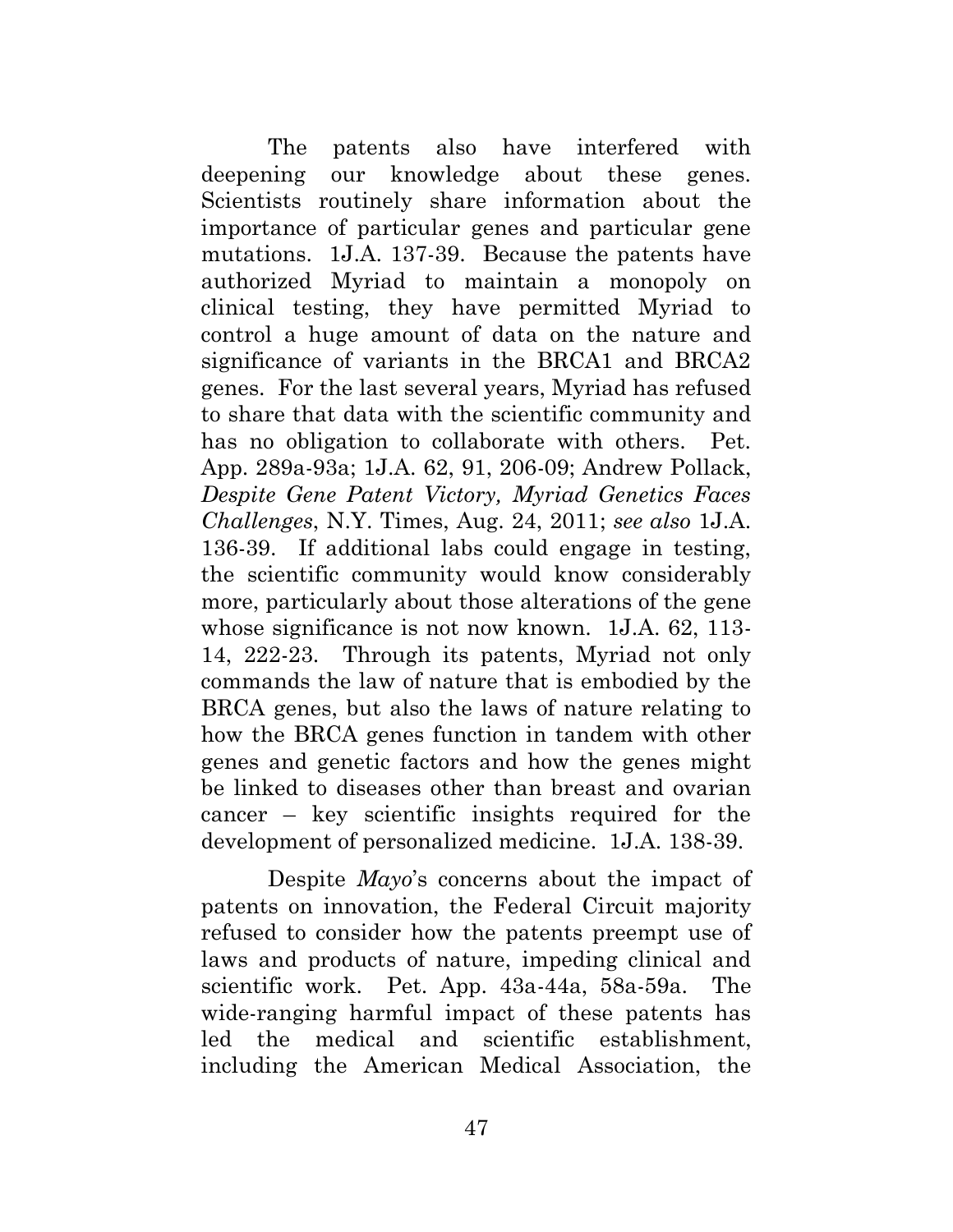American Society of Human Genetics, and patient advocacy groups, to oppose them.

Because virtually every conceivable scientific use of DNA requires that it be isolated, and because the patents do not specify a single BRCA molecule or a single use of the DNA but instead cover all of them, the patents give exclusivity over the BRCA1 and BRCA2 genes itself, and their preemptive effect mandates a finding of invalidity.

### **II. cDNA IS NOT PATENTABLE SUBJECT MATTER.**

<span id="page-57-0"></span>Although Myriad has *never* asserted that any of its claims are limited to cDNA, and Petitioners agree that none of the challenged claims is limited to cDNA, the Department of Justice (and Judges Lourie and Bryson of the Federal Circuit after remand) thought one or more claims were limited to cDNA. Pet. App. 47a n.9, 100a. The judges and DOJ apparently relied on the description of the sequence listed in the patent's table (Patent '282, 2J.A. 779) rather than the definition of DNA as used in the patent claim. Patent '282, 19:51-53, 2J.A. 755, 822.

This Court need not and should not reach the question of the patentability of cDNA. The challenged claims define "isolated DNA" to include a variety of types of compositions including genomic DNA (DNA with coding and non-coding regions) and cDNA (DNA with coding regions). *See*, *e.g.*, Patent '282, 19:14-18, 19:51-53, 2J.A. 755. Thus, if the definitions of DNA that Myriad insisted upon in its patents are credited, as they must be, a ruling finding isolated DNA unpatentable would defeat all of the challenged claims.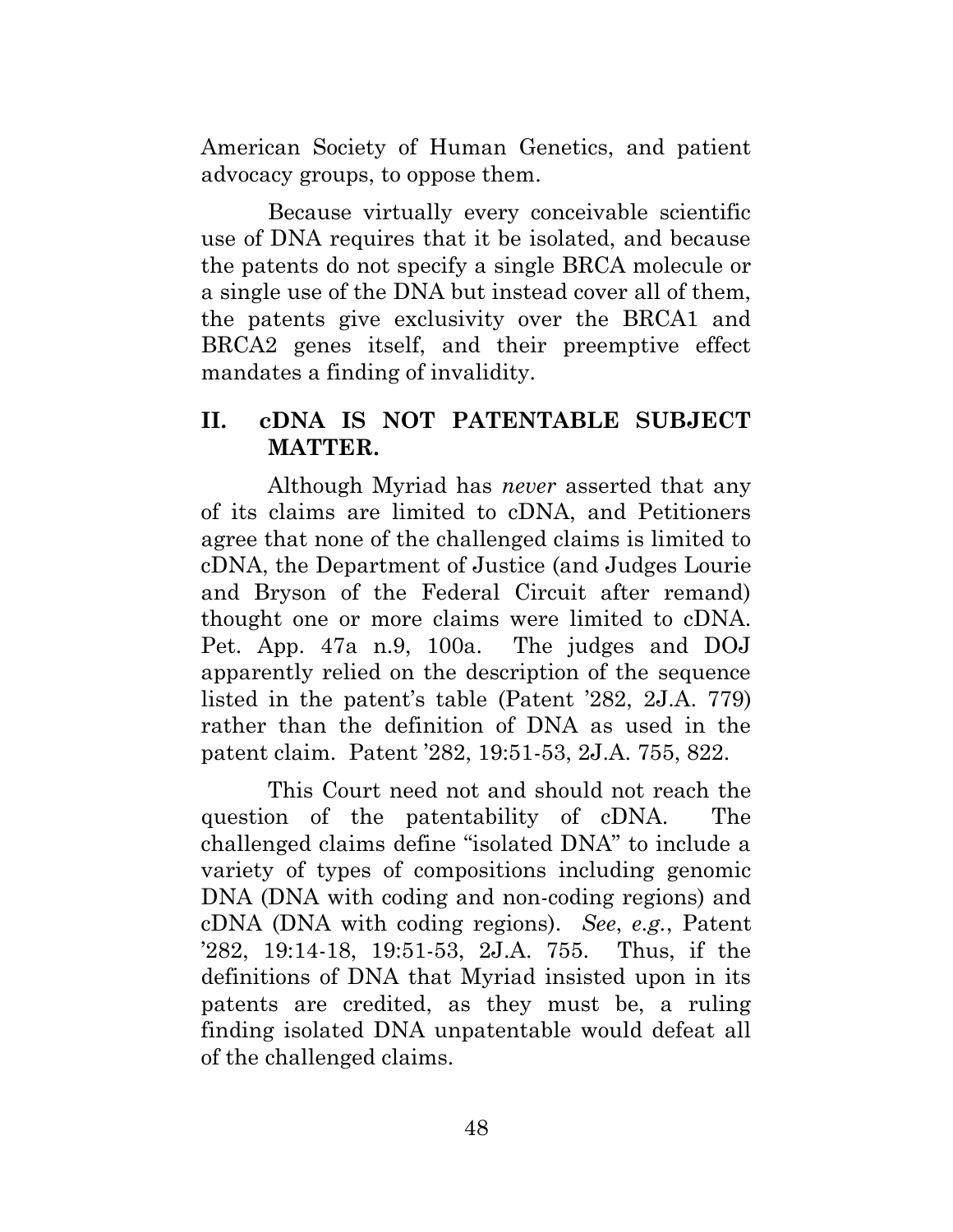If, however, the Court interprets any of the challenged claims to be limited to just cDNA and chooses to address the patent-eligibility of cDNA, it should find that claims on cDNA impermissibly claim products and laws of nature.

At the simplest level, cDNA is identical to DNA except the non-coding regions have been removed. Myriad does not decide which nucleotides to remove. Nature dictates which are coding and which are not. Thus, comparing the capital letters listed in patent '282, FIG 10 (which is DNA with coding regions in capital letters and non-coding regions in small letters) with SEQ ID. NO.1 reveals that they are identical. 2J.A. 738-45. They are not "markedly different" in structure; only the parts nature has made seemingly unnecessary are removed. If DNA is analogized to a newspaper, cDNA is the identical newspaper without the ads.

cDNA and DNA also are not "markedly different" in function. Definitionally, they encode the same polypeptide/protein. BRCA1 or BRCA2 cDNA "codes for" or creates the BRCA1 or BRCA2 polypeptide.

Equally importantly, the non-coding regions are removed in the body by nature. In the process of making a protein, the DNA is first converted into mRNA by a naturally-occurring process. mRNA is fundamentally DNA but does not contain the noncoding regions.12 Pet. App. 265a-67a. To go to cDNA,

 $\overline{a}$ 

<sup>12</sup> It is admittedly more complicated. As noted above, DNA consists of four nucleotides: A, G, T, and C. Pet. App. 257a. Each uniquely binds to (or connects with) a binding partner. Thus, A always binds to T and C always binds to G. Pet. App. 258a; 1J.A. 234. When mRNA is made in the cell, the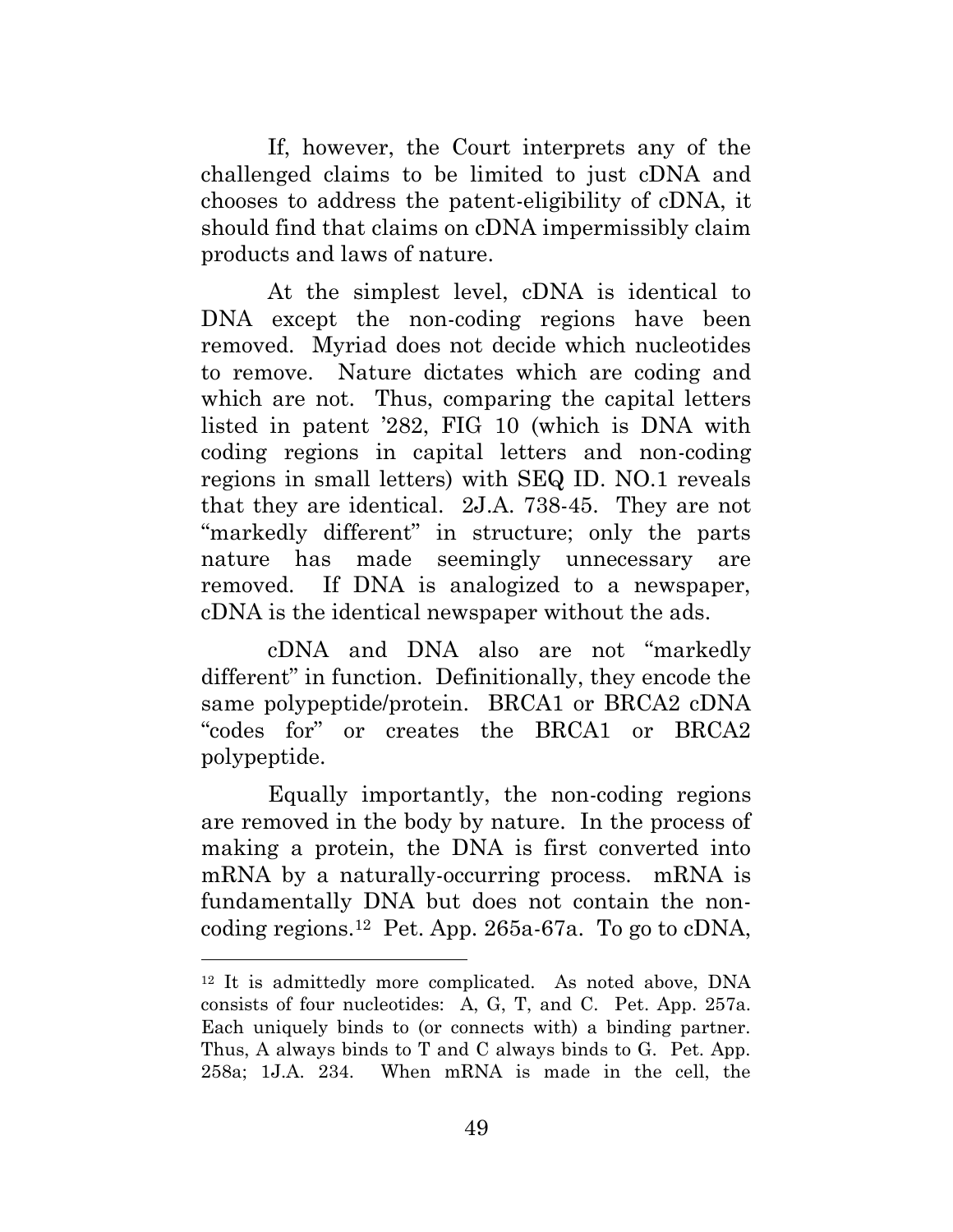the mRNA is removed from the body and converted into cDNA by repeating the complementary binding process that nature has dictated to re-create the coding regions of the original DNA. Pet. App. 266a-69a. Thus, if the DNA sequence was a GCGTAT, the mRNA sequence will be CGCUTU, and the cDNA sequence will once again be GCGTAT as it was in the original DNA.13

There is no scientific or legal distinction between isolated genomic DNA and cDNA that warrants treating their patent eligibility differently. Their characters and functions are both dictated by nature, not the patentee, and therefore neither has "markedly different characteristics from any found in nature." The critical difference, exclusion of the noncoding regions, is accomplished entirely within the cell, by natural processes, without any human intervention. cDNA "is an exact copy of one of the protein coding sequences encoded by the original genomic DNA . . . In this respect, cDNA contains the identical protein coding informational content as the DNA in the body . . ." Pet. App. 268a; *see also* Pet. App. 339a ("not only are the coding sequences contained in the claimed DNA identical to those

 $\overline{a}$ 

13 Of course, the full cDNA sequence excludes the non-coding regions.

nucleotide in the DNA is replaced by its binding partner. Pet. App. 15a, 266a. Thus, if the DNA nucleotides are GCG, the mRNA nucleotides made by the body will be a CGC. mRNA also utilizes a chemical called uracil (U), in place of DNA's T which binds to A. Pet. App. 15a, 266a. These changes are analogous to the simplest of all codes, in which the letter A is always replaced by B and B by C. The substance has not changed and the changes are made by the body. Finally, mRNA has different endings from DNA, called untranslated regions.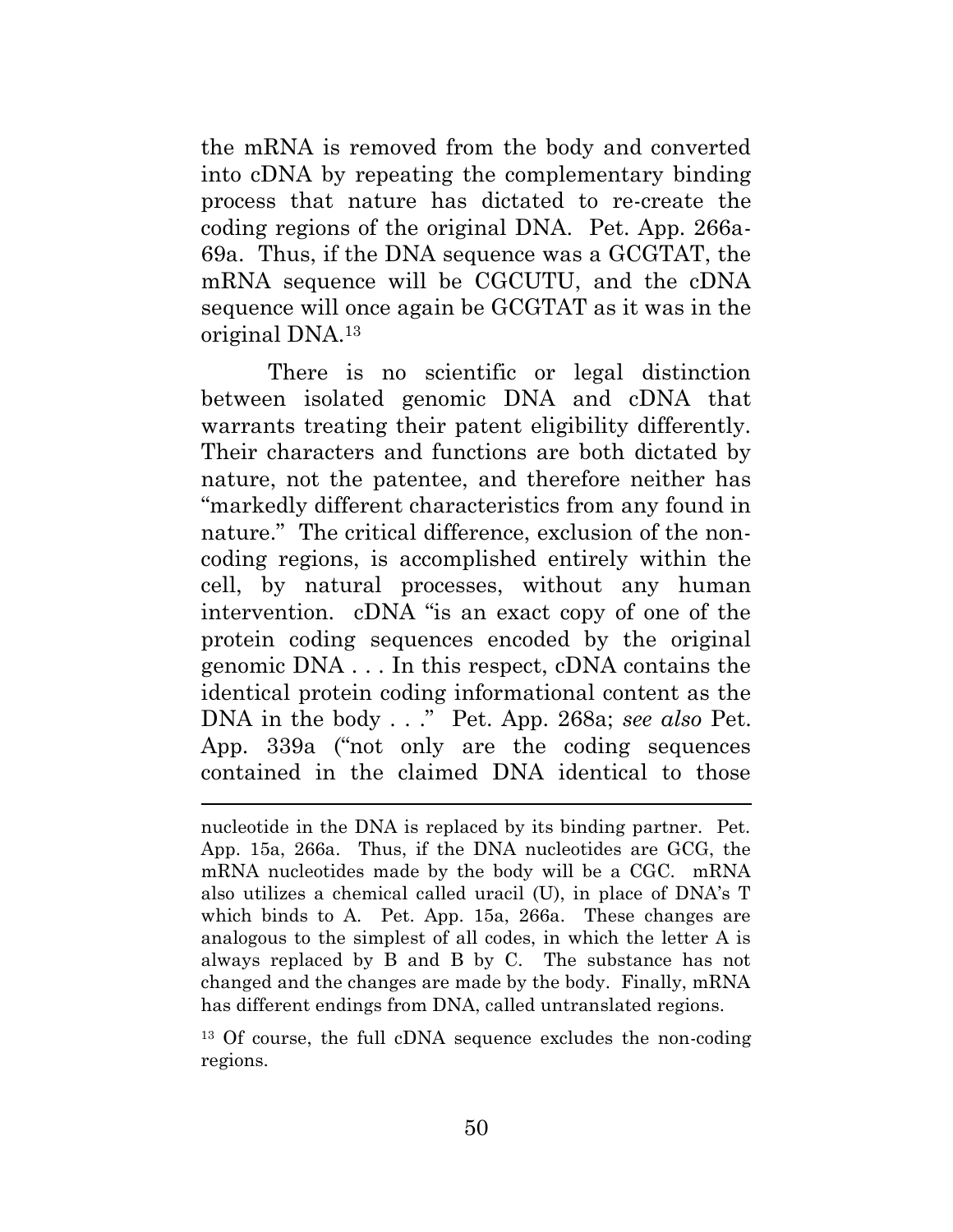found in native DNA, the particular arrangement of those coding sequences is the result of the natural phenomena of RNA splicing.") As a result, cDNA simply does not have "markedly different characteristics from any found in nature."

Although cDNA is frequently created in the laboratory using the above-described process, scientists have documented the existence of the BRCA1 pseudogene1, a segment of the BRCA1 cDNA, in the human genome. Pet. App. 268a; 1J.A. 658-59, 674-75. A ruling that DNA is not patentable because it is a product of nature necessarily would require a ruling that pseudogenes (or cDNA) are not patentable for the same reason.

Even though cDNA is generally made in the laboratory, that fact alone does not render it patentable subject matter. The nucleotide sequence of cDNA is dictated by nature, not by the lab technician; indeed, the technician does not even know the sequence beforehand. And presumably, the fruit at issue in *American Fruit Growers* was not treated while still on the tree; nor were the *Funk* strains of bacteria isolated and combined in their natural habitat. *Chakrabarty* would not have presented a close question if the legal standard turned on whether the bacterium was created in the laboratory or in the wild. The setting for the creation of the patented composition does not determine its patent eligibility. Nor is the synthetic nature of the composition decisive. In *Cochrane v. Badische Anilin & Soda Fabrik*, the Court held that an artificial version of a natural red dye called alizarine that was produced by manipulating another compound through acid, heat, water, or distillation could not be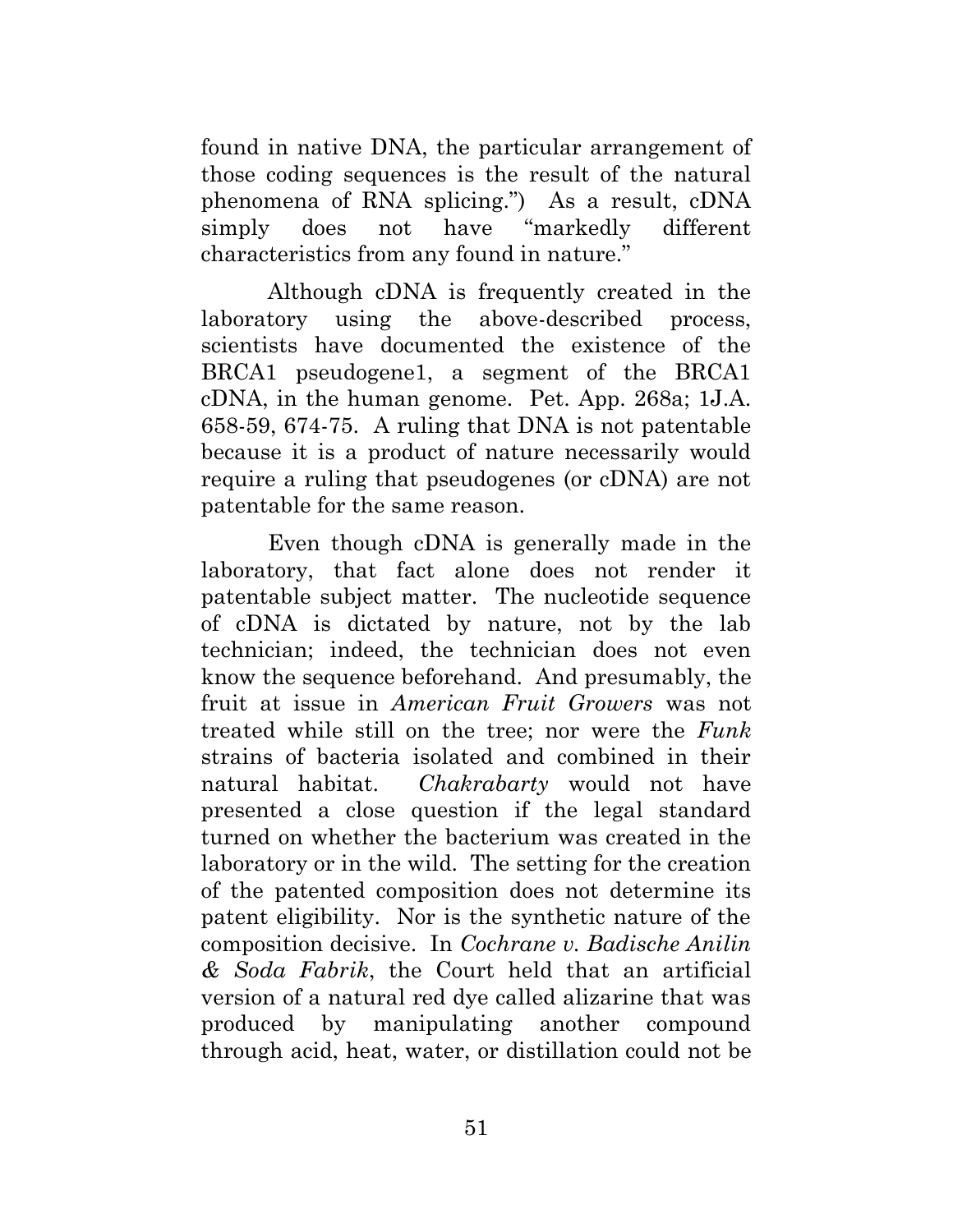patented. 111 U.S. 293, 311 (1884). Although the artificial version was brighter than observed in nature and prepared through a new, man-made process, it was unpatentable because of its similarity to the natural product. That it was synthesized, rather than naturally-occurring, did not make it a patentable composition of matter, though the process of synthesizing artificial alizarine could be patented. *Id.* Lastly, the fact that cDNA does not include nonprotein-coding sequences found in DNA does not transform it into an invention. As the Court said in *American Fruit Growers*, "every change in an article is the result of treatment, labor, and manipulation," but the key question remains, is it no longer a product of nature? 283 U.S. at 12.

There is no inventive concept in cDNA. The process resulting in cDNA was known long before Myriad obtained its patents and is not before the Court. 1J.A. 675; Jeffrey Ross et al., *In Vitro Synthesis of DNA Complementary to Purified Rabbit Globin mRNA*, 69 Proc. Nat. Acad. Sci. USA 264 (1972). cDNA is a composition whose structure and function is dictated by and created by nature.

Lastly, patenting cDNA preempts use of a basic scientific tool that serves as the basis for many genetic discoveries. For example, many genetic engineering experiments involve producing and tinkering with cDNA. Any foreseeable innovations that apply genetic engineering techniques in developing new ways of repairing mutated genes would require utilizing cDNA. cDNA is also the basis for RNA sequencing that is used to quantify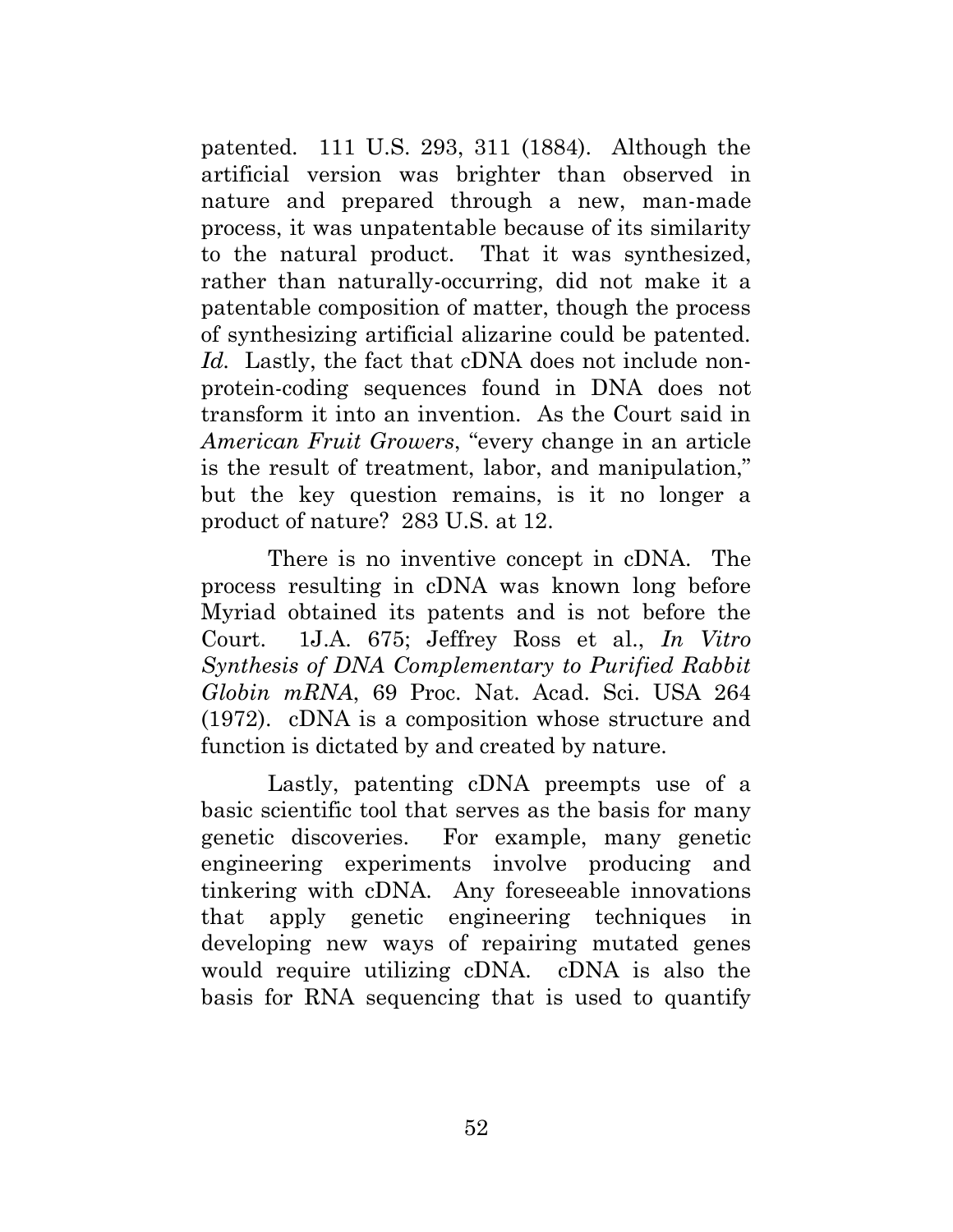how a gene is functioning.<sup>14</sup> Furthermore, cDNA is modified and used in the development of recombinant drugs or therapeutic proteins. Finding ways to change cDNA to produce a more useful protein are true discoveries worthy of patent protection; the baseline cDNA is not.

Given cDNA's biological relationship to naturally-occurring mRNA, its existence in the naturally-occurring human genome, its creation based on the naturally-occurring biological machinery of the cell, and its status as a "basic scientific and technological tool," cDNA is not patentable subject matter.

## **III. THE COURT SHOULD DECIDE THE PATENTABILITY OF HUMAN GENES WITHOUT REGARD TO INDUSTRY RELIANCE ON PATENT OFFICE PRACTICE.**

<span id="page-62-0"></span>Judge Moore thought full-length genes were not patentable subject matter but provided the critical vote upholding the challenged claims because the PTO has long approved patents on genes and industry has relied upon them. The PTO's practice is largely irrelevant. Were it not, it would be unusual, not routine, for courts to invalidate patents. For example, roughly 37% of all patents challenged on obviousness grounds were held invalid. *See* Univ. of Houston Law Center Inst. for Intell. Prop. & Info.

 $\overline{a}$ 

<sup>14</sup> RNA analysis is distinct from genetic sequencing in measuring a different type of gene malfunction. *See, e.g.*, Gina Kolata, *In Treatment for Leukemia, Glimpses of the Future*, N.Y. Times, July 8, 2012, at A1 (describing how researchers found the cause for one oncologist's leukemia using RNA sequencing).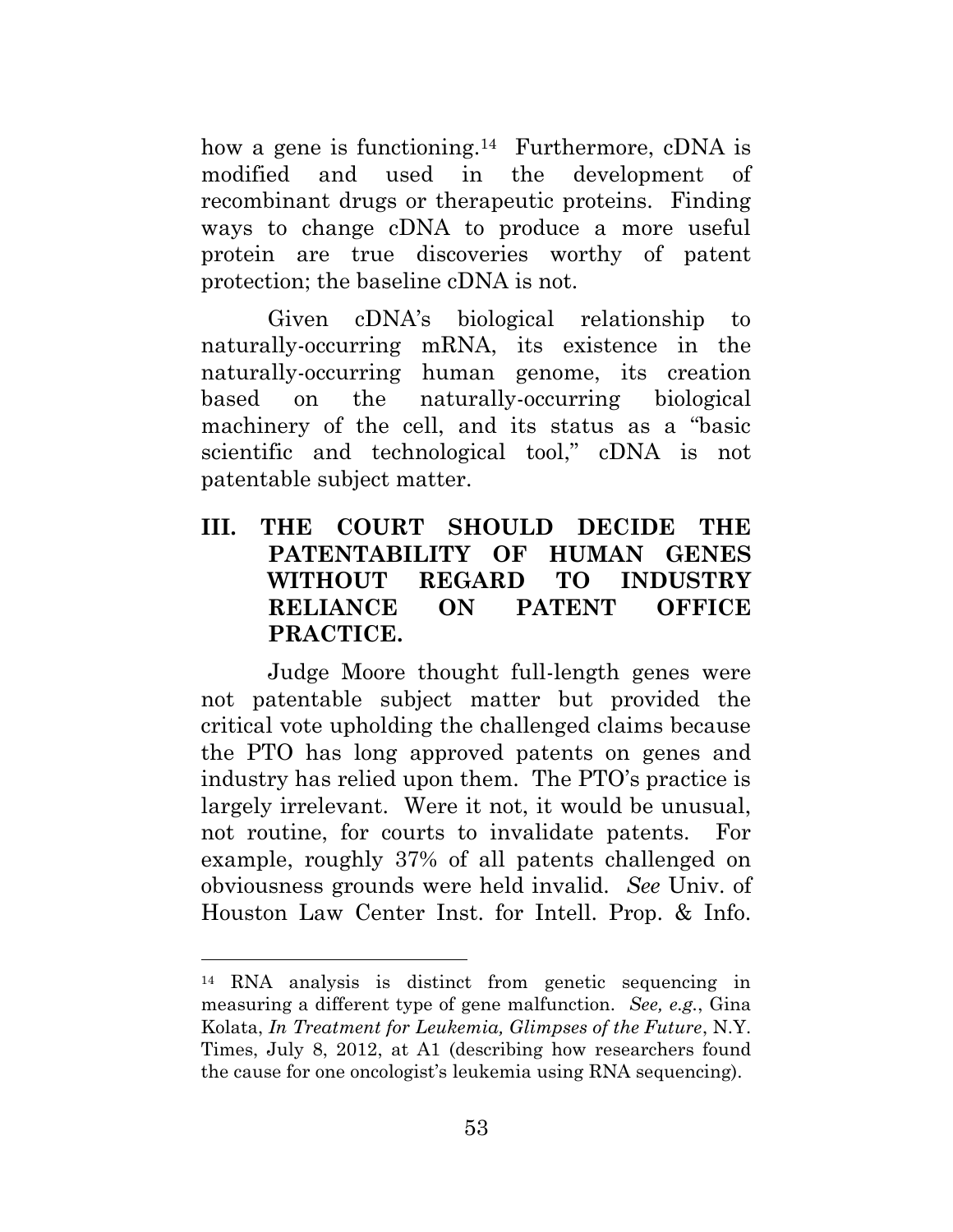Law, Full Calendar Year 2011 Report, http:// www.patstats.org/2011 Full Year Report.html. Moreover, the U.S. government, in the course of this litigation, has filed two briefs arguing that isolated DNA is not patentable.

That the PTO's practice is based on written guidelines is equally irrelevant. The 2001 PTO Utility Examination Guidelines, 66 Fed. Reg. 1092 (Jan. 5, 2001) are guidelines for patent examiners, not binding on this Court. *See Hill-Rom Co., Inc. v. Kinetic Concepts, Inc.*, 209 F.3d 1337, 1341 n.\* (Fed. Cir. 2000). They are also remarkably free of any analysis of their rationale, simply stating that "isolated" genes do not exist in the body. Not only is this incorrect, but it misapprehends this Court's analysis for distinguishing products or laws of nature from inventions.

Perhaps more troubling is Judge Moore's view that patentees attain "adverse possession" on products or laws of nature, Pet. App. 119a, if industry has relied on them. Presumably, industry relies on any issued patent. But more importantly, this Court confronted and flatly rejected this argument in *Mayo*. 132 S. Ct. at 1304-05 (referring to the industry reliance argument of Prometheus and "several amici"); Brief for Myriad Genetics, Inc., as Amicus Curiae Supporting Respondent, *Mayo Collaborative Servs. v. Prometheus Labs., Inc.*, 132 S. Ct. 1289 (2012) (No. 10-1150), 2011 WL 5373694.

It is not for the Court to balance policy considerations and dole out special patent protection for DNA. The Court stated that such special protection must be expressly required by Congress: "And we must recognize the role of Congress in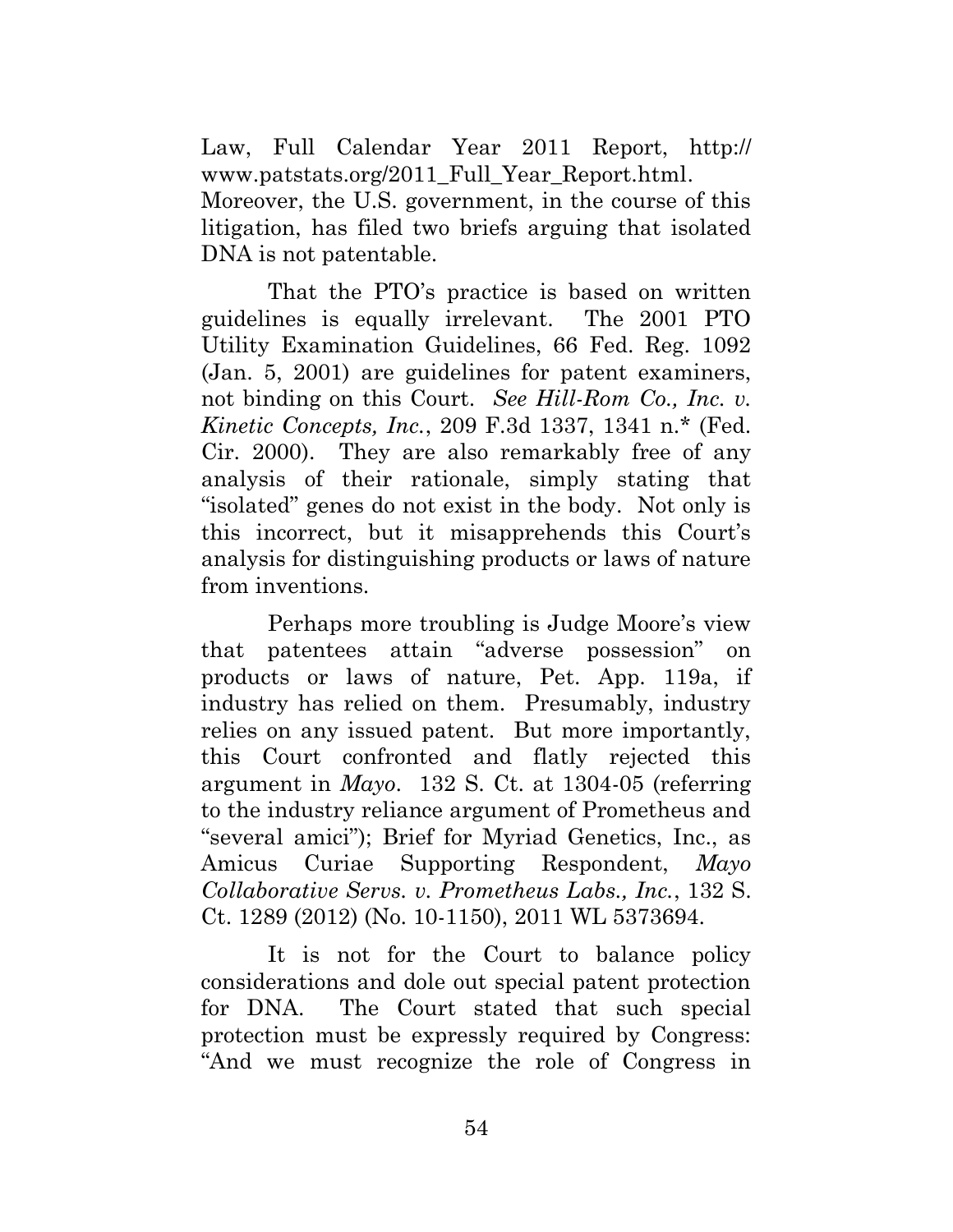crafting more finely tailored rules where necessary. We need not determine here whether, from a policy perspective, increased protection for discoveries of diagnostic laws of nature is desirable." *Mayo*, 132 S. Ct. at 1305 (citations omitted). The *Bilski* concurrence, approving the invalidation of a business method patent, similarly noted that Congress, not the Court, should select the policy that best serves the constitutional aim, "[a]nd absent a discernible signal from Congress, we proceed cautiously when dealing with patents that press on the limits of the 'standard written into the constitution,'" 130 S. Ct. at 3253 (citation omitted)*; see also Microsoft Corp. v. AT&T Corp.* 550 U.S. 437, 458 (2007) ("[O]ur precedent leads us to leave in Congress' court the patent-protective determination AT&T seeks."); *Eli Lilly & Co. v. Medtronic, Inc.,* 496 U.S. 661 (1998) (finding exemption from infringement where statute was ambiguous as to scope of exemption).

It is not clear that Congress could constitutionally abolish the product or law of nature doctrine in whole or in part, but it has not done so with respect to human genes. This Court should apply long-standing doctrine without regard to PTO deference and industry reliance and find the challenged claims unpatentable.

## **IV. PATENT CLAIMS ON ISOLATED DNA ALSO VIOLATE THE FIRST AMENDMENT BECAUSE THEY AMOUNT TO A GRANT OF EXCLUSIVE CONTROL OVER A BODY OF KNOWLEDGE.**

<span id="page-64-0"></span>The First Amendment limits the reach of intellectual property laws. In copyright, where the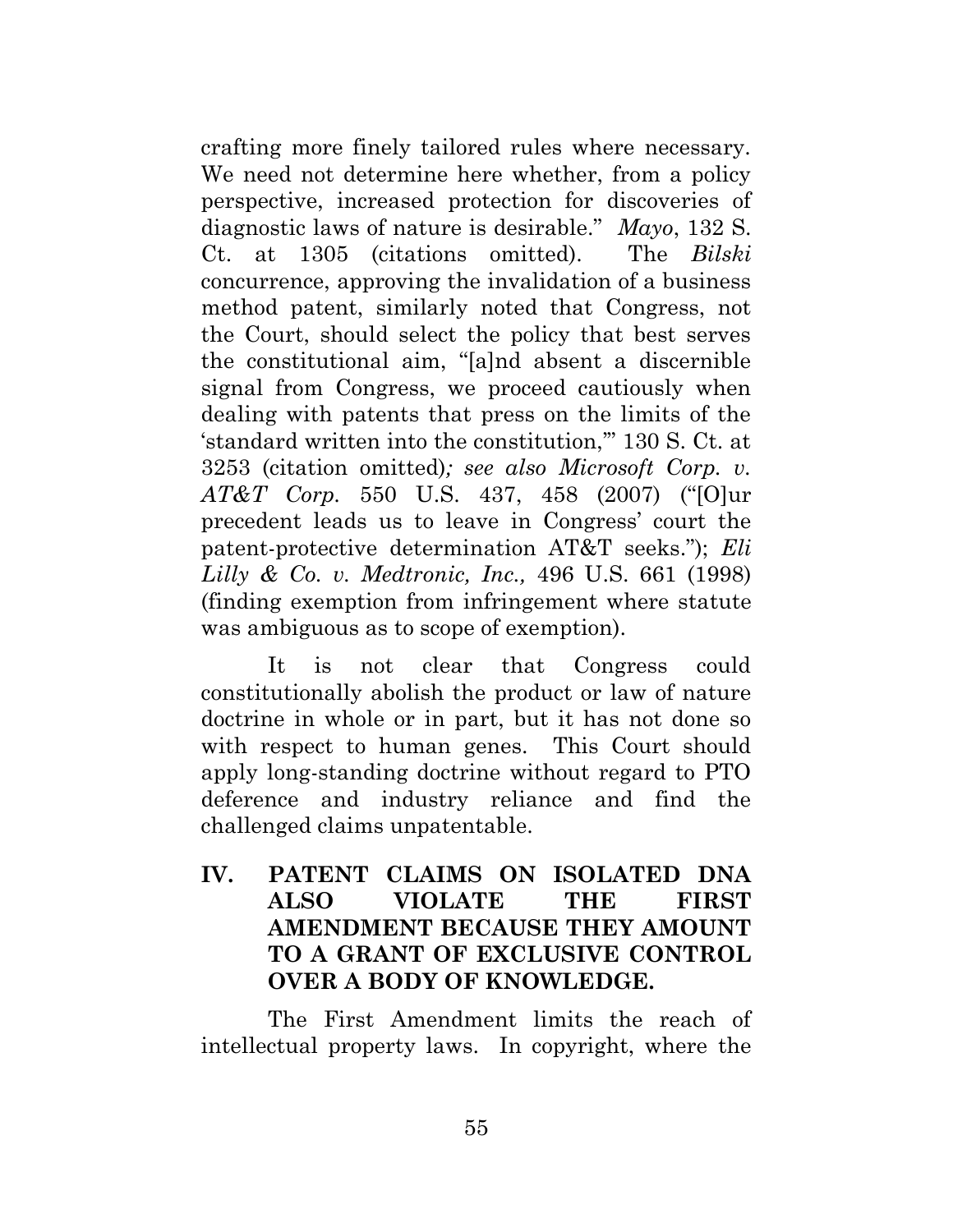potential conflict is more obvious, this Court has suggested that doctrines, like the idea/expression distinction, that are incorporated into statute are required by the First Amendment. *Harper & Row Publishers, Inc. v. Nation Enters.*, 471 U.S. 539, 556 (1985); *Eldred v. Ashcroft,* 537 U.S. 186, 219 (2003). *See also Salinger v. Colting*, 641 F. Supp. 2d 250, 255 (S.D.N.Y. 2009), *rev'd on other grounds*, 607 F.3d 68 (2d Cir. 2010); *Maxtone-Graham v. Burtchaell*, 631 F. Supp. 1432, 1435 (S.D.N.Y. 1986). Although the section 101 doctrine prohibiting patenting of natural phenomena has not been described previously as compelled by the First Amendment, there can be little doubt that granting patents that give control over an entire body of knowledge would violate the First Amendment. Indeed, the Court's concern about tying up basic scientific and technological tools highlights the priority placed on preventing patents that impede scientific thought and innovation. *Mayo*, 132 S. Ct. at 1293*; see also* Gary L. Francione, *Experimentation and the Marketplace Theory of the First Amendment*, 136 U. Pa. L. Rev. 417, 428 (1987).

For a typical invention, such as a carburetor, others can examine how the new carburetor functions once the patent is published and develop a better carburetor using different materials or methods. By contrast, if "isolated" oxygen were patented, no one could invent a new oxygen, and no one could study how it reacts in numerous scientific contexts without the patentee's permission. Similarly, once a human gene is patented, nobody can invent a new human gene, and nobody can access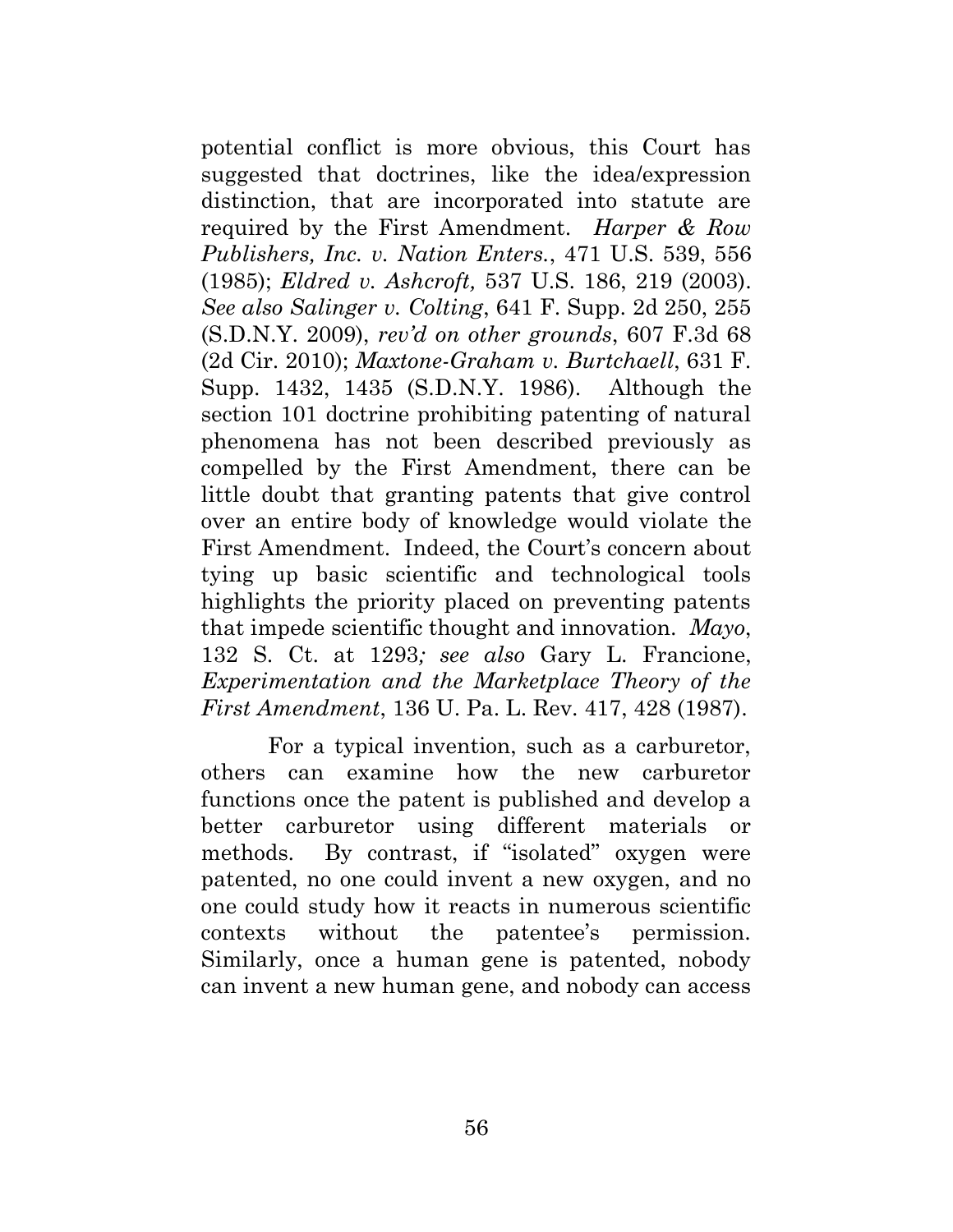that particular human genetic information.15 *See* 1J.A. 63, 139. Because patent claims on the isolated BRCA1 and BRCA2 DNA prevent access to each person's genetic information, and accordingly deprive scientists of the opportunity to examine and study the genes, they are fundamentally different from patents on carburetors.

Indeed, rather than leading to a greater understanding or a better product, the patent claims challenged in this case exclude others from further work with naturally-occurring genes. *E.g.*, 1J.A. 139, 148, 152. Myriad has used its exclusive authority to amass an enormous amount of information critical to the health of every American. Myriad refuses to allow others to obtain the information themselves or to share the information with the medical and scientific communities. The claims thus give entire control over a body of knowledge and over pure information to Myriad. That, under the First Amendment, is impermissible. *See Ashcroft v. Free Speech Coal.,* 535 U.S. 234, 253 (2002) ("First Amendment freedoms are most in danger when the government seeks to control thought or to justify its laws for that impermissible end. The right to think is the beginning of freedom . . . .")*; see also* John A. Robertson, *The Scientist's Right to Research: A Constitutional Analysis*, 51 S. Cal. L. Rev. 1203, 1217-18 (1977) (concluding that "[i]f the first amendment serves to protect free trade in the dissemination of ideas and information, it must also protect the necessary preconditions of speech, such

 $\overline{a}$ 

<sup>15</sup> Genes with new sequences can be invented, of course, that have never existed in nature. Those are not at issue here.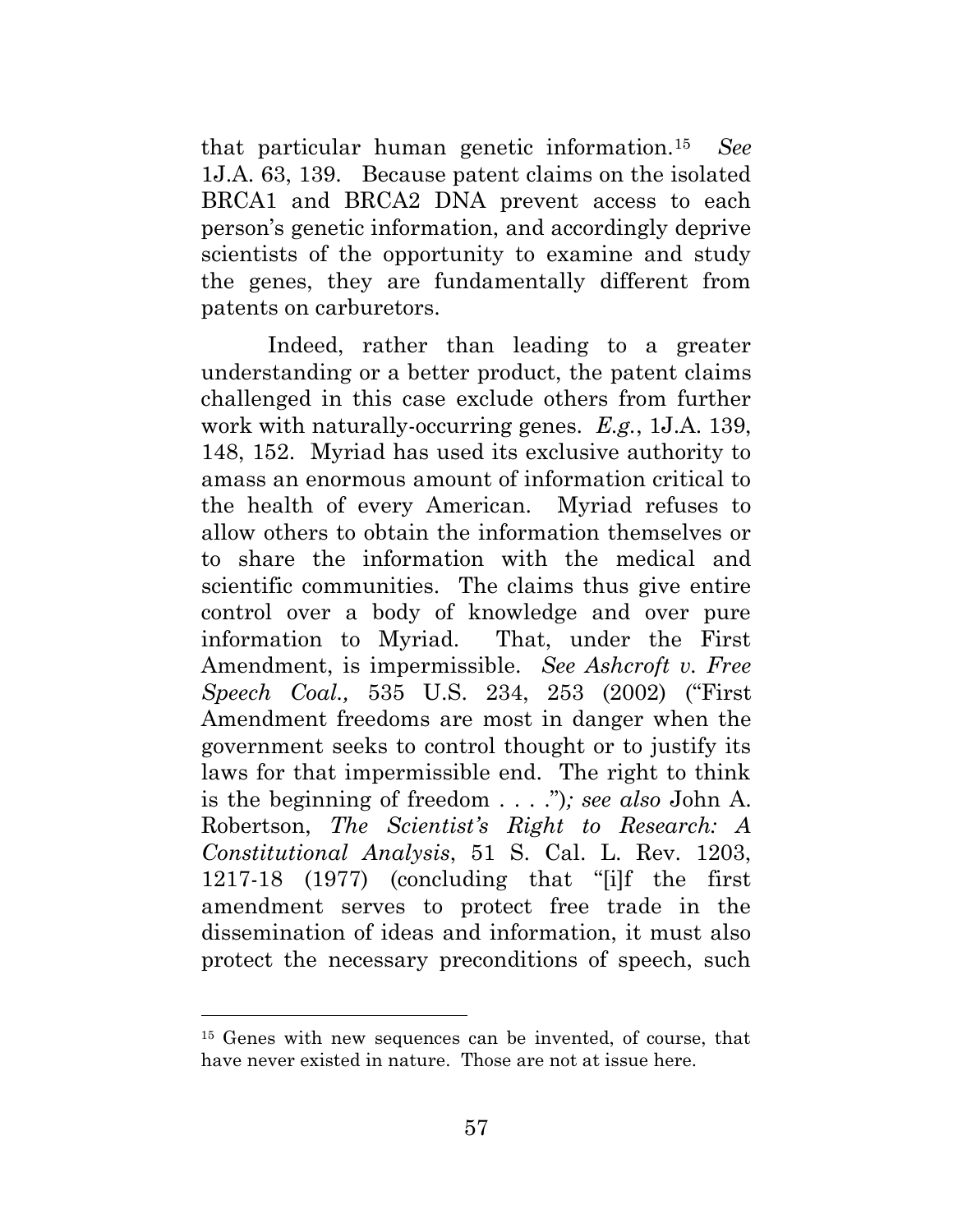as the production of ideas and information through research.").

The serious constitutional violation raised by these patent claims provides an additional reason for the Court to construe the statute to find the claims invalid. The district court found it unnecessary to reach the constitutional questions, invoking the doctrine of constitutional avoidance. Pet. App. 357a. However, if the Court finds the claims valid under the statute, it should find them unconstitutional under the First Amendment.